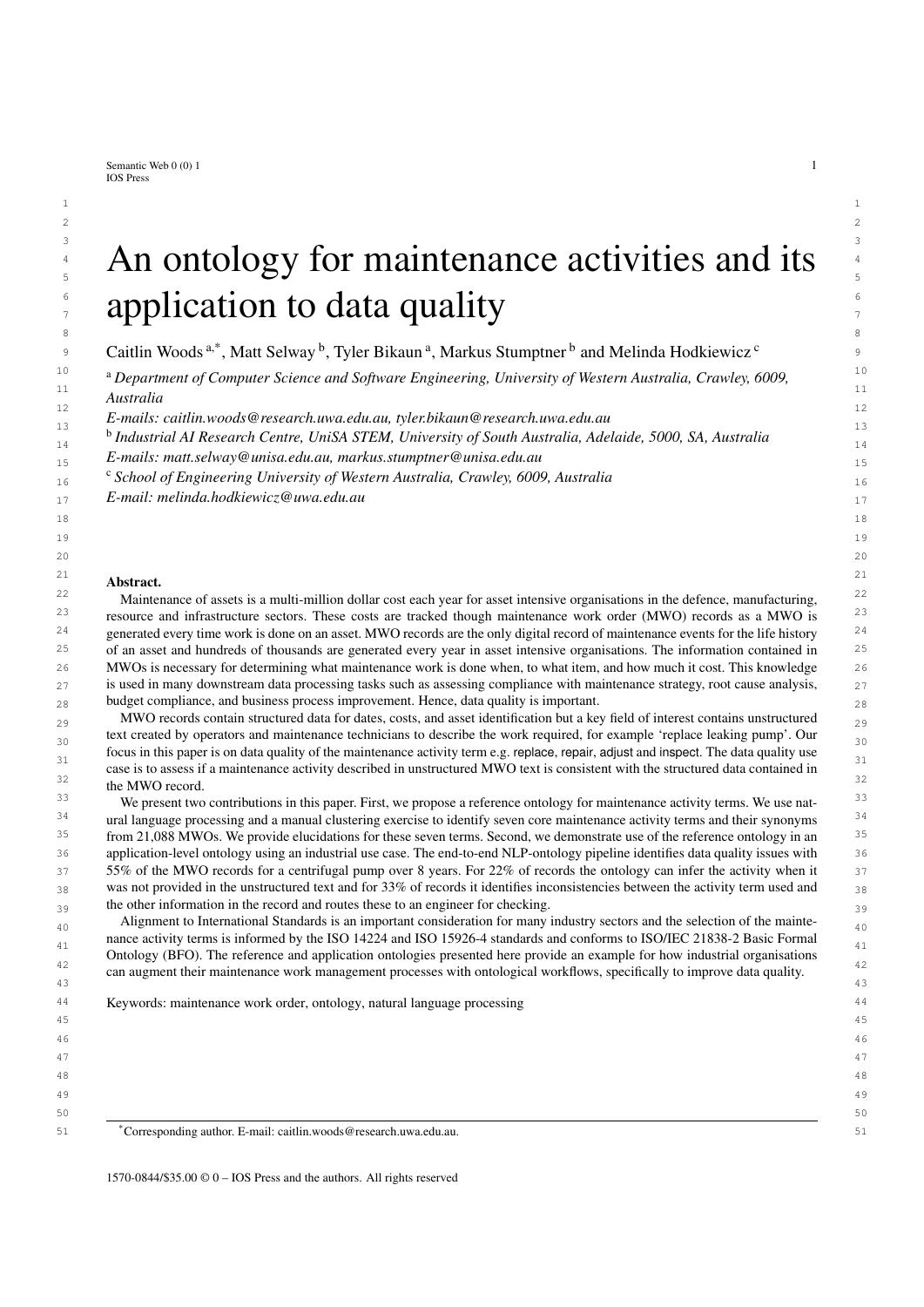$2 \times 2$ 

## 1 **1. Introduction** 1

3 3 Maintenance of assets is a significant cost input for the manufacturing, resources, defence and infrastructure <sup>4</sup> sectors. Maintenance costs typically range between 20–60% of operational expenditure depending on industry and <sup>5</sup> asset type [\[1\]](#page-28-0). There has been significant effort in the last decade to move from reactive to preventative and predictive <sup>5</sup> <sup>6</sup> maintenance strategies propelled by developments in sensing, WiFi, cloud computing, and data analytics. However <sup>7</sup> generating value from analytics using these platforms has often proved challenging  $[2-4]$  $[2-4]$ . In part, this is due to the <sup>8</sup> way in which data describing what maintenance work was actually done, to what item, when it was done and what <sup>9</sup> it cost, is captured and stored [\[5,](#page-28-3) [6\]](#page-28-4) in maintenance work order (MWO) records; that is, as unstructured free text.

<sup>10</sup> MWOs are the equipment equivalent of health records for humans. Tens to hundreds of thousands of MWOs are <sup>10</sup>  $11$  generated a year on a moderately complex site or asset system. A MWO is an artifact that is generated in industrial  $11$  $12$  organisations (that are mature enough to maintain a maintenance strategy) to inform technicians that work needs  $12$ <sup>13</sup> to be done. MWOs can be generated automatically (by a Computerised Maintenance Management System) in the <sup>13</sup> <sup>14</sup> case of routine maintenance, or manually by a technician. These MWOs contain an unstructured text field with a <sup>14</sup> <sup>15</sup> short description of the job (e.g., "replace all damaged idlers" or "inspect / refurb scrapers"). Each record also has <sup>16</sup> structured data fields for a unique work order number, asset functional location, dates for the proposed and actual <sup>17</sup> start and end date of the work, budget and actual costs, as well as fields for metadata about the record such as <sup>17</sup> <sup>18</sup> when it was generated and closed. Computer readability of the unstructured text in MWOs using natural language  $19$  processing (NLP) is currently an active area of research and development [\[7,](#page-28-5) [8\]](#page-28-6).

<sup>20</sup> Our focus in this paper is on data quality of the maintenance activity term in the MWO. This activity is described<sup>20</sup> <sup>21</sup> by verbs such as replace, repair, adjust and inspect. This verb is written manually into the unstructured short text  $\frac{21}{2}$ <sup>22</sup> of the record by an operator or maintainer. If this information is unclear or unreliable it adds uncertainty to the  $\frac{23}{2}$  identification of life cycle events such as end-of-life and when preventative actions were done (or not). While it  $\frac{23}{2}$  $\frac{24}{\pi}$  desirable to predict a failure event from condition monitoring data, the engineer also needs to know if action was  $\frac{25}{25}$  taken based on the prediction, what the maintenance activity was, and if the action was taken before the failure 26 26 manifest. The raw data from which this action can be inferred is stored as structured and unstructured text in  $\frac{27}{27}$ maintenance work order records (MWOs). Currently this inference is done manually by engineers and planners.

Data quality of MWOs has been a topic of organisational behaviour research for many years [\[9–](#page-28-7)[11\]](#page-28-8). However  $_{30}$  the problem is unresolved and data quality is cited as an issue affecting maintenance and warranty management  $_{30}$ improvement programs  $[12-14]$  $[12-14]$ . Labour productivity in maintenance is now a focus of senior management attention  $_{32}$  [\[1\]](#page-28-0). The use of experienced maintenance planner and reliability engineer time to manually read and process MWOs  $_{32}$  $33$  to get information for their analysis is a significant impediment to improving their productivity [\[15\]](#page-28-11). Machine  $34$  augmentation of this basic task is required.

35 Our interest is improving data quality using ontology-based reasoning on MWO unstructured texts pre-processed  $_{36}$  with natural language processing techniques. Currently questions such as 'was pump 101 actually replaced on  $_{36}$  $12/1/20$ ?' are resolved manually by a reliability engineer [\[16,](#page-28-12) [17\]](#page-28-13). Such analysis requires the reliability engineer to  $\frac{37}{20}$  $_{38}$  examine MWO records one at a time. However, the reasoning used to answer a number of these questions can be  $_{38}$  $_{39}$  formalised into a set of rules [\[18\]](#page-28-14). This opens the door to the use of ontologies as part of the MWO data quality  $_{39}$  $_{40}$  improvement process. The specific focus of this paper is an ontology for maintenance activity terms.

 $_{41}$  We propose a solution to improve MWO data quality using a reference ontology and an application-level ontology. <sub>42</sub> The reference ontology contains a holistic view of the types of activities conducted by maintenance personnel. <sub>42</sub> <sup>43</sup> Elucidations based on ontological analysis are provided for seven core maintenance activity terms. The application-44 44 level ontology uses the reference ontology and real-world MWO data to perform the necessary reasoning tasks for <sup>45</sup> our use case. This ontology examines each MWO and determines if the maintenance activity word used in the MWO 46 46 is consistent with the other information in the maintenance record.

<sup>47</sup> If the activity described in a MWO's unstructured text matches the record's structured data, then we can be 48 more certain that the activity as described actually occurred in practice. This information can then be used, with 49 confidence, for a number of important downstream analytics tasks such as in calculating reliability metrics such as 50 mean-time-to-failure, in root cause analysis following major undesirable events, and for assessing the effectiveness 51 of maintenance strategy [\[12,](#page-28-9) [19](#page-28-15)[–21\]](#page-28-16).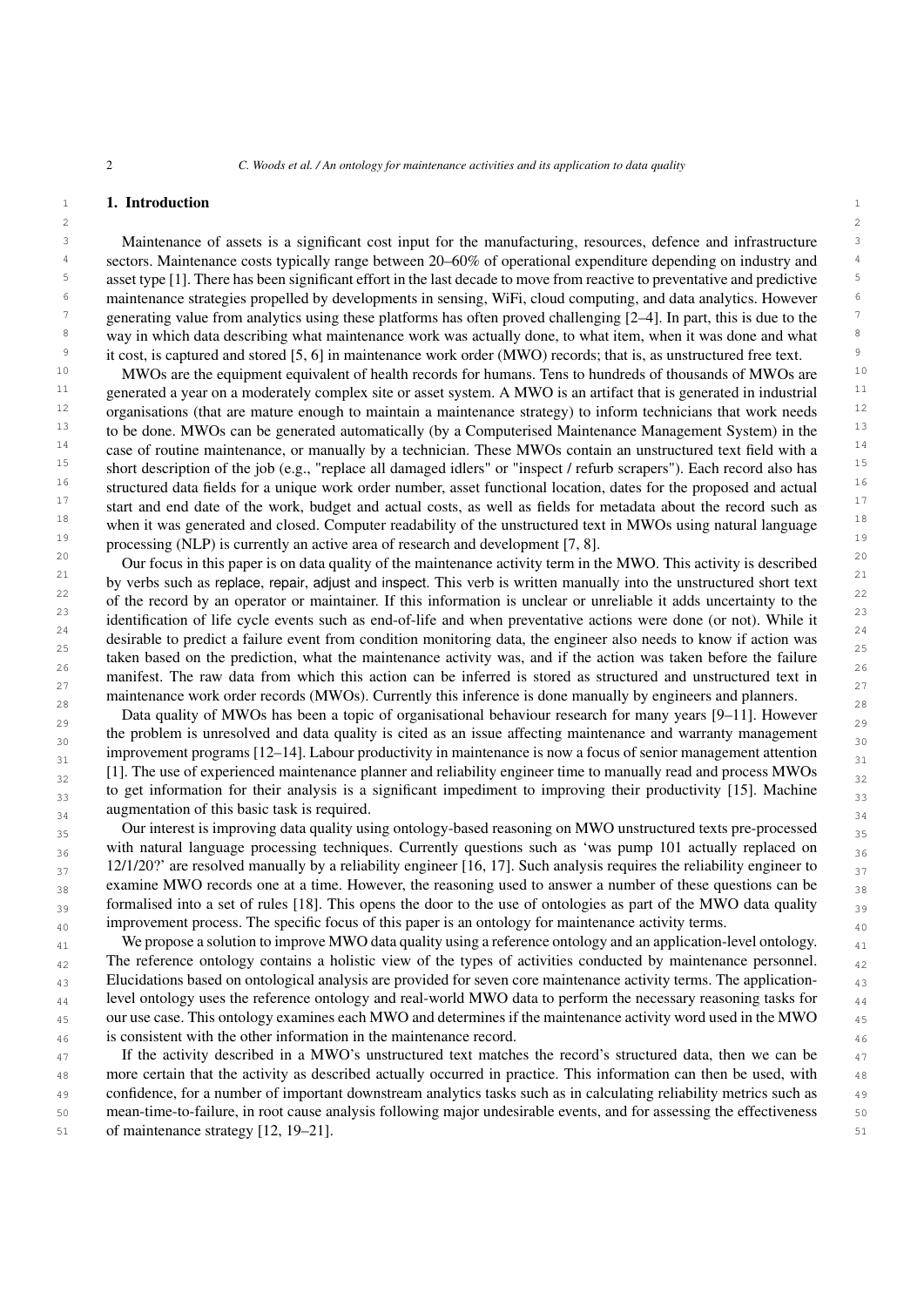1 The paper is organised as follows. Section 2 describes previous ontology development and industry reference 2 data models in the maintenance area and provides more details on MWO and their contents. The use case including 3 instance data are presented in Section 3. Section 4 describes steps in the process of identifying the 7 maintenance 4 activity classes and their elucidations. Ontology design and competency questions are presented in Section 5 and 5 the performance of the ontology is assessed in the evaluation in Section 6. Finally, Section 7 critically examines the 6 performance of the ontology and identifies opportunities for further work.

 7 8 a set of the set of the set of the set of the set of the set of the set of the set of the set of the set of the set of the set of the set of the set of the set of the set of the set of the set of the set of the set of th

10

# **2. Background**

# <span id="page-2-0"></span>11 *2.1. Maintenance*

 13 Maintenance is defined by an International Standard as "the actions intended to retain an item in, or restore it to, 14 a state in which it can perform a required function" [\[22\]](#page-28-17). We note from this that the notion of an action or activity is 15 central to the concept of maintenance.

 16 In mature maintenance organisations each maintainable item has an associated maintenance strategy. Maintenance 17 strategy determines what work should be done, when to do it and at what level in the asset hierarchy it should 18 be performed. Deciding on maintenance strategy is a well established process based on failure modes and effects 19 analysis and reliability centred maintenance (RCM). These are described in international standards such as [\[23,](#page-29-0) 20 [24\]](#page-29-1). The 'what strategy?' decision is informed by factors such as the safety, environmental, production or cost 21 consequences of an item's failure, if loss of function is technically and cost effective to observe and how long it 22 takes from observation of deterioration to failure event. RCM decision-logic guides the user towards one of the 23 following strategies: a) use based, also known as fixed interval restoration/ repair/ inspect strategy, b) strategy 24 based on condition monitoring and inspections, c) failure-finding and d) run-to-failure maintenance strategies [\[25\]](#page-29-2). 25 Colloquially these are classified into preventative and corrective maintenance strategies, with *preventative* including 26 fixed interval work and periodic inspections such as condition monitoring and *corrective* covering failure finding, 27 run to failure and work arising from preventative tasks. The notions of preventative and corrective strategies are 28 relevant to the reasoning used in this paper.

 $31$ 

# 30 *2.2. Review of previous ontology work on maintenance activity terms*

 32 There is increasing interest in the being able to automatically process equipment maintenance and failure data 33 using ontologies as a means of standardising decisions made in processing this data for decision support, and au- 34 tomating tedious data processing tasks that require the input of experienced people [\[12,](#page-28-9) [15,](#page-28-11) [20,](#page-28-18) [21\]](#page-28-16). Interest is high 35 in industries such as defence, aerospace, oil and gas, and manufacturing and this is compelling groups to come 36 together to consider standardisation as they recognise the scale of the task and the challenge of going it alone. In 37 2021 the ISO/IEC 21838-1 for Top Level Ontologies [\[26\]](#page-29-3) was issued alongside ISO/IEC 21838-2 Standard [\[27\]](#page-29-4) 37 38 describing Basic Formal Ontology (BFO). Standardisation of a further two top level ontologies, Descriptive ontol- 39 ogy for linguistic and cognitive engineering (DOLCE) and TUpper is in progress. This standardisation process is 40 a key plank in industry acceptance of ontologies. There is a surge of activity to develop industry-relevant, domain 41 specific ontologies, that are aligned to one of these Top Level Ontologies. Of relevance to this paper is the work 42 of the Industrial Ontology Foundry (IOF) and their work to publish a domain ontology for manufacturing aligned 43 to BFO. The IOF promotes a principles-based approach to the design of ontologies for design, maintenance, sup- 44 ply chain, production, and lifecycle management of equipment. A number of the terms and relations necessary to 45 support description of maintenance activities are already formalised in IOF [\[28\]](#page-29-5).

 46 While there have been a number of papers published on maintenance ontologies these have, in the main, been 47 developed using a top down approach. Some have tried to capture maintenance in general [\[29,](#page-29-6) [30\]](#page-29-7) while others have 48 focused more specifically on various processes in maintenance such as maintenance work management [\[31\]](#page-29-8), failure 49 modes and effects analysis [\[32\]](#page-29-9), fault classification from warranty records [\[33\]](#page-29-10). Dealing with real life maintenance 50 data has not been the primary motivation for ontology development. Instead conceptual models have dominated with 51 limited use cases selected to support and illustrate specific reasoning and conceptualisation challenges. There have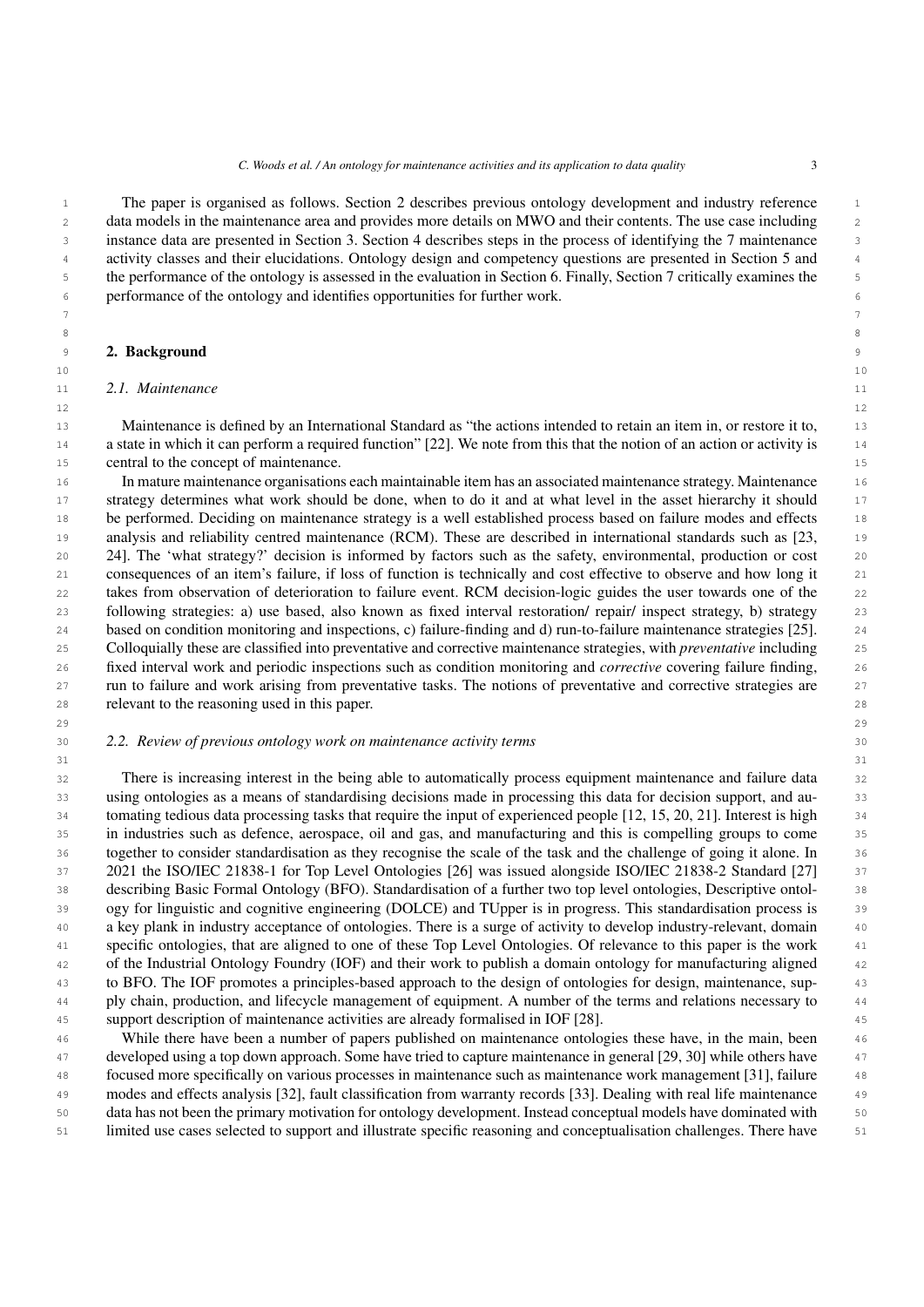| Field(s)                                   | <b>Description</b>                                                      | Field type        |  |
|--------------------------------------------|-------------------------------------------------------------------------|-------------------|--|
| <b>Functional location</b>                 | Asset location where maintenance is performed                           | Structured text   |  |
| Work description                           | Description of the problem or work to be done                           | Unstructured text |  |
| Work order number                          | Unique identifier for the record                                        | Numeric           |  |
| Work order type                            | Code to describe if the work is corrective or preventative              | Code              |  |
| and<br>end<br>dates<br>Start<br>(MWO)      | Metadata for the MWO record                                             | Date              |  |
| Scheduled start and end<br>dates           | Scheduled start and end date for the proposed maintenance ac-<br>tivity | Date              |  |
| Actual start and end dates                 | Actual start and end date for the proposed maintenance activity         | Date              |  |
| Estimated<br>actual<br>and<br>labour hours | Budget and actual manpower hours for the maintenance activ-<br>ity      | Numeric           |  |
| Estimated<br>actual<br>and<br>labour costs | Budget and actual manpower cost for the maintenance activity            | Numeric           |  |
| Actual parts costs                         | Cost of parts used in the maintenance activity                          | Numeric           |  |

<span id="page-3-0"></span>

| Table                                               |  |
|-----------------------------------------------------|--|
| Examples of other fields of interest in MWO records |  |

 $_{22}$  been some exceptions. For example, in the automotive industry Rajpathak and General Motors, have used natural  $_{22}$ 23 language processing and ontologies to extract data from hundred of thousands of unstructured warranty records 23  $_{24}$  [\[20,](#page-28-18) [33,](#page-29-10) [34\]](#page-29-11) and their is similar interest in the analysis of safety data from accident databases [\[35\]](#page-29-12). In the oil and gas  $_{24}$ 25 industry, there is emerging work on using ontology patterns to ingest instance data from MWO's and failure modes 25  $_{26}$  and effects analysis records into ontologies for use in reasoning about the effectiveness of maintenance strategy for  $_{26}$ 27 a complex operating asset [\[36\]](#page-29-13).  $27 \times 27$ 

21  $\sim$  21

28 When looking for previous ontology work specifically on maintenance activity classes we located a list of 16 <sub>28</sub>  $_{29}$  drawn from a data set of 654 activities/ tasks for a wire harness assembly case study [\[37\]](#page-29-14). However these activities  $_{29}$ 30 are defined using natural language phrases such as 'laying cable flat' and 'inserting into the tube or sleeve' and can 31 be used only in this specific use case. The activity classes identified are not generic to maintenance in general.

 $32$  32

 $34$ 

### 33 33 *2.3. Maintenance work order records*

 35 MWO is generated every time work is done on an asset. MWO records are the only digital record of maintenance 36 events for the life history of an asset. Hundreds of thousands of these MWOs are generated every year in asset 37 intensive organisations. In a MWO record the primary interest to the reliability engineers are the fields described in 37 38 Table [1.](#page-3-0) The functional location is the asset identifier, the work order description contains the unstructured text of 39 interest in our work, the work order type identifies if the work is preventative or corrective, and there are fields for 40 the start and end dates and various budget and actual costs. Other fields, not shown, include meta data for the record. 41 The information contained in MWOs is the only record of what maintenance work is done when, to what item, and 42 how much it cost.  $\frac{42}{42}$ 

### 44 44 *2.4. Natural language processing of maintenance work orders*

 46 The reader will note from Table [1](#page-3-0) that there is no dedicated fields for key information such as "what specific item 47 needs work?", "what work needs to be done?", "why does it need to be done?". The answers to these questions have 48 to be inferred from a 4-8 word sentence captured in the 'Work description' field. A typical example, drawn from 49 [\[38\]](#page-29-15) is 'change out leaking engine'. This phrase is illustrative of MWOs in general in that it contains an activity 50 word change out, a state or problem word 'leaking' and an item identifier 'engine'. Work to develop pipelines to 51 separate the words in these MWOs into classes using natural language processing is very active [\[7,](#page-28-5) [20,](#page-28-18) [21,](#page-28-16) [38](#page-29-15)[–40\]](#page-29-16).

<sup>43</sup> 43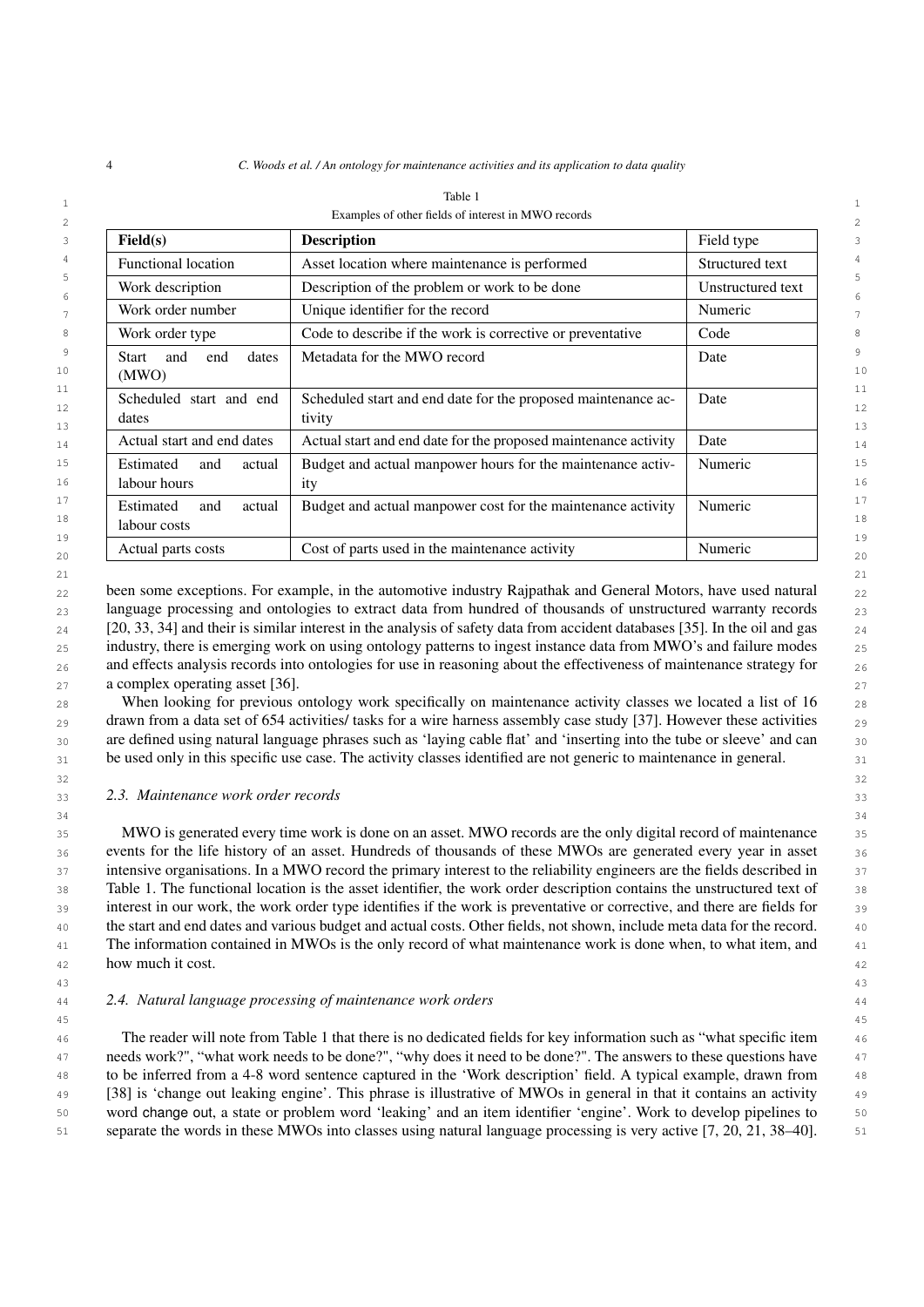1 Once extracted, the information in these activity, item and state fields is being used for visualisation and analysis to 1 2 2 support a number of maintenance and reliability decisions [\[16,](#page-28-12) [18,](#page-28-14) [33,](#page-29-10) [41\]](#page-29-17). However one challenge for all users is 3 3 the large number of terms in all these classes resulting from synonyms, misspellings, different tenses, abbreviations, 4 and jargon. and jargon.

 5 Work on defining classes for types of maintenance *activity* in ontology is limited. There is a list of 10 maintenance 6 action codes (inspection, servicing, adjustment, alignment, resetting, replenishing, coating, repair, replace, overhaul) 7 produced by [\[42\]](#page-29-18) but the selections on the list are not justified or the terms fully described. A Bag-Of-Words 8 approach on a corpus of 690,000 MWOs identified 103 maintenance terms but acknowledged that many terms such se 9 as service that can be a noun or a verb were missed [\[38\]](#page-29-15). There was no attempt to group these terms into manageable 10 clusters. The raw data arising from these works are not freely available and when there are lists of classes they are 11 not clearly defined. So instead we turn to lists available in the engineering standards literature.

## <span id="page-4-0"></span>13 13 *2.5. Lists of maintenance activity terms from international Standards*

14 14  $_{15}$  We draw on two international standards, ISO 14224 (2016) and ISO 15926-4, for their lists of maintenance  $_{15}$  $_{16}$  activity terms as follows.

 $12$ 

# 17 17 *2.5.1. ISO 14224*

<sup>18</sup> The ISO 14224 standard (Petroleum, petrochemical and natural gas industries - Collection and exchange of relia- $19$  bility and maintenance data for equipment) [\[43\]](#page-29-19) is an influential international standard originally developed for the  $19$  $^{20}$  oil and gas industry but now widely used in other process and heavy industry sectors. This standard was originally  $^{20}$  $21$  developed in the early 1980s due to work by the oil and gas sector seeking to standardise maintenance and failure  $21$ <sup>22</sup> data collection for an Offshore Reliability Data handbook called OREDA [\[45\]](#page-29-20). Data quality is a key consideration  $22$  $23$  in OREDA because the data in this handbook is so widely used by industry for safety-critical design decisions [\[46\]](#page-29-21).  $23$ <sup>24</sup> ISO 14224 has been through 5 editions and contains widely-used lists for equipment hierarchies, failure modes,  $25$  mechanisms and causes and a set of maintenance activity terms. We list the activity terms and their definitions from  $25$  $26$  ISO 14224 in Table [2.](#page-5-0)

#### 27 сер*ата на 12* марта 12 марта 22 марта 22 марта 22 марта 22 марта 22 марта 22 марта 22 марта 22 марта 22 марта 22 28 28 *2.5.2. ISO 15926-4 Activity class hierarchy*

29 The ISO/TS 15926-4 Standard (Industrial automation systems and integration — Integration of life-cycle data  $_{29}$  $_{30}$  for process plants including oil and gas production facilities — Part 4: Initial reference data) is a data model de- $_{31}$  veloped for the engineering design community particularly in the process sector. It includes a number of reference  $_{31}$  $_{32}$  data models for activities, rotating equipment, static equipment, instrumentation, units of measure, valves etc. In  $_{32}$  $_{33}$  the activity data model there are 1795 activity terms organised into a deep taxonomy (7 levels) from a superclass  $_{33}$ <sup>34</sup> set of 22 terms. These terms are: acting, absorbing, affirming, behaving, being, choosing, competing, consigning, directing, disjoining, drawing, happening, occurring, passing-letting, process, pushing, reacting, reducing, refusing,  $_{35}$  $_{36}$  relieving, squeezing, watching. Maintenance activity terms relating specifically to interactions with equipment such  $_{36}$ <sub>37</sub> as replacing, repairing, inspecting sit under the superclass *acting* with the exception of troubleshooting and maintain-<sup>38</sup> ing which are classified under *being*. A summary of the maintenance-related terms and their subclass structure is shown in Table [3.](#page-6-0) Descriptions of these terms are in Table [2.](#page-5-0)  $_{39}$ 

# 40 40 *2.5.3. Review of existing activity terms*

<sup>41</sup> Table [2](#page-5-0) shows that there is agreement between the maintenance activity lists from ISO 14224 and ISO 15926 <sup>41</sup>  $42$  for the terms replace, repair, modify, adjust, check, service, test, inspect and overhaul. The descriptions in ISO  $42$ <sup>43</sup> 14224 incorporate information of potential value to reasoning, namely if the activity is corrective, preventative or <sup>43</sup> <sup>44</sup> can be both, as this information is available in the 'work type' field of the MWO. Activities associated only with <sup>44</sup> <sup>45</sup> preventative work also have the word 'periodic' in the description.

46 46

49 49

### 47 47

#### <span id="page-4-1"></span>48 3. Use case  $^{48}$ 3. Use case

50 50 The use case for this ontology involves real-world industrial data. Table [4](#page-7-0) contains a set of MWOs for a single 51 51 functional location for a single pump in a process plant from 2012-2020.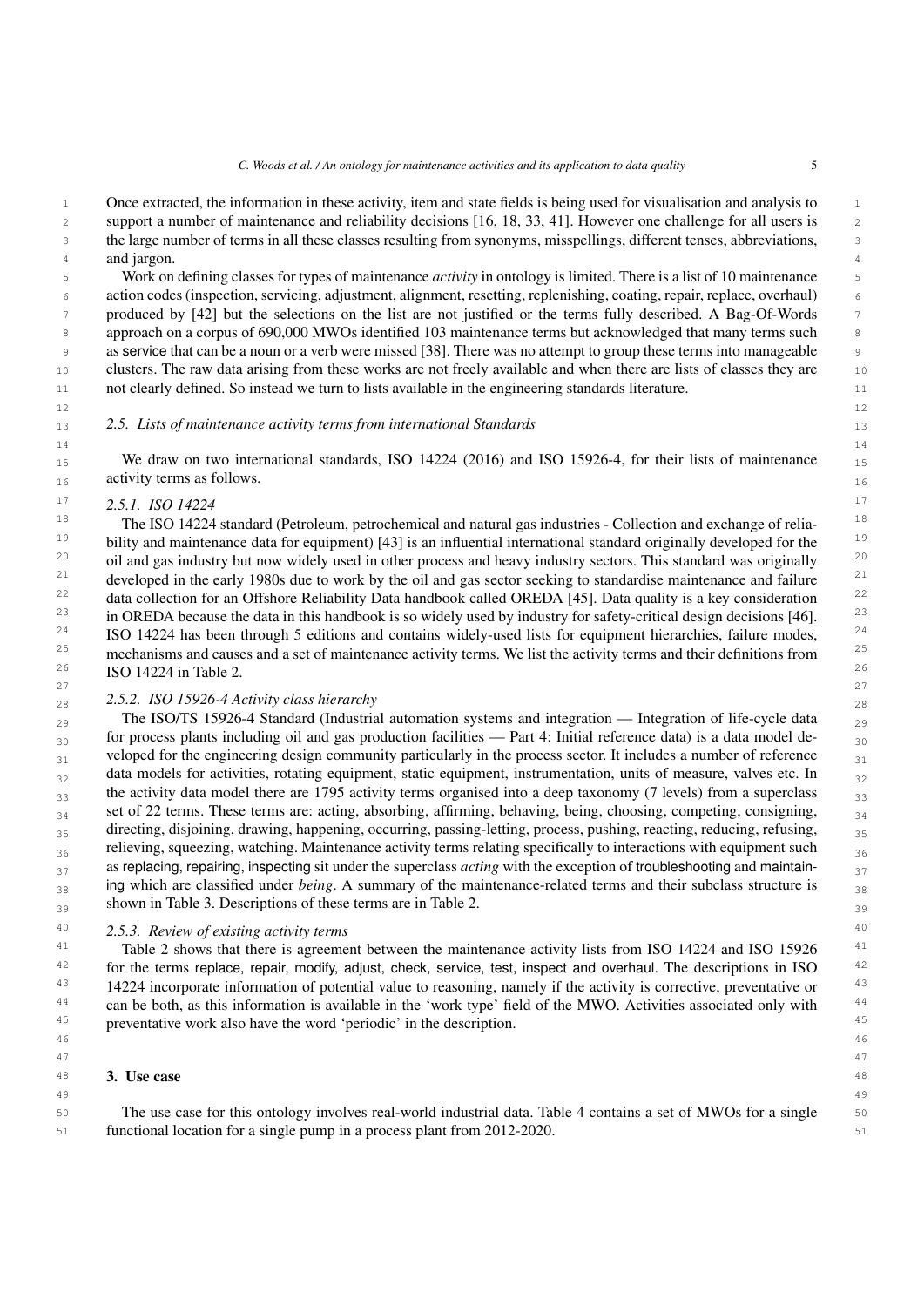<span id="page-5-0"></span>

|  | C. Woods et al. / An ontology for maintenance activities and its application to data quality |  |  |  |
|--|----------------------------------------------------------------------------------------------|--|--|--|
|  |                                                                                              |  |  |  |

| <b>Maintenance</b><br><b>Activity</b><br>Term | ISO 14224 descriptions. The $(C, P)$ indicates correc-<br>tive and preventative maintenance strategies.                                                                     | ISO 15926-4 descriptions                                                                                                                         |
|-----------------------------------------------|-----------------------------------------------------------------------------------------------------------------------------------------------------------------------------|--------------------------------------------------------------------------------------------------------------------------------------------------|
| Replace                                       | Replacement of an item by a new or refurbished item<br>of the same type and make (C,P).                                                                                     | Acting by putting something new in the place of.                                                                                                 |
| Repair                                        | Manual maintenance action performed to restore an<br>item to its original appearance or state (C).                                                                          | Restoring by bringing an item back in its original state<br>(shape and properties) or in a revised design state.                                 |
| Modify                                        | Replace, renew or change the item, or a part of it, with<br>an item/ part of a different type, make, material or<br>design (C, P).                                          | Acting by replacing, renewing, or changing items, or<br>parts with another item or part of different type, make,<br>material or design.          |
| Adjust                                        | Bringing any out of tolerance condition into tolerance<br>$(C,P)$ .                                                                                                         | Changing by bringing in a more satisfactory state.                                                                                               |
| Refit                                         | Minor repair/ servicing activity to bring back an item<br>to an acceptable appearance, internal or external (C,<br>$P$ ).                                                   | Not defined in ISO 15926-4                                                                                                                       |
| Check                                         | The cause of failure is investigated but no mainte-<br>nance action is performed, or action is deferred. Able<br>to restart by simple actions e.g.restart or resetting (C). | Verifying by investigating and obtaining confirmation<br>or substantiation of accuracy, fitness, or due perfor-<br>mance                         |
| Service                                       | Periodic service tasks: normally not dismantling of<br>the item (e.g. cleaning, oil top up etc) (P).                                                                        | Not defined in ISO 15926-4 from a maintenance task<br>perspective.                                                                               |
| Test                                          | Periodic test of function or performance (P).                                                                                                                               | Validating that a physical object satisfies specified cri-<br>teria; typically by verification of a property value of<br>the physical object.    |
| Inspect                                       | Periodic inspection/ check: a careful scrutiny of an<br>item carried out with or without dismantling, nor-<br>mally by the use of senses. (P).                              | Acting by viewing closely and critically in order to<br>ascertain quality or state, detect errors, or otherwise<br>appraise                      |
| Overhaul                                      | Major overhaul (C,P).                                                                                                                                                       | Repairing as to restore to satisfactory working order.                                                                                           |
| Calibrate                                     | Not defined in ISO 14224                                                                                                                                                    | Adjusting precisely for a particular function, or stan-<br>dardising by determining the deviation from standard<br>and adjusting if appropriate. |
| Maintain                                      | Not defined in ISO 14224                                                                                                                                                    | Keeping in a state of repair, efficiency, or validity, pre-<br>serving from failure.                                                             |
| Troubleshoot                                  | Not defined in ISO 14224                                                                                                                                                    | Maintaining by locating trouble and making repairs in<br>machinery and technical equipment.                                                      |
| Renew                                         | Not defined in ISO 14224                                                                                                                                                    | Revising by replacing old parts with new ones.                                                                                                   |

Table 2

36 36 There are hundreds of other similar pumps in this facility. Columns 2-3 and 6-8 in Table [4](#page-7-0) are representative of a data set a reliability engineer would normally work with. These fields are usually of most interest to the reliability  $\frac{38}{38}$ engineer and are often the most readily available as reports downloadable as CSV files from the computerised maintenance management system (CMMS). The first column contains an ID to assist us with the competency questions.  $\frac{41}{41}$  The second column contains a date, in this case we have selected the date on which the work was started. The third  $_{42}$  column was described earlier and contains the unstructured text describing the work. The sixth column describes  $_{42}$  $_{43}$  the work order type as either corrective or preventative and the final two columns contain the labour and material  $_{43}$  $44$  COSts.  $44$ costs.

35 35

<sub>45</sub> Table [4](#page-7-0) contains two columns not found in the CMMS. The fourth and fifth are calculated columns that capture <sub>45</sub>  $_{46}$  the outputs of processing the unstructured text with an NLP pipeline. The ability to do this depends on lexical  $_{46}$  $_{47}$  normalisation [\[47\]](#page-29-23) and annotation of a large corpus of MWOs [\[40\]](#page-29-16) which has been used to train a deep learning  $_{47}$ <sup>48</sup> 48 model. The outputs from this processing that are of interest to the work in this paper are the the extraction of the 49 49 *item* and *activity* in the unstructured text. For each NLP-identified *item*, we have also provided the item's subunit. 50 50 This subunit has been extracted from Table [5.](#page-8-0) The NLP pipeline that enables the work presented in this paper is 51 51 discussed in further detail in Section [4.1.1.](#page-8-1)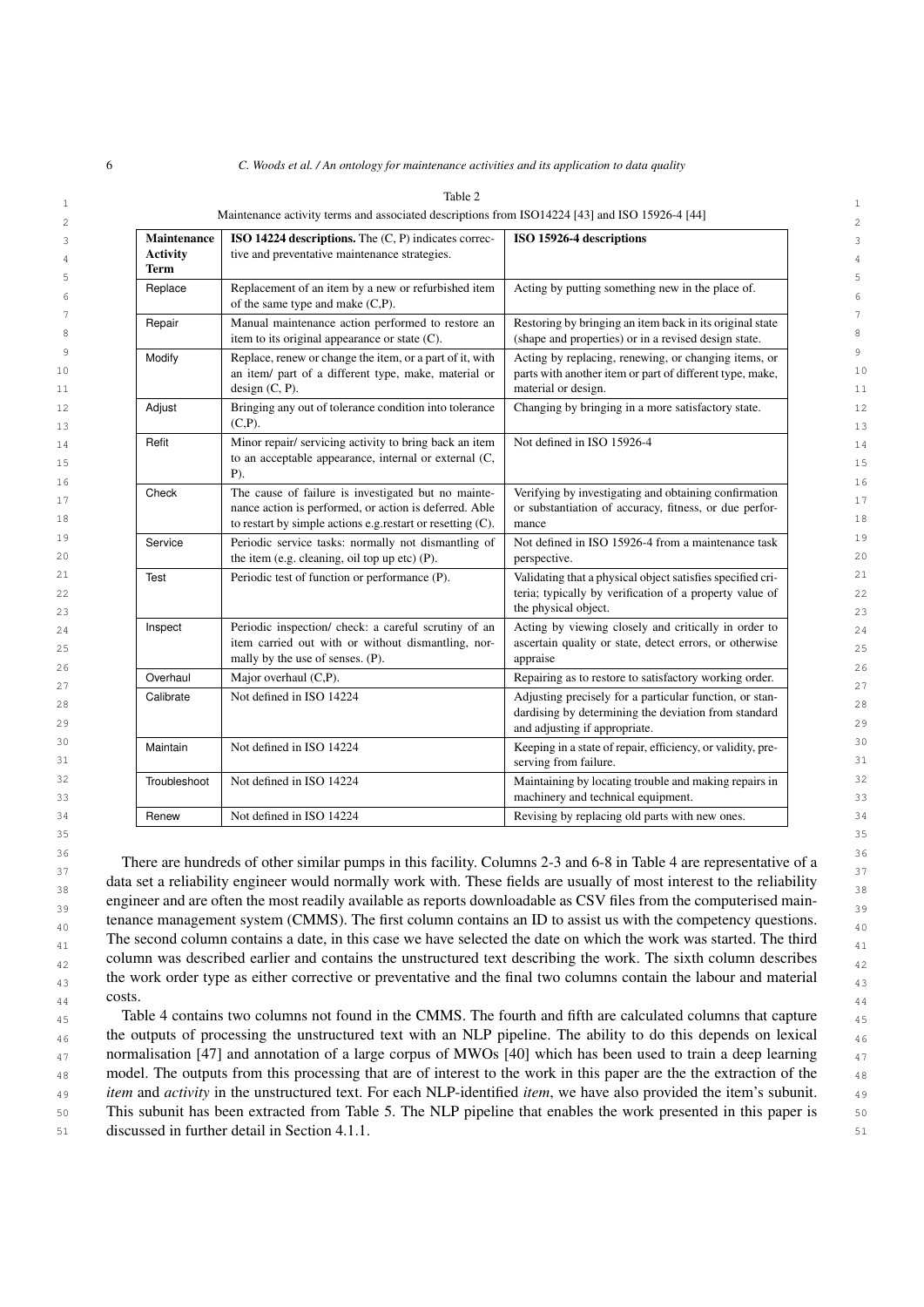#### 1 1 Table 3

<span id="page-6-0"></span>Mapping of activity super-class terms from ISO/TS 15926-4 (Industrial automation systems and integration — Integration of life-cycle data for  $\frac{2}{3}$ process plants including oil and gas production facilities — Part 4: Initial reference data) showing their maintenance-related subclass terms.

|        | <b>Activity super-class</b> | Text description (ISO 15926-4)         | Maintenance-related subclasses from ISO 15926-4)                                                                                  |
|--------|-----------------------------|----------------------------------------|-----------------------------------------------------------------------------------------------------------------------------------|
| acting |                             | Activity of carrying out a process of  | replacing $\rightarrow$ <i>acting</i>                                                                                             |
|        |                             | change or alteration                   | overhauling $\rightarrow$ repairing $\rightarrow$ restoring $\rightarrow$ putting $\rightarrow$ acting                            |
|        |                             |                                        | renewing $\rightarrow$ revising $\rightarrow$ improving $\rightarrow$ enhancing $\rightarrow$                                     |
|        |                             |                                        | increasing $\rightarrow$ making $\rightarrow$ acting                                                                              |
|        |                             |                                        | testing $\rightarrow$ validating $\rightarrow$ providing $\rightarrow$ supplying $\rightarrow$ acting                             |
|        |                             |                                        | service $\rightarrow$ service $-$ acting $\rightarrow$ acting                                                                     |
|        |                             |                                        | inspecting $\rightarrow$ <i>acting</i>                                                                                            |
|        |                             |                                        | cleaning $\rightarrow$ removing $\rightarrow$ acting                                                                              |
|        |                             |                                        | calibrating $\rightarrow$ adjusting $\rightarrow$ <i>changing <math>\rightarrow</math> making <math>\rightarrow</math> acting</i> |
|        |                             |                                        | modifying $\rightarrow$ <i>acting</i>                                                                                             |
|        |                             |                                        | analyzing $\rightarrow$ studying $\rightarrow$ acting                                                                             |
|        |                             |                                        | greasing $\rightarrow$ lubricating $\rightarrow$ applying $\rightarrow$ using $\rightarrow$ acting                                |
| being  |                             | Activity that entails the having of an | troubleshooting $\rightarrow$ maintaining $\rightarrow$ keeping $\rightarrow$                                                     |
|        |                             | objective existence                    | holding-having $\rightarrow$ having $\rightarrow$ being                                                                           |

<sup>18</sup> Over the 7.5 year period there have been 36 MWOs raised against the pumping system in this functional location. <sup>18</sup> <sup>19</sup> The majority (16 out of 36) are related to the pressure switch. The pressure switch is part of the Control and <sup>19</sup> 20 20 20 Monitoring subunit. The pump has been replaced once, in 2017, at a material cost of  $> $15,000$ . A costly activity 20<br>21 was performed on the pump housing due to an oil leak in 2018 for  $\approx $8,000$ 21 was performed on the pump housing due to an oil leak in 2018 for  $\approx$  \$8,000.<br>22 The MWOs include both preventative and corrective work, with preventative work being associated with a semi

17 17

<sup>22</sup> The MWOs include both preventative and corrective work, with preventative work being associated with a semi-<sup>23</sup> structured form in unstructured text field usually starting with some periodic interval such as 78W for 78 weeks. <sup>23</sup> <sup>24</sup> Preventative work passes through the planning and scheduling process in the maintenance work management sys-<sup>25</sup> tem [\[48\]](#page-29-24). Corrective work orders are urgent and need to be actioned immediately by shift maintainers whereas cor- $26$  rectives go into the maintenance management process to be dealt with by maintenance planners and then scheduled  $26$  $27$  into a weekly maintenance plan. In general there is a desire to move towards maintainers spending their time on  $27$  $28$  preventative work with correctives generated from preventative inspections. Correctives are costly and disruptive  $28$ <sup>29</sup> and typically represent a failure of strategy, except where they associate with a deliberate run-to-failure strategy.

<sup>30</sup> Finally of note is that some MWOs (e.g. 6, 12, and 19 in Table [4\)](#page-7-0) have \$0 labour cost, which is interpreted by <sup>31</sup> reliability engineers as unexecuted work. This frequently occurs as work can be scheduled but not actioned due to <sup>31</sup> <sup>32</sup> production, resourcing, or other issues. Consequently, it is important to be track work that is not executed and we <sup>33</sup> use this information in our reasoning.

<sup>34</sup><br>There are many data models to describe how asset systems can be decomposed into functional or physical break-<sup>35</sup> down. A detailed review of these is beyond the scope of this paper. Our taxonomy is informed by the hierarchy in  $\frac{36}{25}$  ISO 14224 [\[43\]](#page-29-19) of maintainable item, subunit and equipment unit. The maintainable items have been separated into <sup>37</sup> a number of subunits as shown in Table [5.](#page-8-0) The proposed structure mirrors one commonly found in asset registers 38  $\frac{1}{\sqrt{2}}$  38  $\frac{39}{39}$  and computerised maintenance management systems in our industry partners. We use the information on where  $\frac{30}{40}$  maintainable items sit in the hierarchy to support reasoning in the activity ontology.

42 42

44 44

# 41 41

# <span id="page-6-1"></span>43 43 4. Reference ontology for maintenance activities

 45 In this section, we present a reference ontology containing of the types of activities that are typically performed in <sup>46</sup> maintenance. This reference ontology contains activity terms collected from 21,088 MWO records and elucidations <sup>47</sup> for the seven core maintenance activities. The methods that we use to extract the activity terms and cluster them 48 according to seven core activities is described in Section [4.1.](#page-7-1) Elucidations for these activity terms, and the ontolog- 49 ical choices underpinning them, are provided in Section [4.2.](#page-11-0) The purpose of the reference ontology is to provide a 50 set of terms and loose definitions to be used in future ontological analysis by the wider research community. We 51 demonstrate the use of this reference ontology as an input to our application-level model described in Section [5.](#page-13-0)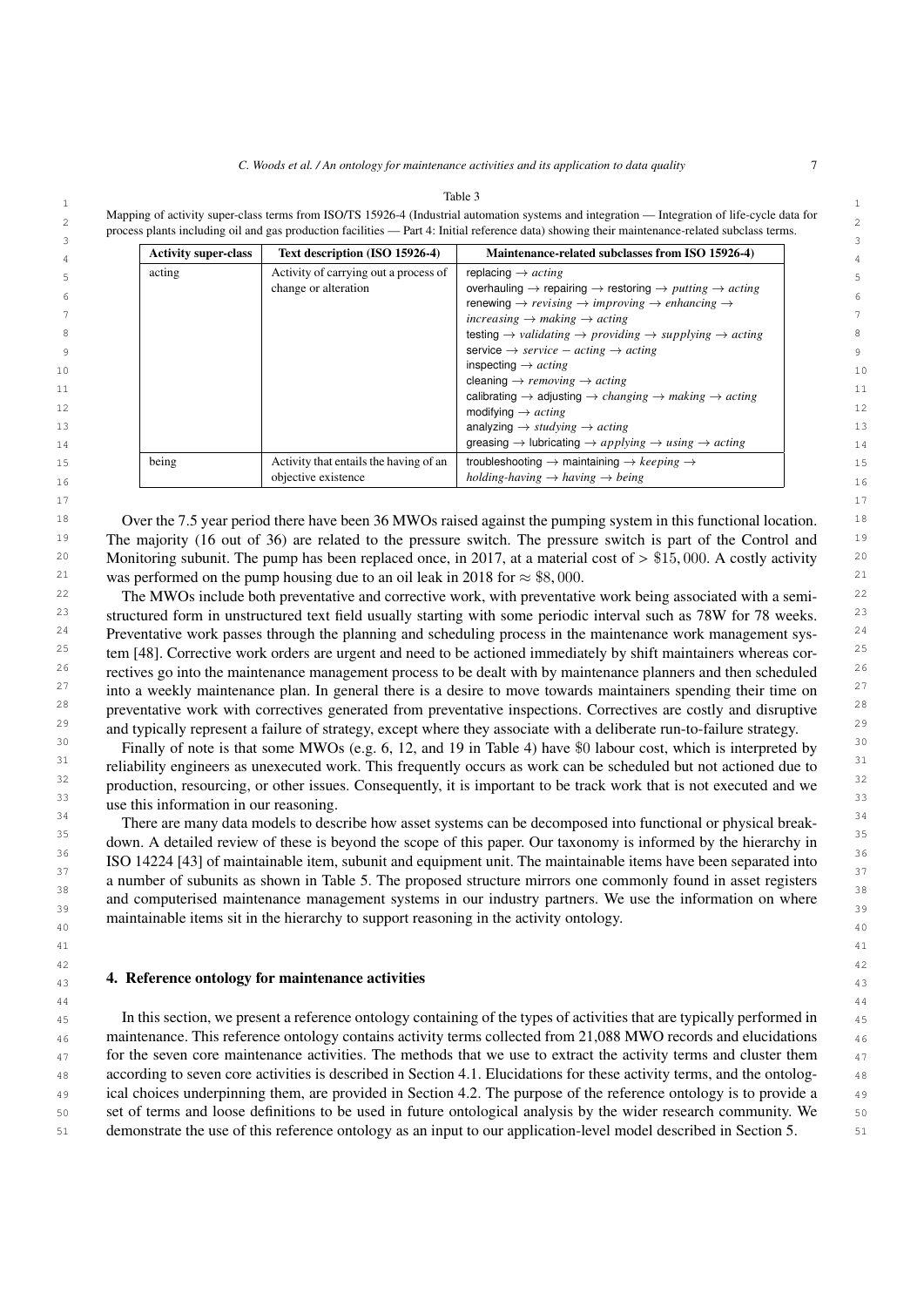| ш |
|---|
|---|

<span id="page-7-0"></span>

| $10010 +$                                                                                                                              |  |
|----------------------------------------------------------------------------------------------------------------------------------------|--|
| Example of a data set of maintenance work orders for a single pump over the period of 2012-2020. Abbreviations used: D& E - driver and |  |
| electrical, PT - power transmission, PU - pump unit, C&M - control and monitoring, LS - lubrication system, P&V - piping and valves.   |  |
|                                                                                                                                        |  |

| 4<br>5<br>6 | ID           | Date       | <b>Unstructured Text</b>      | NLP Identified Item (sub-<br>unit) | NLP Identi-<br>fied Activity | Work<br>Order<br>Type | Labour<br>Cost<br>$($ \$ | Material<br>Cost<br>$($ \$ |
|-------------|--------------|------------|-------------------------------|------------------------------------|------------------------------|-----------------------|--------------------------|----------------------------|
| 7           | $\mathbf{1}$ | 2012-10-18 | pressure switch undersize     | pressure switch $(C&M)$            | none                         | corrective            | 560                      | 821                        |
| 8           | 2            | 2013-02-14 | remove pressure switch        | pressure switch (C&M)              | remove                       | corrective            | 1292                     | 711                        |
| 9           | 3            | 2013-03-19 | calibrate pressure switch     | pressure switch (C&M)              | calibrate                    | corrective            | 413                      | $\theta$                   |
| 10          | 4            | 2013-04-29 | pump not pumping well         | pump (PU)                          | none                         | corrective            | 516                      | $\boldsymbol{0}$           |
| 11          | 5            | 2013-05-21 | pressure switch leaking       | pressure switch (C&M)              | none                         | corrective            | 560                      | 700                        |
| 12          | 6            | 2013-06-03 | calibrate pressure switch     | pressure switch (C&M)              | calibrate                    | corrective            | $\mathbf{0}$             | $\boldsymbol{0}$           |
| 13          | 7            | 2013-06-18 | 18M electrical service motor  | motor $(D&E)$                      | service                      | preventative          | 258                      | $\overline{0}$             |
| 14          | 8            | 2013-06-28 | calibrate pressure switch     | pressure switch (C&M)              | calibrate                    | corrective            | 322                      | $\overline{0}$             |
| 15          | 9            | 2013-08-07 | calibrate pressure switch     | pressure switch (C&M)              | calibrate                    | corrective            | 400                      | $\overline{0}$             |
| 16          | 10           | 2013-10-06 | calibrate pressure switch     | pressure switch (C&M)              | calibrate                    | corrective            | 413                      | 1455                       |
| 17          | 11           | 2013-10-06 | valve needs replaced          | valve (P&V)                        | replace                      | corrective            | 650                      | 344                        |
| 18          | 12           | 2013-12-23 | investigate oil leak          | oil (LS)                           | investigate                  | corrective            | $\mathbf{0}$             | $\mathbf{0}$               |
| 19          | 13           | 2014-02-10 | seal leaking                  | mechanical seal (PU)               | none                         | corrective            | 3195                     | 5062                       |
| 20          | 14           | 2014-03-20 | pressure switch unserviceable | pressure switch (C&M)              | none                         | corrective            | 680                      | 1133                       |
| 21          | 15           | 2014-05-31 | check pressure switch         | pressure switch (C&M)              | check                        | corrective            | 145                      | $\boldsymbol{0}$           |
| 22          | 16           | 2014-07-01 | pump not pumping              | pump (PU)                          | none                         | corrective            | 64                       | $\boldsymbol{0}$           |
| 23          | 17           | 2014-11-04 | install new pressure switch   | pressure switch (C&M)              | install                      | corrective            | 400                      | $\boldsymbol{0}$           |
| 24          | 18           | 2014-12-16 | 78W electrical service motor  | motor $(D&E)$                      | service                      | preventative          | 131                      | $\overline{0}$             |
| 25          | 19           | 2014-12-31 | 26W mech service pump         | pump (PU)                          | service                      | preventative          | $\mathbf{0}$             | $\overline{0}$             |
| 26          | 20           | 2015-03-25 | pressure switch failure       | pressure switch (C&M)              | none                         | corrective            | 82                       | $\overline{0}$             |
| 27          | 21           | 2015-04-20 | replace pressure switch       | pressure switch (C&M)              | replace                      | corrective            | 348                      | 1200                       |
| 28          | 22           | 2015-05-16 | motor tripping on high amps   | motor $(D&E)$                      | none                         | corrective            | 270                      | $\overline{0}$             |
| 29          | 23           | 2015-05-19 | repair pressure switch        | pressure switch (C&M)              | repair                       | corrective            | 541                      | $\mathbf{0}$               |
| 30          | 24           | 2015-06-05 | 26W mech service pump         | pump(PU)                           | service                      | preventative          | 322                      | 110                        |
| 31          | 25           | 2015-11-24 | 26W mech service pump         | pump (PU)                          | service                      | preventative          | 478                      | 110                        |
| 32          | 26           | 2016-06-17 | 78W electrical service motor  | motor $(D&E)$                      | service                      | preventative          | 91                       | $\mathbf{0}$               |
| 33          | 27           | 2017-06-04 | replace pump                  | pump (PU)                          | replace                      | corrective            | 5168                     | 15370                      |
| 34          | 28           | 2017-06-12 | 78W electrical service motor  | motor $(D&E)$                      | service                      | preventative          | 868                      | $\mathbf{0}$               |
| 35          | 29           | 2018-06-15 | change oil                    | oil (LU)                           | change                       | corrective            | 601                      | $\overline{0}$             |
| 36          | 30           | 2018-07-03 | oil leak from housing seal    | mechanical seal (PU)               | none                         | corrective            | 8632                     | 8369                       |
| 37          | 31           | 2019-01-06 | pump is tripping              | pump (PU)                          | none                         | corrective            | 282                      | $\boldsymbol{0}$           |
| 38          | 32           | 2019-06-06 | 78W electrical service motor  | motor $(D&E)$                      | service                      | preventative          | 726                      | $\mathbf{0}$               |
| 39          | 33           | 2019-11-26 | faulty flowmeter              | flowmeter $(C&M)$                  | none                         | corrective            | 269                      | $\overline{0}$             |
| 40          | 34           | 2020-02-19 | repair pump                   | pump(PI)                           | repair                       | corrective            | 3207                     | 566                        |
| 41          | 35           | 2020-04-14 | pressure switch faulty        | pressure switch $(C&M)$            | none                         | corrective            | 99                       | $\mathbf{0}$               |
| 42          | 36           | 2020-04-22 | replace pressure switch       | pressure switch (C&M)              | replace                      | corrective            | 198                      | 2021                       |
|             |              |            |                               |                                    |                              |                       |                          |                            |

#### <span id="page-7-1"></span>45 45 *4.1. Developing notions for maintenance activity terms* 46 46

<sup>48</sup> <sup>48</sup> <sup>48</sup> To determine which notions to use for the maintenance activity reference ontology, we follow a two-step process. <sup>49</sup> First, we use a bottom-up approach to examine real-world data and generate clusters of similar activity terms found 50 50 in this data. Second, we perform a top-down analysis of the clusters by comparing them to existing standards and 51 51 performing an ontological analysis of the terms.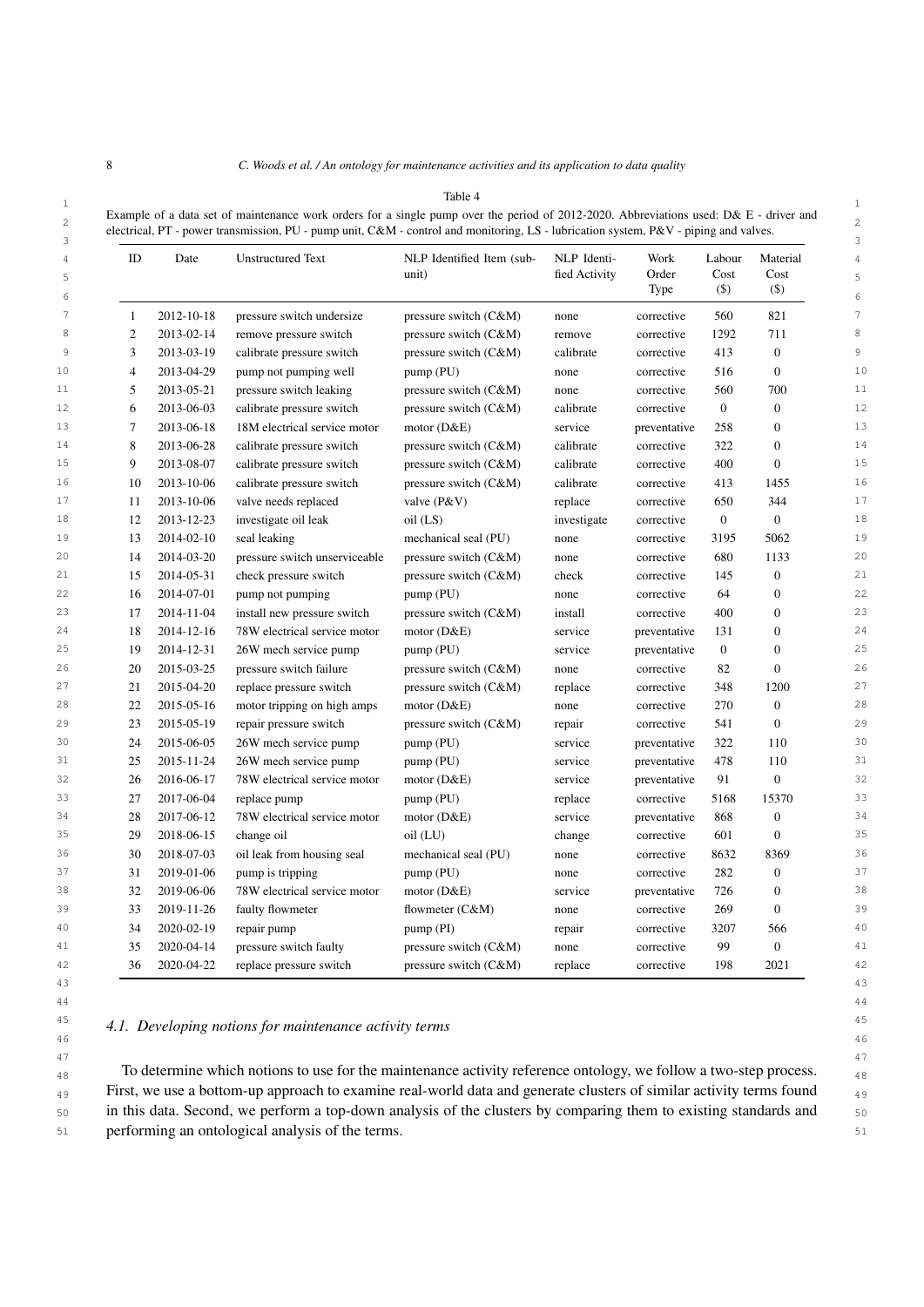| 2                   | Equipment subdivision for a Centrifugal Pump-Motor System into subunits and maintainable items |                                        |                       |                                     |                                         |                       | $\overline{2}$              |        |
|---------------------|------------------------------------------------------------------------------------------------|----------------------------------------|-----------------------|-------------------------------------|-----------------------------------------|-----------------------|-----------------------------|--------|
| 3<br>$\overline{4}$ | <b>Subunit</b>                                                                                 | <b>Driver</b> and<br><b>Electrical</b> | Power<br>transmission | Pump unit                           | <b>Control</b> and<br><b>Monitoring</b> | Lubrication<br>system | Piping and<br><b>Valves</b> | 3<br>4 |
| 5                   | Maintainable                                                                                   | Motor                                  | Gearbox               | Pump                                | Actuator                                | Grease                | Pipe/Piping                 | 5.     |
| 6                   | items                                                                                          | Variable drive                         | Coupling              | Casing                              | Controller                              | Oil                   | Valve                       | 6      |
|                     |                                                                                                | Power supply                           |                       | Impeller                            | Sensor                                  | Breather              | Check valve                 |        |
| 8                   |                                                                                                |                                        |                       | Shaft                               | Pressure switch                         | Filter                |                             | 8      |
| 9                   |                                                                                                |                                        |                       | Bearing                             | Flow switch                             |                       |                             | 9      |
| 10                  |                                                                                                |                                        |                       | <b>Mechanical Seal</b><br>Baseplate | Flowmeter                               |                       |                             | 10     |
| 11                  |                                                                                                |                                        |                       | Packing                             |                                         |                       |                             | 11     |
| 12                  |                                                                                                |                                        |                       |                                     |                                         |                       |                             | 12     |

<span id="page-8-0"></span>

| `able<br>.                                                                                     |  |
|------------------------------------------------------------------------------------------------|--|
| Equipment subdivision for a Centrifugal Pump-Motor System into subunits and maintainable items |  |
|                                                                                                |  |

# <span id="page-8-1"></span>14 14 *4.1.1. Step 1: Bottom-up Concept Clustering*

15 15 To generate a holistic view of the *types* of activities performed by maintenance technicians, we examine 21,088 <sup>16</sup> MWOs, collected over a period of 4.5 years. The work order data looks similar to the sample data shown in Table [1.](#page-3-0)<sup>16</sup> <sup>17</sup> 17 17 17 17 17 17 16 extract *activity* terms from these work orders, we use a pre-trained entity recognition model created by the UWA <sup>18</sup> NLP-TLP Group. Extraction of *activity* terms from work order unstructured text is performed using a pre-trained <sup>19</sup> entity recognition model created by the UWA NLP-TLP group [\[49\]](#page-29-25). This model is the product of 3 years research <sup>20</sup> effort involving schema development [\[38\]](#page-29-15), lexical normalization [\[50\]](#page-29-26), and collaborative annotation [\[40\]](#page-29-16) of MWOs. 21  $\frac{1}{2}$   $\frac{1}{2}$   $\frac{1}{2}$   $\frac{1}{2}$   $\frac{1}{2}$   $\frac{1}{2}$   $\frac{1}{2}$   $\frac{1}{2}$   $\frac{1}{2}$   $\frac{1}{2}$   $\frac{1}{2}$   $\frac{1}{2}$   $\frac{1}{2}$   $\frac{1}{2}$   $\frac{1}{2}$   $\frac{1}{2}$   $\frac{1}{2}$   $\frac{1}{2}$   $\frac{1}{2}$   $\frac{1}{2}$   $\frac{1}{2}$   $\frac{1}{2}$  $\frac{22}{22}$  The entity recognition model is fine-tuned on a set 6,000 high-quality, gold-standard, annotated MWOs and will  $\frac{22}{22}$ extract notions such as *items*, *activities* and *states* from the text. Application of this model to our 21,088 record  $\frac{1}{23}$ dataset identified 230 unique root verbs corresponding to maintenance activities after manual lexical normalisation  $\frac{24}{9}$ and stemming (e.g. "reeplace"  $\rightarrow$  "replace", and "replacement"  $\rightarrow$  "replace"). These 230 terms are shown in the  $_{25}$  $26$   $\mu$  Supplementary materials section in Table 11. supplementary materials section in Table [11.](#page-31-0)

These 230 terms were then clustered according to whether they describe similar activities. For example, the words  $_{27}$  $_{28}$  replace and change out both describe a situation where an item is removed from service and replaced by a new or  $_{28}$  $_{29}$  refurbished item of the same type and make. This was a manual process performed by a subject matter expert. We  $_{29}$  $_{30}$  did attempt word embedding and semantic clustering using automated methods, however due to the close semantics  $_{30}$  $31$  of activity terms, this resulted in an undesirable agglomeration of terms. Each cluster was given a name that best  $31$  $32 \text{ describes the cluster.}$   $32$ 

33 We found that some clusters that we developed such as isolate and move do not fit the definition of a maintenance  $\frac{33}{2}$ 34 actions described in Section [2.1](#page-2-0) (i.e. actions intended to retain an item in, or restore it to, a state in which it can 35 35 perform a required function" [\[22\]](#page-28-17)). Therefore, we decided to separate these clusters from *maintenance activities* 36 36 and instead call them *supporting activities*.

37 37 The resulting list of maintenance activity terms and their semantic variants is presented in Table [6](#page-9-0) and shown in 38 38 bold font in Table [11](#page-31-0) in the supplementary materials. The *supporting activities* are shown unformatted in the same 39 39 table. While verbs under *supporting activities* constitute a significant portion of our real world data, our focus in this <sup>40</sup> paper is only on the *maintenance activity* words. Future work will consider definitions and competency questions <sup>40</sup> 41 for these supporting activity terms.  $41$ 

42 42

# 43 43 *4.1.2. Step 2: Top-down Concept Refinement*

<sup>44</sup> The engineering community has produced several standards containing lists of maintenance activities, as dis-<sup>45</sup> cussed in Section [2.5.](#page-4-0) The second step of our process involves refining the initial clusters based on these standards <sup>46</sup> and an ontological analysis. Specifically, we examine ISO14224, and ISO15926-4. The cluster's name, and mem- $47$  bership of similar activities within each cluster, were compared with the terms listed in Table [2.](#page-5-0) The examination of  $47$ <sup>48</sup> engineering standards occurred concurrently with our creation of elucidations to define the core maintenance terms 49 49 tested in this ontology. Refining the clusters required several iterations.

50 50 The proposed list of terms is shown in Table [6](#page-9-0) and Table [7.](#page-10-0) These terms diverge from the common terms listed in 51 51 both ISO14224 and ISO 15926 in the following ways.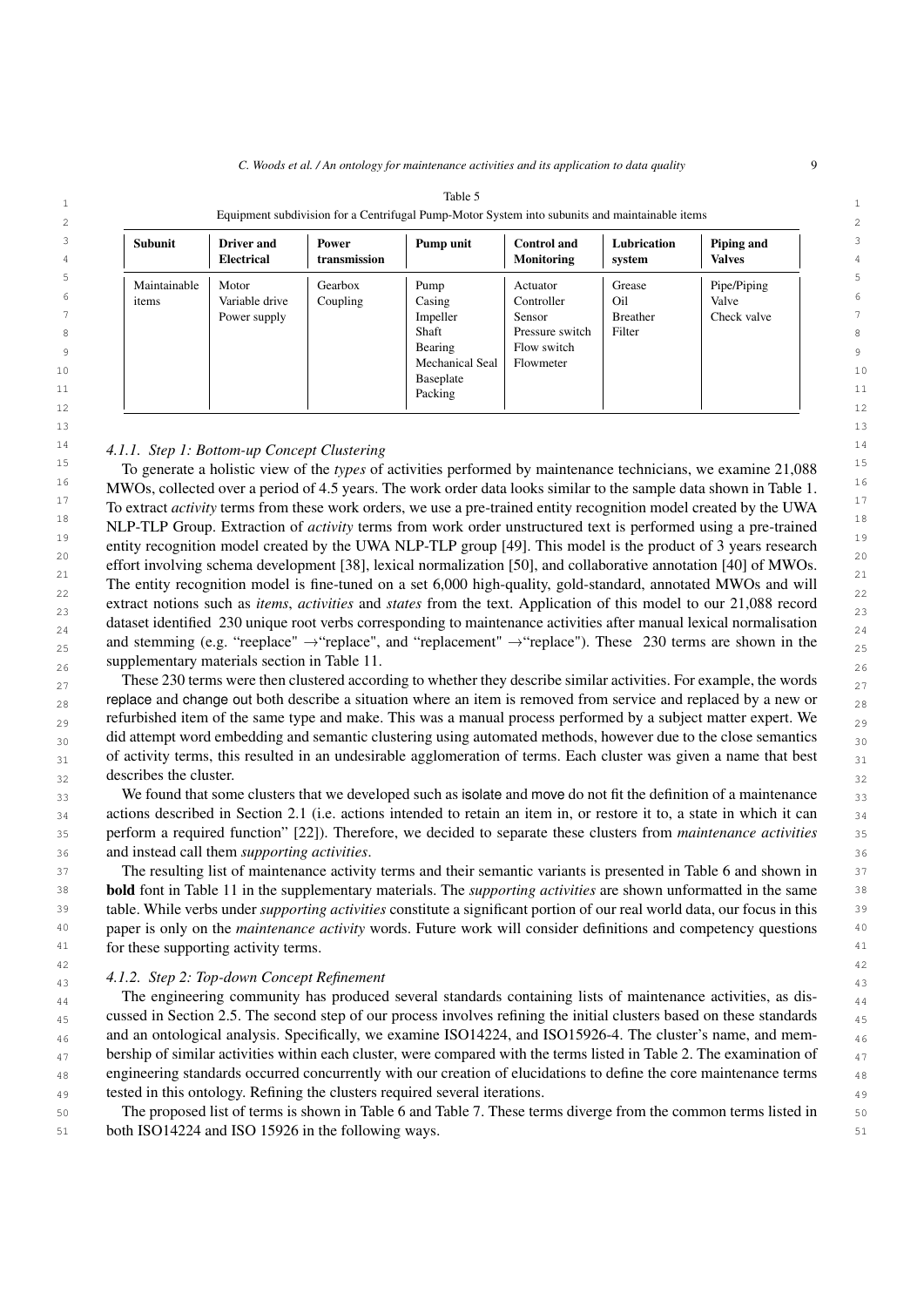| <b>Activity</b><br><b>Maintenance</b><br>Term | Semantic variants from the NLP analysis clustered against activity terms                                                                                                                                                                                                                                          | Corrective (C)<br>or Preventative<br>(P) activity |
|-----------------------------------------------|-------------------------------------------------------------------------------------------------------------------------------------------------------------------------------------------------------------------------------------------------------------------------------------------------------------------|---------------------------------------------------|
| Replace                                       | Change, change out, change over, install, reinstall, re-instate, remove, replace,<br>swap, switch, transition                                                                                                                                                                                                     | (C, P)                                            |
| Repair                                        | fix, free-up, patch, re-engage, reactivate, re-attach, re-build, re-clamp, re-<br>connect, rectify, re-engage, re-fit, refurbish, reinforce, re-line, re-mount, repair,<br>re-route, re-run, re-seal, re-seat, re-secure, reset, re-splice, re-tension, re-torque,<br>re-track, re-weld, re-work, unblock, un-bog | (C)                                               |
| Inspect                                       | Measure, monitor, read, test, thermography, thickness test                                                                                                                                                                                                                                                        | (P)                                               |
| Adjust                                        | Add, adjust, align, amend, confirm, correct, de-tension, discharge, free-up, guide,<br>position, program, re-adjust, re-align, re-position, review, straighten, tighten, tilt,<br>top-up, track, train                                                                                                            | (C)                                               |
| Service                                       | Charge, clean, drain, fill, grease, hose-out, lubricate, maintain, purge, re-charge,<br>re-fill, rotate, sample, scan, service, tune                                                                                                                                                                              | (P)                                               |
| Diagnose                                      | Analyse, assess, check, detect, diagnose, fault-find, find, identify, investigate, re-<br>test, troubleshoot, verify                                                                                                                                                                                              | (C)                                               |
| Calibrate                                     | Calibrate, re-calibrate                                                                                                                                                                                                                                                                                           | (C,P)                                             |

#### <span id="page-9-0"></span>Table 6

20 20  $\sim$  21 – We have not used the term check. Both check and inspect are described in ISO 14224 as involving investi- $_{22}$  gations characterised by "no maintenance action being performed" [\[43\]](#page-29-19). Check is a corrective activity and  $_{22}$ 23 23 inspect is a preventative activity so we cannot make the former a subclass of the latter. Instead we propose that check is a synonym for a new class called diagnose. Diagnose is a corrective activity and in addition to  $\frac{24}{9}$ 25 25 capturing check also includes synonyms such as analyse, detect and fault-find.

 $26$  – We do not use overhaul as a core activity term, instead, we have defined it as a synonym to repair. This is because there is no clear distinction between an overhaul and a repair from the activity alone. Instead, the distinction comes from what is being worked on (i.e. work at the equipment or at the part level). This 29 29 distinction belongs outside of an ontology designed for describing activities as it depends on several factors that are specific to individual organisations. For example, remote operations may not have the people or  $\frac{30}{20}$ equipment to overhaul on site, warranty arrangements might require that overhaul activities be done by the 32 32 original equipment manufacturer and not by the organisation's maintenance team, and so on.

<sup>39</sup> – We have moved modify to the *supporting activity* terms. In maintenance management modification is consid-ered a on-off activity, and not part of on-going maintenance strategy [\[51\]](#page-29-27). Modification work is often done by 41 41 project groups or contractors external to the regular maintenance teams.

 $42$  Table [7](#page-10-0) provides a subject matter expert definition, a formal definition and an elucidation each of the seven  $42$ <sup>43</sup> maintenance activity terms. We describe the ontological choices underpinning these elucidations in Section [4.2.](#page-11-0) 44 44

 $\frac{33}{33}$  – We have removed refit and have clustered this word under repair as there are no established rules to distinguish  $\frac{34}{34}$   $\frac{34}{34}$   $\frac{34}{34}$   $\frac{34}{34}$   $\frac{34}{34}$   $\frac{34}{34}$   $\frac{34}{34}$   $\frac{34}{34}$   $\frac{34}{34}$   $\frac{34}{34}$   $\frac{34}{34}$   $\frac{34}{34}$   $\frac{34}{34}$   $\frac{34}{34}$   $\frac{34}{34}$   $\frac{34}{34}$   $\frac{34}{34}$   $\frac{34}{34}$   $\frac{3$ between them other than refit is a small repair.

 $\sim$  – We propose that calibrate is a top-level concept as it does not fit into any of our original clusters. Calibration  $\frac{35}{25}$  $36$  s character to maintenance and inverves bout the testing and adjustment of instrumentation. Control and instrumental  $36$ mentation is a defined subclass in an asset hierarchy [\[43\]](#page-29-19) and thus can be used in the reasoning. While is is desirable that calibrate is a preventative activity, it can also be corrective. is central to maintenance and involves both the testing and adjustment of instrumentation. Control and instru-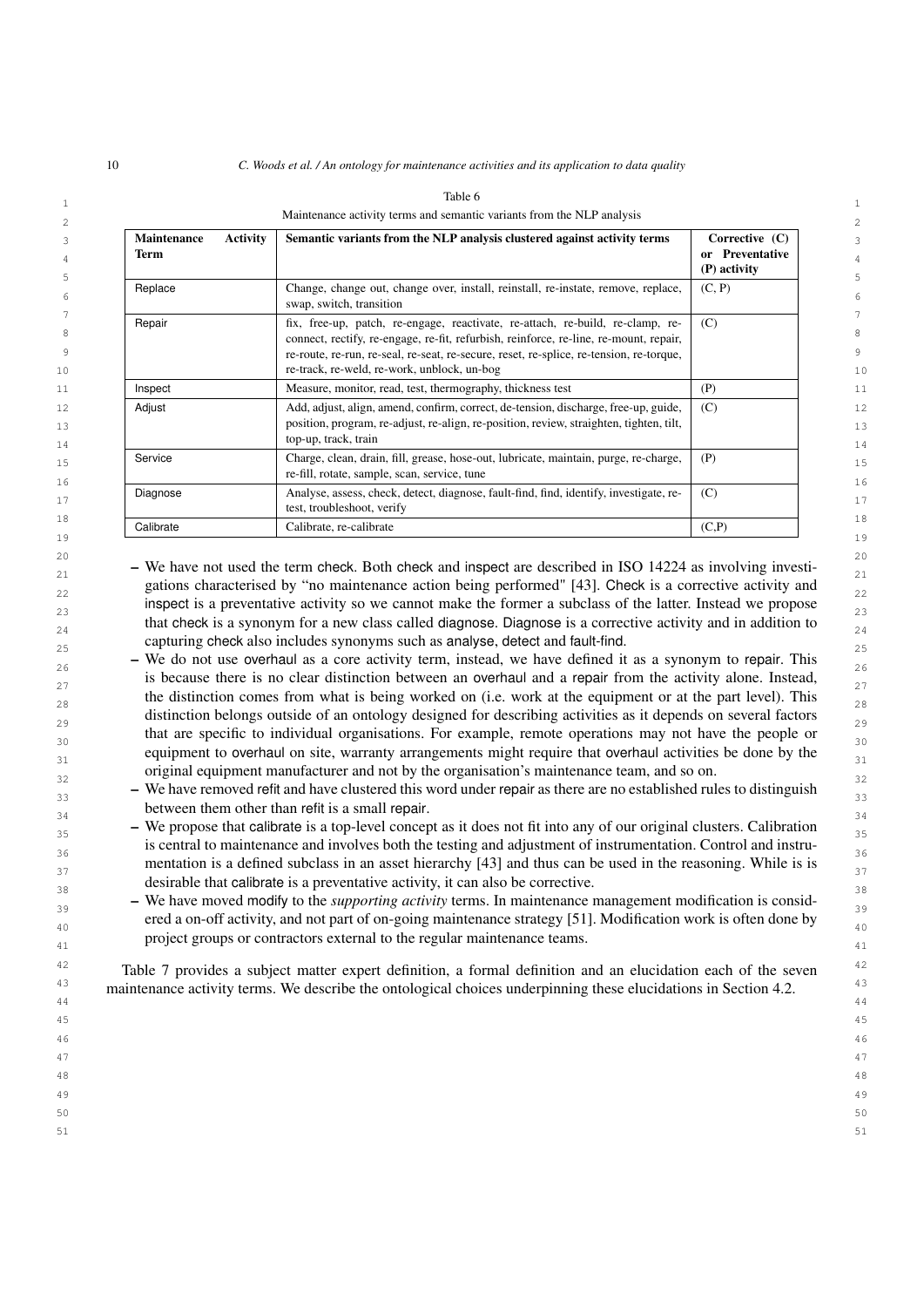#### <span id="page-10-0"></span>1 1 Table 7: Definitions and axioms for maintenance activity terms.

| Replace          |                                                                                                                                                                         |
|------------------|-------------------------------------------------------------------------------------------------------------------------------------------------------------------------|
| SME Def.         | Replacement of an item by a new or refurbished item of the same type and make.                                                                                          |
| Semi-formal Def. | A BFO: Process in which one item is removed and another item with the same required function is installed                                                               |
|                  | in its place.                                                                                                                                                           |
| Elucidation      | <b>p</b> is a <i>replace activity</i> =                                                                                                                                 |
|                  | Def. <b>p</b> is a <i>process</i> and there exist <i>material artifacts</i> <b>a</b> and <b>b</b> such that <b>a</b> and <b>b</b> participate in <b>p</b> at some time. |
|                  | The following is also true:                                                                                                                                             |
|                  |                                                                                                                                                                         |
|                  | - a has a <i>function</i> <b>f</b> and <b>b</b> has a function <b>f2</b> .                                                                                              |
|                  | - <b>f</b> and <b>f2</b> are of type $\bf{F}$                                                                                                                           |
|                  | - $\bf{a}$ is a <i>continuant part of</i> a <i>system</i> $\bf{s}$ at <i>time</i> $\bf{t}$ and $\bf{b}$ is not.                                                         |
|                  | - <b>b</b> is a <i>continuant part of</i> a <i>system</i> <b>s</b> at <i>time</i> <b>t2</b> and <b>a</b> is not.                                                        |
|                  | - <b>t</b> precedes <b>t2</b> , <b>p</b> finishes <b>t</b> and <b>p</b> starts <b>t2</b> .                                                                              |
| Repair           |                                                                                                                                                                         |
| SME Def.         | Manual maintenance action performed to restore an item to its original appearance or state.                                                                             |
| Semi-formal Def. | A BFO: Process, that improves the capability of an item to perform its required function.                                                                               |
| Elucidation      | <b>p</b> is a <i>repair activity</i> =                                                                                                                                  |
|                  | Def <b>p</b> is a <i>process</i> and there exists a <i>material artifact</i> <b>m</b> that has a function <b>f</b> and participates in <b>p</b> at some                 |
|                  |                                                                                                                                                                         |
|                  | time. The following is also true:                                                                                                                                       |
|                  | - <b>f</b> is realised in some <i>functioning process</i> <b>fp</b>                                                                                                     |
|                  | - m participates at some time in fp                                                                                                                                     |
|                  | - <b>m</b> has state at some time some <i>failed state</i> or <i>degraded state</i> <b>s</b> and <i>operating state</i> <b>s2</b>                                       |
|                  | - s disables f, p finishes s and p starts s2                                                                                                                            |
| Inspect          |                                                                                                                                                                         |
| SME Def.         | Periodic, careful scrutiny of an item carried out with or without dismantling.                                                                                          |
| Semi-formal Def. | A BFO:Process, aligned with a preventative maintenance strategy, to estimate the capability of an item to                                                               |
|                  | perform its required function.                                                                                                                                          |
| Elucidation      | $\bf{p}$ is an <i>inspect activity</i> =                                                                                                                                |
|                  | Def <b>p</b> is a <i>process</i> and there exists a <i>material artifact</i> <b>m</b> that has a <i>function</i> <b>f</b> and participates in <b>p</b> at some          |
|                  | time. The following is also true:                                                                                                                                       |
|                  |                                                                                                                                                                         |
|                  | - f is realised in some functioning process fp                                                                                                                          |
|                  | - m participates at some time in fp                                                                                                                                     |
|                  | - <b>m</b> has state at some time some <i>state</i> <b>s</b>                                                                                                            |
|                  | - s is observed in some <i>observation process</i> o                                                                                                                    |
|                  | - <b>p</b> is prescribed by some part of a <i>preventative maintenance strategy</i> <b>ps</b>                                                                           |
| Diagnose         |                                                                                                                                                                         |
| SME Def.         | The cause of failure is investigated but no maintenance action performed, or action is deferred. Able to                                                                |
|                  | regain function by simple actions, e.g. restart or resetting.                                                                                                           |
| Semi-formal Def. | A BFO:Process, performed on observation of an equipment failure, to estimate the capability of an item to                                                               |
|                  | perform its required function                                                                                                                                           |
| Elucidation      | <b>p</b> is an <i>diagnose activity</i> =                                                                                                                               |
|                  | Def $\bf{p}$ is a <i>process</i> and there exists a <i>material artifact</i> $\bf{m}$ that has a <i>function</i> $\bf{f}$ and participates in $\bf{p}$ at some          |
|                  | time. The following is also true:                                                                                                                                       |
|                  | - <b>f</b> is realised in some <i>functioning process</i> <b>fp</b>                                                                                                     |
|                  |                                                                                                                                                                         |
|                  | - <b>m</b> participates at some time in <b>fp</b>                                                                                                                       |
|                  | - m has state at some time some <i>degraded state</i> or <i>failed state state</i> s                                                                                    |
|                  | - s is observed in some <i>observation process</i> o                                                                                                                    |
| Adjust           |                                                                                                                                                                         |
| SME Def.         | Bringing any out of tolerance condition into tolerance.                                                                                                                 |
| Semi-formal Def. | A BFO: Process involving a change of state in an item that involves no change in capability of the item.                                                                |
| Elucidation      | $\bf{p}$ is an <i>adjust activity</i> =                                                                                                                                 |
|                  | Def <b>p</b> is a <i>process</i> and there exists a <i>material artifact</i> <b>m</b> that has a function <b>f</b> and participates in <b>p</b> at some                 |
|                  | time. The following is also true:                                                                                                                                       |
|                  | - f is realised in some functioning process fp                                                                                                                          |
|                  |                                                                                                                                                                         |
|                  | - m participates at some time in fp                                                                                                                                     |
|                  | - m has state at some time some <i>sub-optimal operating state</i> <b>s1</b> and <i>optimal operating state</i> <b>s2</b>                                               |
|                  | - <b>p</b> finishes <b>s1</b> and <b>p</b> starts <b>s2</b>                                                                                                             |
| Service          |                                                                                                                                                                         |
| SME Def.         | Periodic service task: not normally dismantling of the item.                                                                                                            |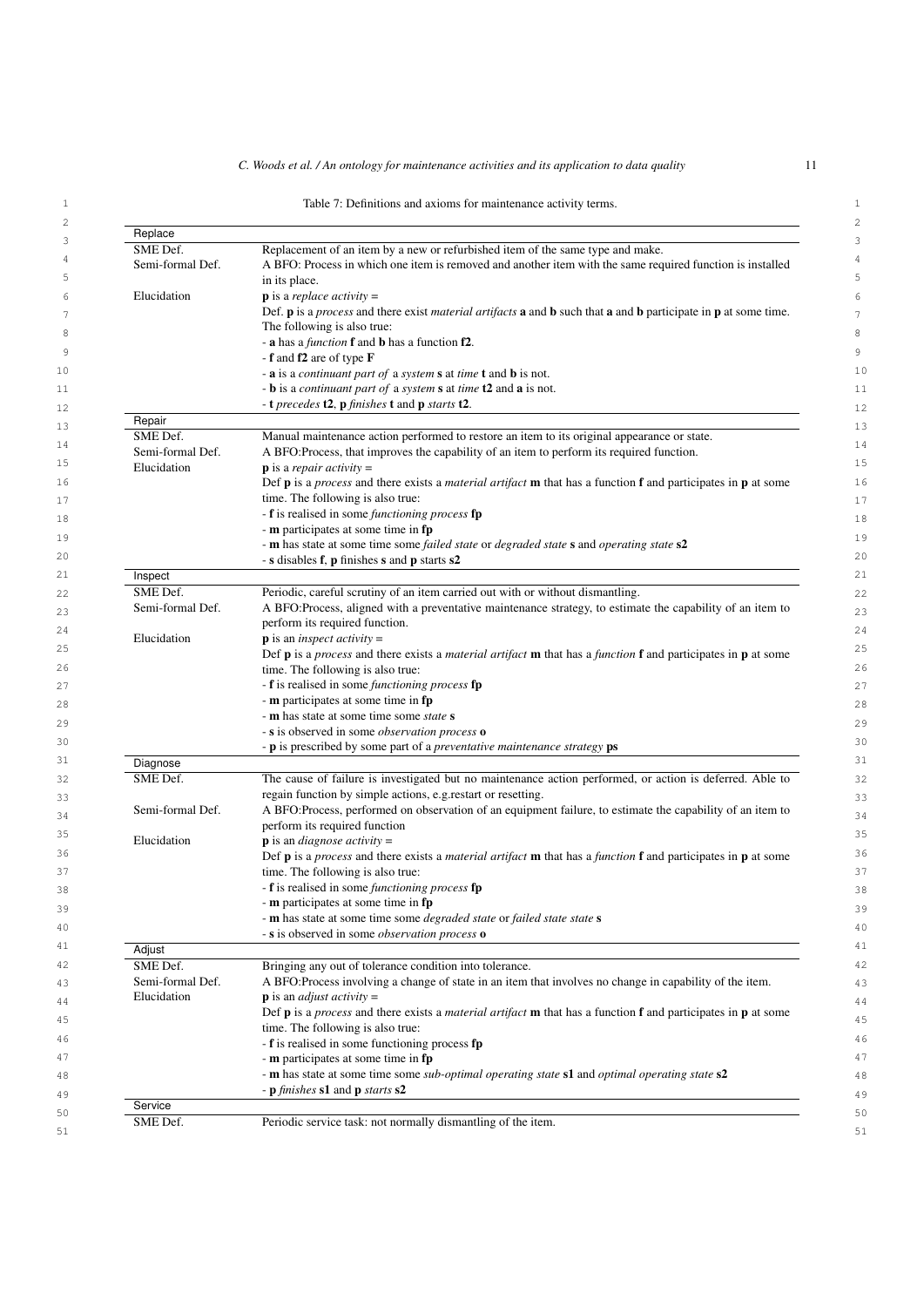1 1 1 **Semi-formal Def.** A BFO:Process, aligned with a preventative maintenance strategy, involving a change of state in an item 2 2 that involves no change in the capability of the item.  $\mathbf{p}$  is a *service dctivity* =  $\text{Def } \mathbf{p}$  is a *process* and there exists a *material artifact* **m** that has a function **f** and participates in **p** at some  $\frac{4}{3}$  $-$  **f** is realised in some functioning process **fp**  $\frac{5}{2}$ 6 6 - m participates at some time in fp 7 7 - m has state at some time some *operating state* s and *operating state* s2 8<br>
- **p** is is prescribed by some part of a *preventative maintenance strategy* **ps** 9  $\frac{1}{\sqrt{2\pi}}$   $\frac{1}{\sqrt{2\pi}}$  9 10 **SME Def.** A task involving testing and adjustment of instrumentation to assess and restore function. 10 11 Semi-formal Def. A BFO:Process performed on equipment instrumentation, to estimate the capability of the instrumentation 11 12 and restore if needed. 12  $13$  Elucidation **p** is a *calibrate activity* = 14 14 15 15 - m is the bearer of a *control and monitoring role* r 16 16 - f is realised in some *functioning process* fp  $17 \,$  m participates at some time in fp  $17 \,$ 18 18 - m has state at some time some *failed state* or *degraded state* or *operating state* s and *operating state* s2  $\frac{19}{2}$   $\frac{19}{2}$   $\frac{19}{2}$   $\frac{19}{2}$   $\frac{19}{2}$   $\frac{19}{2}$   $\frac{19}{2}$   $\frac{19}{2}$   $\frac{19}{2}$   $\frac{19}{2}$   $\frac{19}{2}$   $\frac{19}{2}$   $\frac{19}{2}$   $\frac{19}{2}$   $\frac{19}{2}$   $\frac{19}{2}$   $\frac{19}{2}$   $\frac{19}{2}$   $\frac{19}{2}$   $\frac{19}{2}$  Elucidation **p** is a *service activity* = time. The following is also true: - p finishes s and starts s2 **Calibrate** and restore if needed. Elucidation **p** is a *calibrate activity* = Def p is a *process* and there exists a *material artifact* m that has a function f and participates in p at some time. The following is also true: - s disables f, p finishes s and p starts s2

 $20$ 21  $\sim$  21

# <span id="page-11-0"></span>22 22 *4.2. Elucidations for seven core activity terms*

 $23$  $_{24}$  In this section, we discuss the elucidations given in Table [7](#page-10-0) and the ontological choices underpinning these  $_{24}$  $_{25}$  elucidations. First, we describe the eludication for the replace activity. This elucidation describes a situation where  $_{25}$ 26 there are two material artefacts (a and b) that have functions of the same type, f. When the replace activity occurs, a  $\frac{26}{6}$  $_{27}$  is a continuant part of a system before the replacement, and **b** is a continuant part of the system after the replacement.  $_{28}$  This is true whether a whole piece of equipment is replaced (i.e. a pump) or only part of a system is replaced (i.e. a  $_{28}$  $_{29}$  pressure switch). A critical part of this definition is that both the item to be replaced (a) and the item to be installed  $_{29}$  $_{30}$  (b) both fulfil the same *function* when installed as part of a system. In other emerging standards such as ISO15926  $_{30}$ 31 31 Part 14 [\[52\]](#page-29-28), there is the concept of a *functional object* and the relation *functionalPartOf*. In BFO, there is no such  $32$  concept and this makes it difficult to distinguish where the replaced asset sits in a functional breakdown (as opposed  $32$ 33 to a physical breakdown). For our purposes, we believe it is sufficient to say that the function of the asset is the 33  $34$  same for both **a** and **b**. In creating this elucidation, we made a choice about whether a material artefact can have a  $34$  $35$  function f if it is not yet installed in the system. For example, if **b** is soon to be installed, does it have f as a function  $35$ 36 before the replace activity begins? We argue that the function **f** is still the designed purpose of the item, regardless <sub>36</sub> 37 of whether it is installed or not. Instead, the "installation status" (or the state of the item) will impact whether or  $\frac{37}{20}$ 38 38 not that function can be *realised*, as per our previous work on maintenance state [\[53\]](#page-29-29). Finally, we acknowledge that 39 the idea of replacement is a deeply philosophical problem and raises many questions about identity [\[54\]](#page-29-30). Therefore, 39 <sup>40</sup> this elucidation does not make any assertions about the identity of an asset, before and after components have been 41 **replaced.** 41 **and 2018** replaced.

 42 The semi-formal definition for a repair activity describes a process that improves the "capability of an item 43 to perform its required function". For this, and for the maintenance terms that follow, we draw on our previous 44 work on the notion of maintenance state [\[53\]](#page-29-29). In this work, we model the states in which items do not have the 45 ability to perform functions (i.e. participate in a process that realises a specific function). We achieve this through a 46 *disables* object property where some *state disables* a *function realising process*. Furthermore, we determine that in 47 maintenance, when an item is installed, but does not have the capability to perform its required function, then it is 48 in a *degraded state* or a *failed state*. Otherwise, the item is in an *operating state* and can perform all of its functions. 49 Given this work, we describe a repair activity as a situation where there is a material artefact **m** that participates 49 50 in this activity. **m** has some function **f** that is realised in some functioning process **fp**. Before the repair activity, **m** 50 51 is in some degraded state or failed state s (i.e. a state that disables f). After the repair activity, m is in a *operating*

12 *C. Woods et al. / An ontology for maintenance activities and its application to data quality*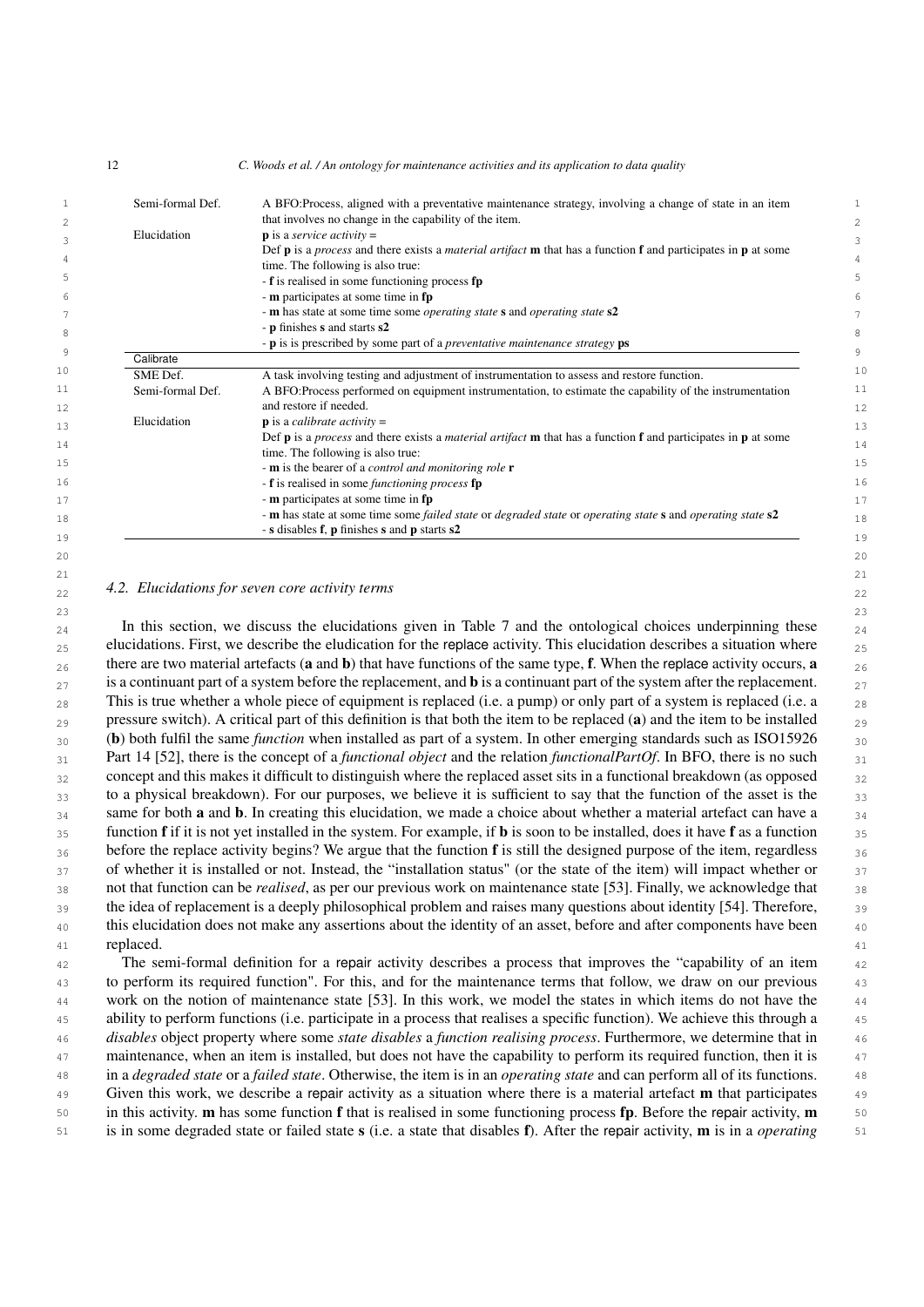

<span id="page-12-0"></span>10 10 10 Fig. 1. A conceptual diagram of the maintenance activity reference ontology (synonyms are listed in Table [6\)](#page-9-0)

12  $\ldots$  11  $\ldots$  11  $\ldots$  1  $\ldots$  11  $\ldots$  11  $\ldots$  11  $\ldots$  11  $\ldots$  11  $\ldots$  11  $\ldots$  11  $\ldots$  12 <sup>12</sup> *state*. Using our modelling of state, we have been able to model changes of state and their implications a result of a 14 representatively. The contract of the contract of the contract of the contract of the contract of the contract of the contract of the contract of the contract of the contract of the contract of the contract of the contr replace activity.

An inspect activity is described as a process to *estimate* the capability of an item to perform its required function.  $_{16}$  Since an item's *state* determines its ability to perform its required function, as described previously, this elucidation 17 17 describes an *observation process* o in which the item's*state* sis examined. Note that from a maintenance perspective,  $_{18}$  an item's ability to perform its required function is not something that is measures (or estimated) on a continuous  $_{18}$ 19 scale. Instead, the item is either able to perform its function or it is not. Therefore, we believe an observation of the 19 20 20 item's state (failed, degraded or operating) is sufficient to model an *inspect activity*.

21 21 An inspect activity differs from a diagnose activity in one crucial aspect. In the SME definition, an inspect <sup>22</sup> activity is defined as "periodic". This means, that a preventative maintenance strategy is defined that determines at <sup>22</sup> 23 23 what intervals an item should be inspected. A diagnosis, on the other hand, is a *corrective* action to determine "the <sup>24</sup> cause" of a failure (and is not scheduled). Note that even though an action is *corrective*, it may still be described<sup>24</sup>  $25$  in a maintenance strategy in the case of a Run-to-Failure corrective maintenance strategy. This distinction between  $25$ <sup>26</sup> corrective and preventative activities is crucial to our application-level ontology described in Section [5.](#page-13-0) Without <sup>26</sup> these elucidations and the analysis performed in this section, it is very difficult to distinguish between a diagnose  $\frac{27}{25}$ 28 and  $\frac{1}{28}$  28 29 29 and inspect activity.

An adjust activity is a process that involves changing the state of an item but with no change to the capability of  $\frac{30}{20}$  $_{31}$  the item. This means that adjust activities are performed before an item would enter a degraded state. The elucidation  $_{32}$  for an adjust activity looks very similar to a repair activity as they are both corrective actions involving a change  $_{32}$ 33 33 of state. The difference is that a *repair activity* requires the item to be in a *failed state* or *degraded state* before 34 34 the activity (i.e. it is unable to perform a required function). Instead, an adjust activity will remain in an *operating* 35 *state* throughout **p**. This means that there is no change to the item's ability to perform functions before or after the 35 36 36 activity. Whilst in this *operating state*, the *material artefact* m will go "out of tolerance", as per the SME definition <sup>37</sup> in Table [7.](#page-10-0) Therefore, we introduce two sub-classes of *operating state* (extending our work in [\[53\]](#page-29-29)). We model s1<sup>37</sup> 38 38 as a *sub-optimal operating state* (i.e. where equipment is out of tolerance) and s2 as an *optimal operating state*. As <sup>39</sup> with an inspect activity and a diagnose activity, the difference between an adjust activity and a service activity is <sup>39</sup>  $40$  that an adjustment is a corrective action, and a service occurs at periodic intervals and is aligned with a preventative  $40$ <sup>41</sup> maintenance strategy.

<sup>42</sup> The final maintenance activity type is a calibration activity. This is defined as a task involving testing and ad-43 43 justment of instrumentation to assess and restore its function. In our elucidation, we define a calibration activity  $\frac{44}{44}$ similarly to a repair activity, but the item can be in a functioning, degraded or failed state before the activity. What 46 46 distinguishes a calibration from other activity types is that it is performed on *instrumentation*. Therefore, in the elu- $_{47}$  cidation, we say that the material artefact **m** plays a control and monitoring role **r**. This relationship is important  $_{48}$  for our use case in Section [5,](#page-13-0) as we distinguish calibrate activities by their membership in a Control and Motoring  $_{48}$ <sup>49</sup> subunit of the centrifugal pump. Finally, a calibrate activity can be either corrective or preventative so we have made 50 50 no assumptions about whether or not it is is prescribed by some part of a preventative maintenance strategy (as with 51 51 service and inspect activities).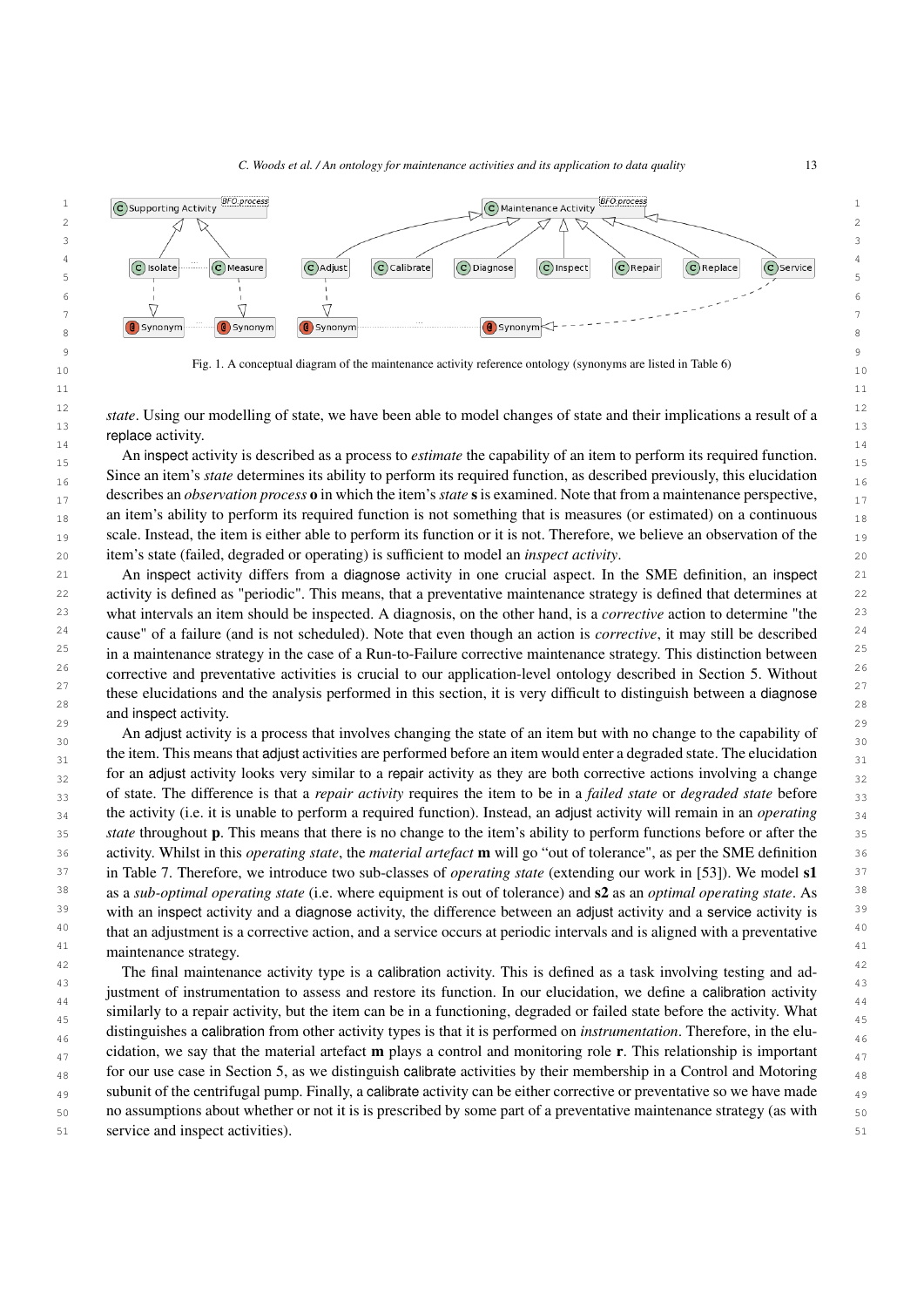$2 \times 2$ 

### 1 *4.3. Reference ontology Implementation*

 3 The reference ontology is implemented in OWL and is available at [https://github.com/uwasystemhealth/Paper\\_](https://github.com/uwasystemhealth/Paper_Archive_Maintenance_Activity) 4 [Archive\\_Maintenance\\_Activity](https://github.com/uwasystemhealth/Paper_Archive_Maintenance_Activity) in the file *maintenance-activity.owl*. A conceptual diagram of this reference ontol- 5 ogy is shown in Figure [1](#page-12-0) (where "C" is a class and "@" is an annotation property). In the ontology, there are 6 two classes, Maintenance Activity and Supporting Activity. These activities are a subclass of BFO:Process. The core 7 maintenance activities and supporting activities that were identified in Section [4.1.1](#page-8-1) are classes in the ontology and <sup>8</sup> have their SME definition, semi-formal definition and elucidation stored as annotation properties. The other terms 9 that formed part of each cluster (i.e. align and amend as members of the adjust cluster) are stored in an annotation 10 property, synonym. "Synonym" is defined in the IOF as "an alternative label (designation) used for the resource <sup>11</sup> in some community" [\[55\]](#page-30-0). While it could be argued that the words listed as synonyms are not "true" synonyms 12 with one another in an English language sense, the maintenance community interprets these words in the same way. 13 Therefore, for our maintenance activity reference ontology, this is an appropriate annotation property to use.

 14 15

17

### <span id="page-13-0"></span>16 5. Application-level ontology for MWO data quality

 18 In this section we define an application-level ontology to answer a set of competency questions related to the 19 use case described in Section [5.1.](#page-13-1) The purpose of this model is to meet a real industrial need while making use of 20 the reference-level terms and ontological analysis described in Section [4.](#page-6-1) As discussed, the quality of maintenance 21 work order data is an unsolved problem that is imperative for downstream statistical tasks such as mean-time-to- 22 failure analyses. However, maintenance engineers rarely spend time checking the quality of this data, as there is no 23 widely-accepted, repeatable manner to perform this task. This model uses SWRL rules and ontological classification 24 to provide a structured and repeatable way for organisations to assess the quality of maintenance work orders that 25 reflects the logic currently used by engineers performing this task in industry.

28

38

42

### <span id="page-13-1"></span>27 *5.1. Competency questions*

 29 The application-level ontology is designed to perform a specific reasoning task to meet a real industrial need. 30 The work order data described in our use case (Section [3\)](#page-4-1), contains eight distinct activity words. These are remove, 31 calibrate, service, replace, investigate, check, install, and change. For data quality purposes, we want to determine if 32 the activity term is consistent with other information in the MWO. The competency questions that we use to assess 33 this ontology are: 33

- Q1. Check classification of records with the activity replace.  $35$
- 37 **Q2.** Check classification of records with the activity calibrate.
- 39 Q3. Check classification of records with the activity investigate.
- 40 que question of records with the activity service.

 43 The logic used by engineers when performing these data quality checks is shown in Figure [2.](#page-14-0) First the item that 44 work was performed on is identified. This might be at the equipment level e.g. pump, or at the maintainable item 45 level e.g. pressure switch. Items at the maintainable item level can be located in their respective sub-classes using 46 standardised asset class hierarchies as shown in Table [5.](#page-8-0) Next a check is made to see if the labour cost field has a 47 value greater than zero dollars. This is necessary to determine if the proposed activity occurred or not. Reliability 48 engineers are interested in both cases. Our interest here is only on MWO's that are actioned. The next decision 49 point is determining if the *work type* is preventative or corrective. This allows for a split into two groups. Repair, 50 adjust and diagnose are activities arising from corrective strategies. Inspect and service are activities arising from 51 preventative strategies. Replace and calibrate can be either. The next stages of the logic in both branches depends on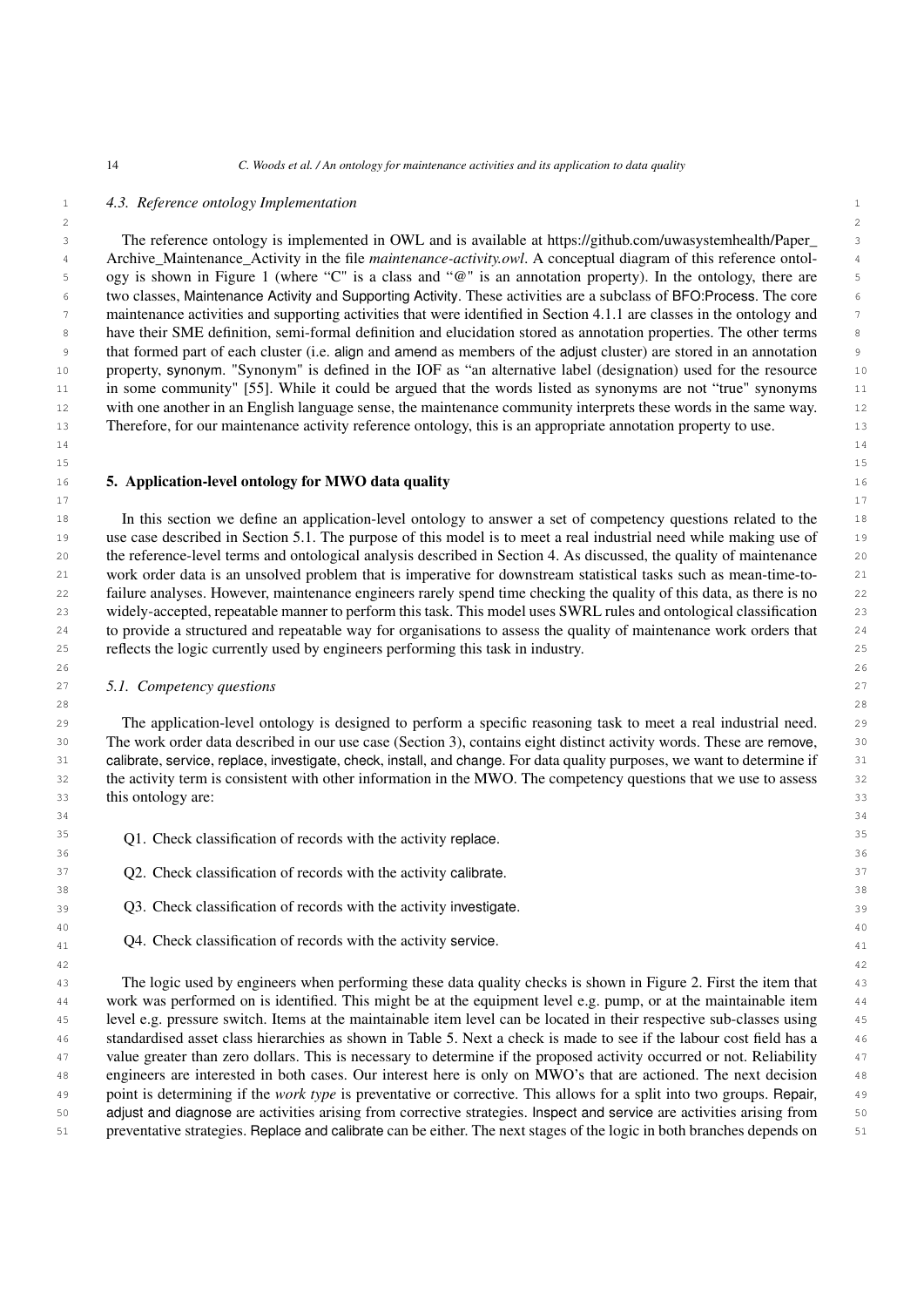

<span id="page-14-0"></span> $_{26}$  Fig. 2. Decision tree capturing the logic of a typical reliability engineer checking the validity of maintenance activity terms in MWOs. The X  $_{26}$ and Y values for the \$ amount depend on the item;  $X \gg Y$ 

 28 29 information in the *material cost* field and on the *item*. For instance, if material costs are incurred then the activity is  $_{30}$  not an inspection. Distinguishing between the classes of service and inspection is done based on the item and which  $_{30}$  $_{31}$  subunit it belongs to. Calibrate is, for example, associated with items in the Control & Monitoring subclass. The  $_{31}$  $_{32}$  reasoning here is representative of steps taken by reliability engineers every day as they manually process MWOs  $_{32}$  $33 \text{ J}$   $11$  $[15]$ .

# 35 *5.2. Application-level Ontology Implementation*

 37 This ontology was developed making use of the reference ontology described in Section [4.](#page-6-1) The ontology consists  $_{38}$  of 8 modules, as shown in Figure [3.](#page-15-0) A description of each of these modules is contained in in Table [8.](#page-15-1) This ontology  $_{38}$  $_{39}$  can also be found on GitHub at [https://github.com/uwasystemhealth/Paper\\_Archive\\_Maintenance\\_Activity.](https://github.com/uwasystemhealth/Paper_Archive_Maintenance_Activity) In the  $_{39}$ following sections, we will discuss the key ontological choices made in the development of this ontology.

- 41
- 43
- 44
- 46

47

- 49
- 
- 51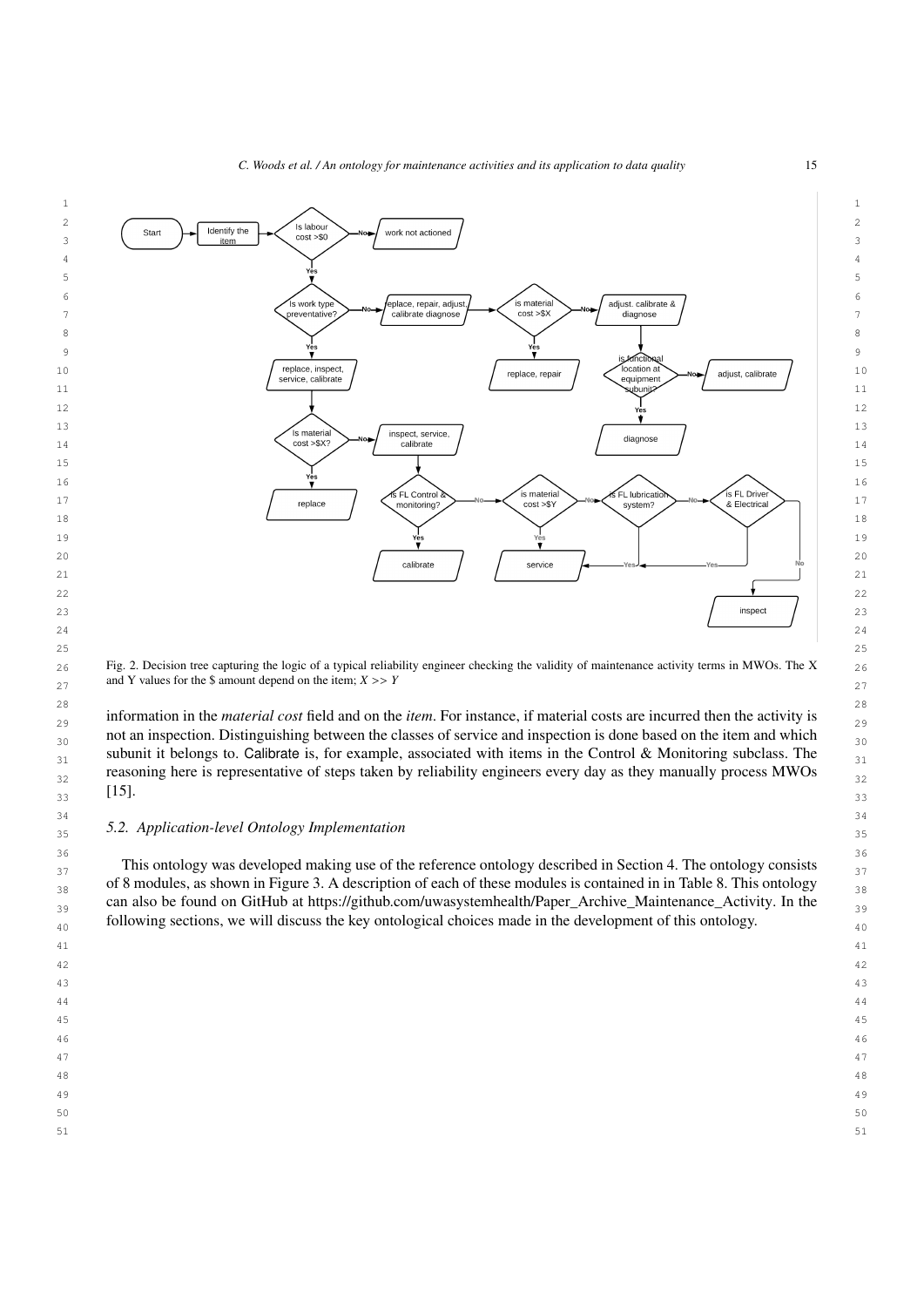<span id="page-15-1"></span>

<span id="page-15-0"></span>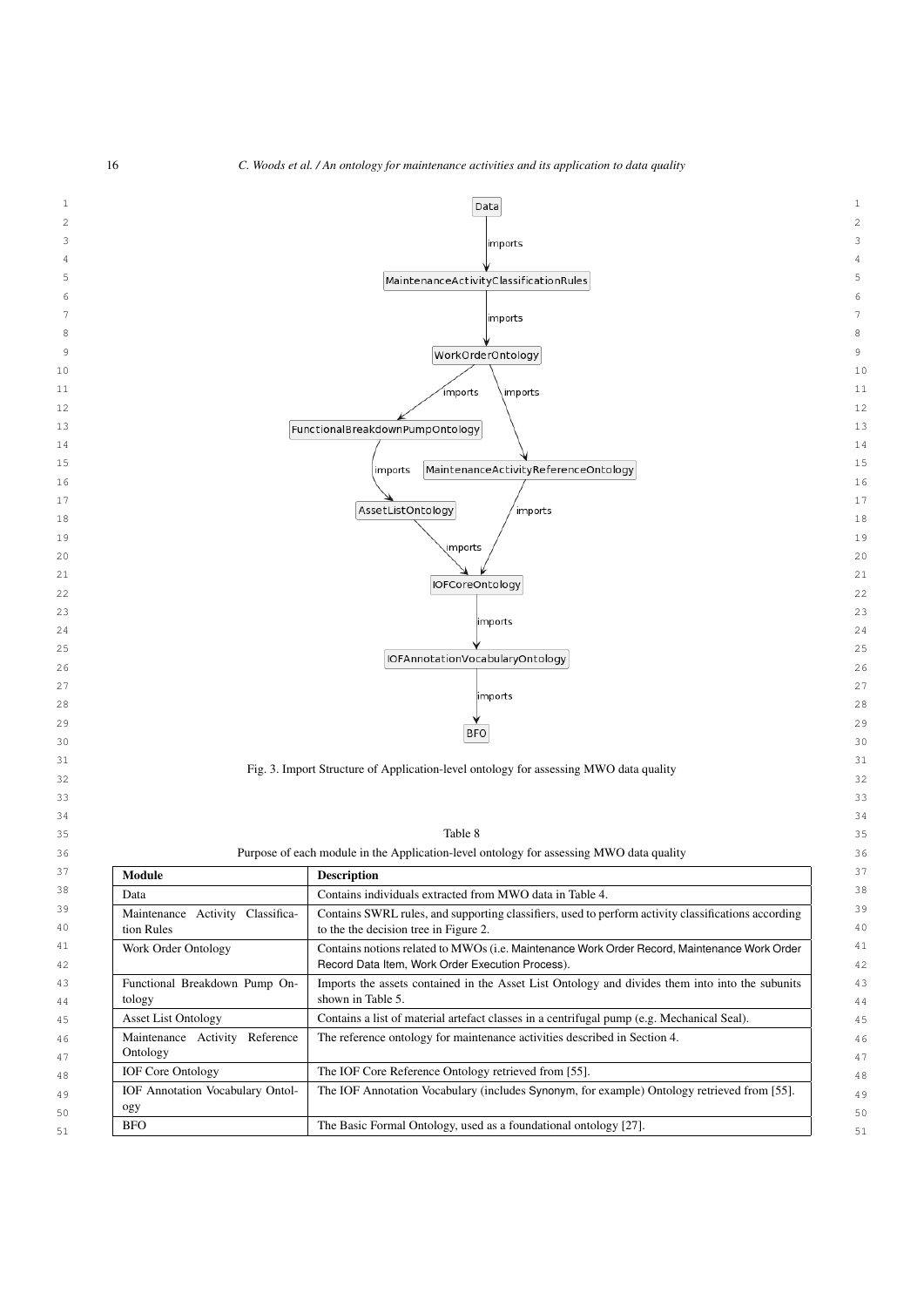

<span id="page-16-0"></span>18 Fig. 4. A conceptual diagram of information content entities for work order records in the application-level ontology

#### 19 and the contract of the contract of the contract of the contract of the contract of the contract of the contract of the contract of the contract of the contract of the contract of the contract of the contract of the con  $2.211$ , none only necessary and information content. *5.2.1. Work Order Records and Information Content*

21 At the core of this application-level ontology is an Information Content Entity, the MWO Record. In this section, we will explain our choices in modelling a MWO Record and its information parts (i.e. Material Cost, Labor Cost).  $\frac{22}{22}$  $\frac{23}{23}$  A conceptual diagram of the information content entities in the application-level ontology can be found in Figure [4](#page-16-0)  $\frac{23}{23}$ where "C" denotes a Class, "I" denotes an Individual and "P" denotes a property). Note that we are choosing not to  $\frac{24}{24}$ use the Information Artefact Ontology as a reference ontology, as it does not contribute to the ontology for this use  $\frac{25}{25}$  26 case.

27 As shown in Table [4,](#page-7-0) a MWO Record has multiple fields (or MWO Data Items that contain information relevant to the MWO. To capture the information contained in these fields, we have added a new object property called  $_{28}$ refers to that is a sub-property of is about. If an Information Content Entity refers to an entity, then it uses, evokes, or  $\frac{29}{29}$ references the entity or concept in some way that is not necessarily descriptive, designative, nor prescriptive. In this ontology, refers to is used in several cases including:  $\frac{31}{31}$ 

- 32 Where a Descriptive Information Content Entity, e.g., a Work Order Record field, references an asset in a 33 functional location; the functional location tag field of the record cannot be a designative entity in this case 34 as the designation of the functional location (and/or the asset installed in the location) comes from elsewhere, 35 the field merely contains a value that matches the designation of the location/asset and, hence, refers to it. 36 This could be a Referential Information Content Entity. Moreover, the field cannot be said to describe the 37 functional location/asset as it is describing an aspect of the work order process/activity, by identifying a 38 primary participant in the process/activity.
- 39 Where a Descriptive Information Content Entity such as a Work Order field, is deduced to be referencing 40 an entity or concept, e.g., the work order record description field having been identified (through the NLP 41 pre-processing) as referring to a specific *activity* type, which is reconciled from the textual form used in the 42 description and the terms associated with the different activity classes.

 $\frac{43}{43}$  Finally, we are choosing not to link the MWO Record (as a generically dependent continuant) entities to their <sup>44</sup> concretizations in the originating database. Instead, we provide an abstraction /normalisation over the records stored <sup>45</sup> in an actual database. We take for granted, at the moment, that there is an originating database and, hence, some 46 specifically dependent continuant (i.e., the physical datum) and the common independent continuant to which both  $\frac{47}{47}$  $\frac{48}{48}$  48 the datum and the MWO record relate.

### 49 *5.2.2. NLP Identified Activities*

50 As discussed, the goal of this application-level ontology is to check if the activity described in the MWO's 50 51 unstructured text field matches the information in the rest of the ontology. To achieve this, we store the NLP Identified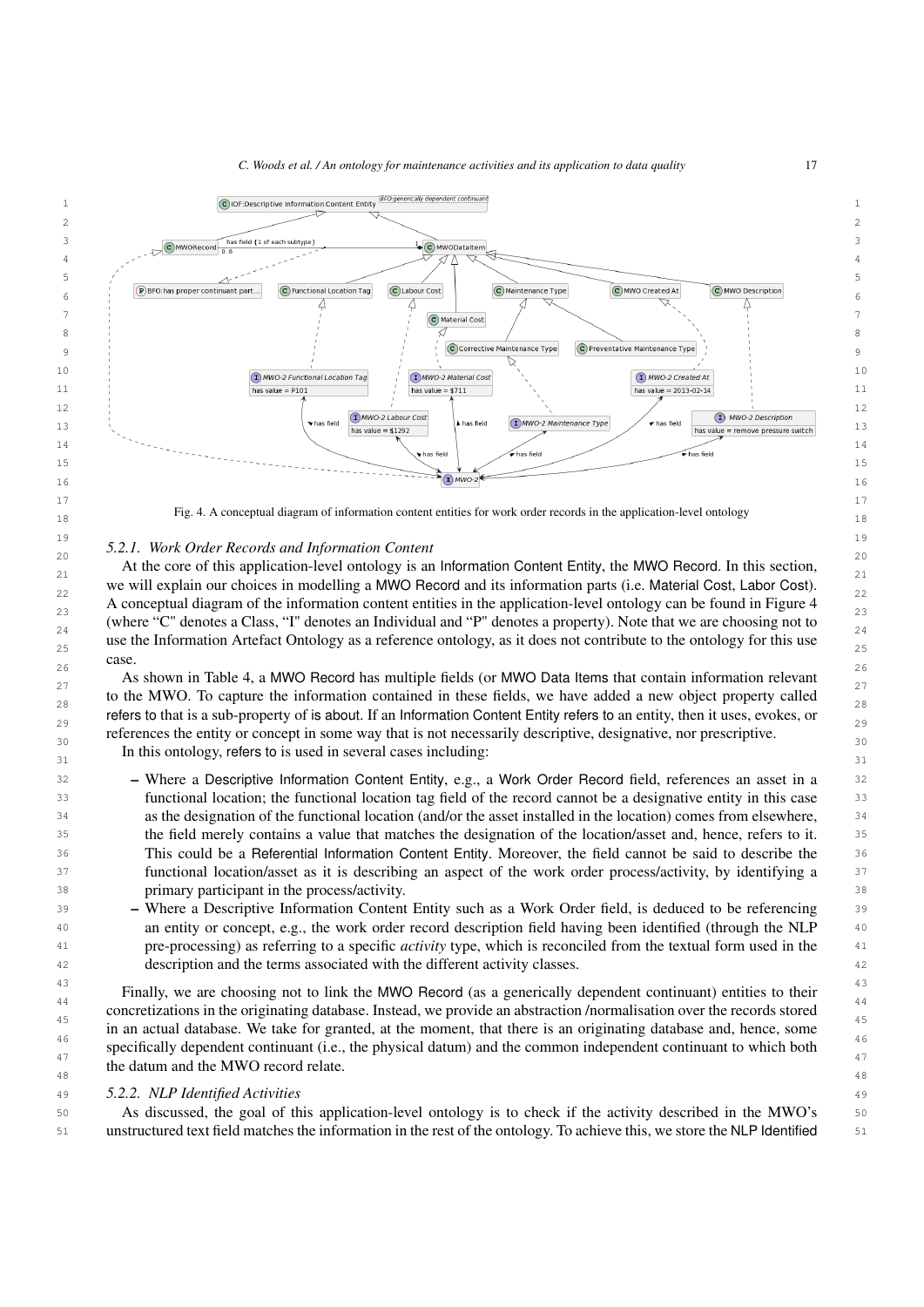

<span id="page-17-1"></span> $_{23}$  Fig. 6. SWRL rule reconciling NLP extracted activity term with the ontology. Elements representing variables have names beginning with a  $_{23}$  guestion matrix (b). question mark ('?').

<sup>25</sup><br>Activity from Table [4](#page-7-0) as an annotation property on the Maintenance Work Order Description. A conceptual diagram 26 and the contract of the distribution property on the maintenance from Creat December 11 conception in appear 26 of this pattern in shown in Figure [5](#page-17-0) (where "L" represents a 'Literal' property value). We represent this information  $\frac{27}{27}$  applied to the specific field. Thus we cannot assert this knowledge as individuals in the ontology without a detailed  $\frac{29}{22}$  ontological analysis, which is not necessary for our use case. We use the information stored in this annotation <sup>30</sup><br>property to infer the NLP identified activity type in the maintenance activity reference ontology described in Section  $\frac{31}{20}$  [4.](#page-6-1) We achieve this inference using punning of the property and activity types, and a SWRL rule that compares the  $\frac{32}{22}$  normalised text value of the annotation property against the synonyms of the activity classes. We reconcile term and  $\frac{33}{24}$  activity type within the ontology as the term clusters and annotations may be updated in the ontology based on an  $\frac{34}{34}$  organisation's profiling of their own data. The SWRL rule is illustrated in Figure [6.](#page-17-1) in annotation properties because they represent *assumed* knowledge resulting from an entity recognition algorithm

 $\frac{35}{25}$  Using the inferred maintenance activity, we can then compare the NLP identified activity to the result of the  $\frac{36}{27}$  decision tree in Figure [2.](#page-14-0) The rules for which are discussed in Section [5.3.](#page-18-0) If there is no NLP Identified Activity,  $\frac{37}{20}$  the MWO record is considered to refer to an Unspecified Activity. We acknowledge that MWO records with an <sup>38</sup><br>Unspecified Activity lead to records being considered 'non-matching' in the comparison; however, beneficial analysis  $\frac{39}{29}$  can still result by flagging such records for review by an engineer. In the following section, we will describe how 40 and the contract of the contract of the contract of the contract of the contract of the contract of the contract of the contract of the contract of the contract of the contract of the contract of the contract of the con the NLP Identified Item and the NLP Identified subunit are used to gain further information about the *true* activity  $\frac{1}{41}$ performed in the work order.

### 43 *5.2.3. Items and subunits*

 44 To realise the logic contained in the decision tree in Figure [2,](#page-14-0) we need to know the type of equipment being 45 worked on (or, more specifically, which subunit from Table [5](#page-8-0) the item fits into). In the MWO structured data, there 46 is a functional location field (a Functional Location Tag in our ontology). For all of the work orders in this use 47 case, the Functional Location Tag refers to a Pump System (a centrifugal pump and other equipment e.g, motor, 48 values, instrumentation necessary to perform the pumping function). The Pump System and other item classes 49 are defined as IOF Core Material Artifacts, which is a BFO Object class. In our ontology, a Pump System has 50 its (functional) subunits (e.g. the Control and Monitoring System) as continuant parts *at all times*. The subunits, 51 modelled as Engineered System classes under the BFO obect aggregate hierarchy, have continuant parts *at some*

<span id="page-17-0"></span>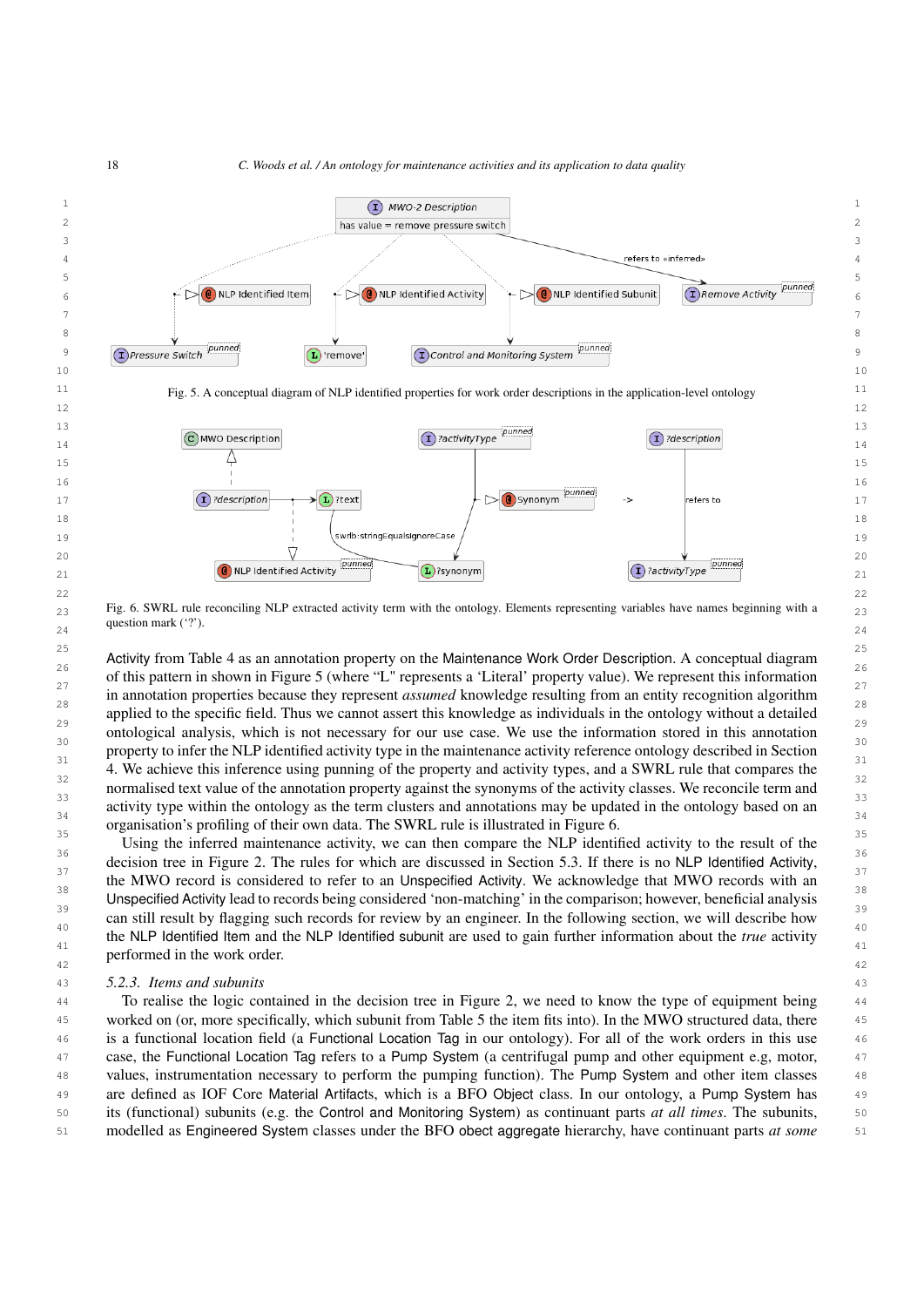<span id="page-18-1"></span>

<span id="page-18-0"></span> 49 The conceptual diagram in Figure [8](#page-19-0) shows how we model the inference of the activity type and its relation to 50 a MWO record. In the figure, our Maintenance Work Order Record (MWO-2) describes some Maintenance Work 51 Order Execution Process, following the structure of the ROMAIN ontology [\[30\]](#page-29-7). This execution process represents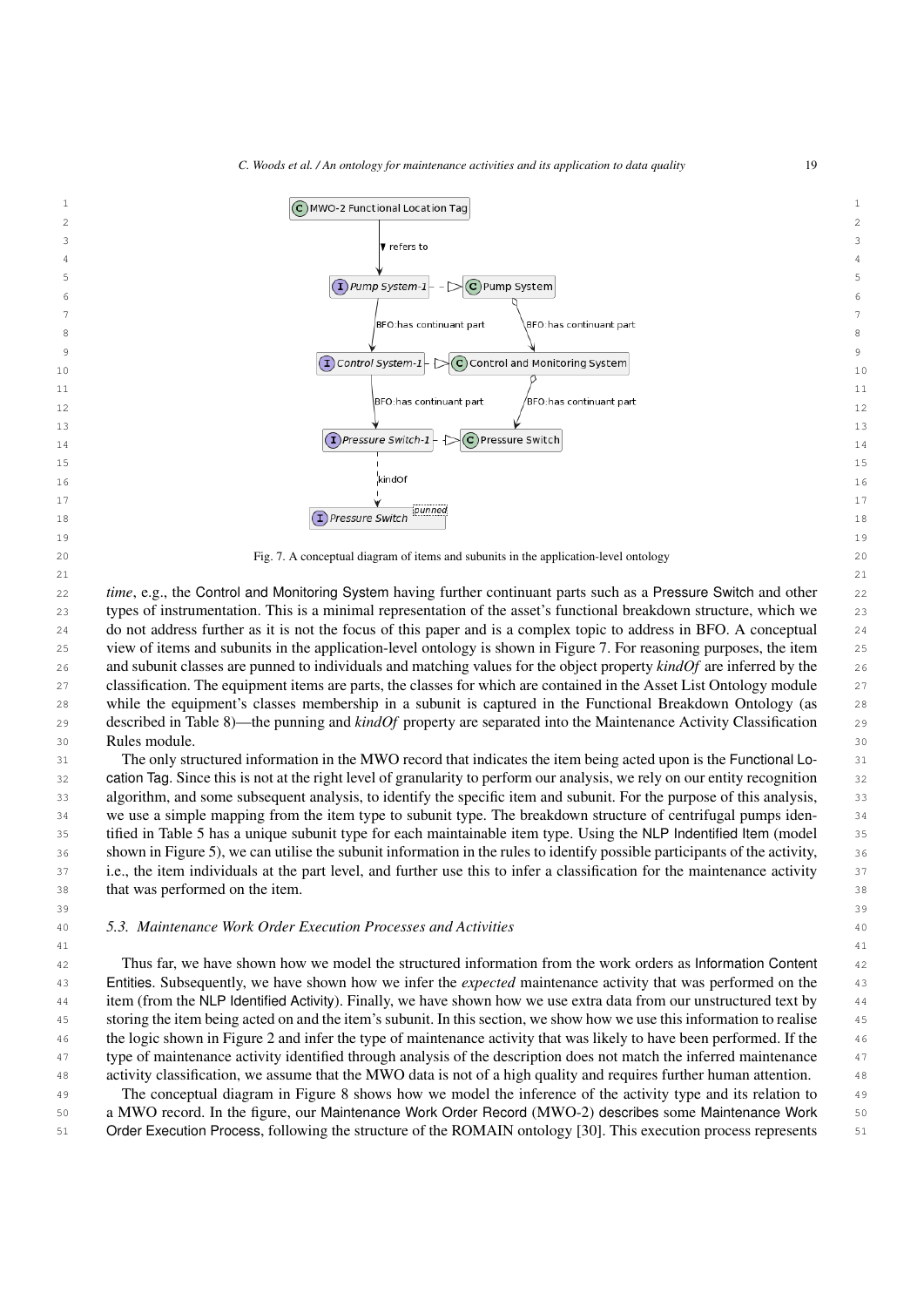<span id="page-19-0"></span>

 50 – Inferred Activity—classifier marking activities that have had their classification inferred; is separated into sev-51 eral subclasses: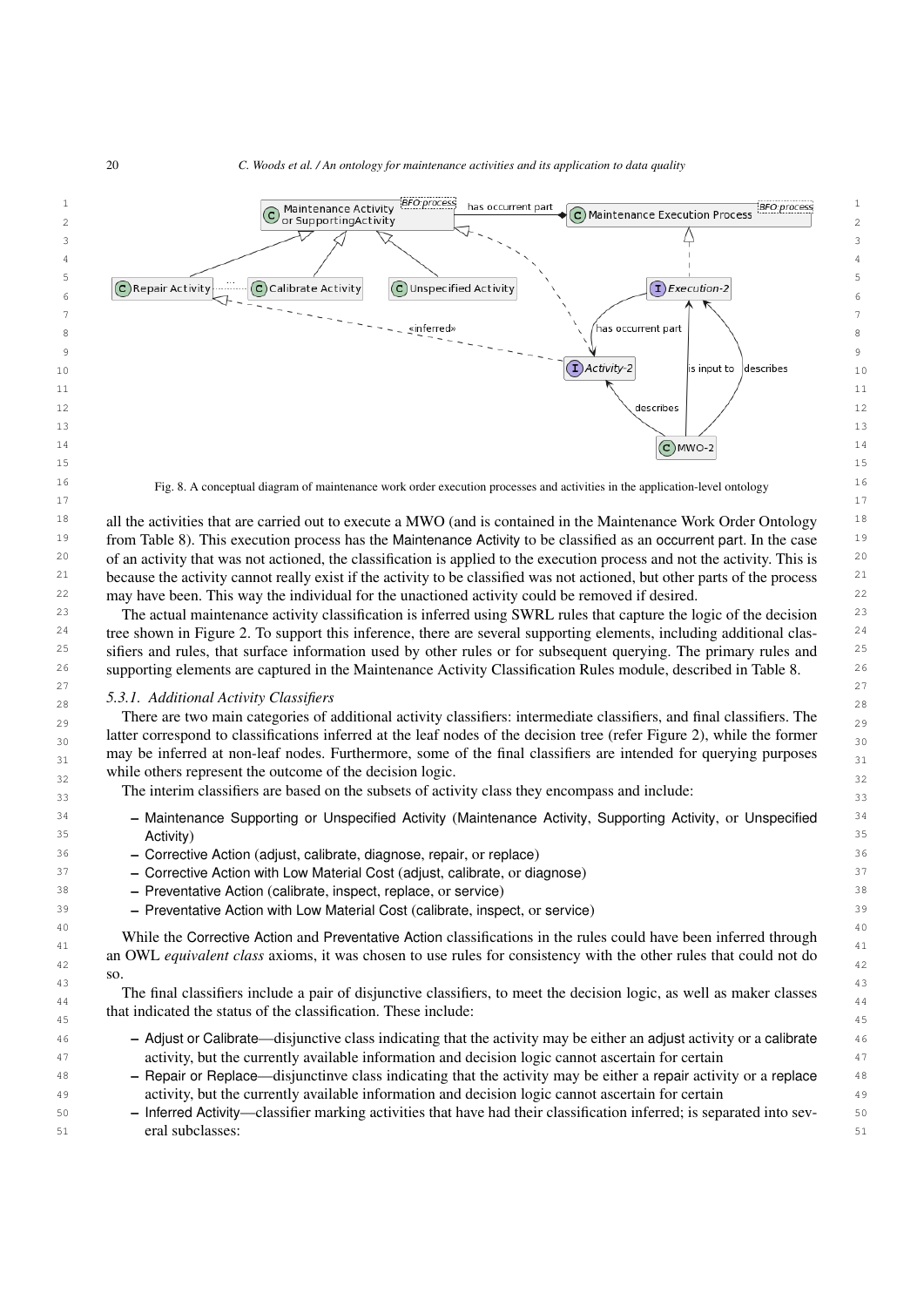| 1              | * Inferred Type Matches Work Order Description—classifier marking activities as matching the NLP Iden-                                                                                                                                        | $\mathbf{1}$         |
|----------------|-----------------------------------------------------------------------------------------------------------------------------------------------------------------------------------------------------------------------------------------------|----------------------|
| $\sqrt{2}$     | tified Activity of the MWO record's description field                                                                                                                                                                                         | $\sqrt{2}$           |
| 3              | * Inferred Type Does Not Match Work Order Description—classifier for marking activities as not matching                                                                                                                                       | $\mathsf 3$          |
| 4              | the MWO's description field; due to the restrictions of OWL DL and SWRL, this is not used by the rules                                                                                                                                        | $\ensuremath{4}$     |
| 5              | but can be used by subsequent queries and assertions to track such activities more readily                                                                                                                                                    | $\mathsf S$          |
| 6              | * Uncertain Maintenance Activity—classifier marking activities that are not clearly distinguished as a spe-<br>cific activity type, for example, it will accompany Adjust or Calibrate and Unspecified Activity classifica-                   | $\epsilon$           |
| 7<br>8         | tions                                                                                                                                                                                                                                         | $7\,$<br>$\,$ 8 $\,$ |
| $\overline{9}$ |                                                                                                                                                                                                                                               | $\,9$                |
| 10             | 5.3.2. Additional Equipment Classifiers                                                                                                                                                                                                       | $10$                 |
| 11             | For ease of writing the SWRL rules, some additional classifiers are used to identify particular subsets of equip-                                                                                                                             | 11                   |
| 12             | ment subunits required by the rules. The classes are quite general and apply orthogonal classifications without re-<br>stricting the primary classification of subunit. As such, they should be broadly applicable to categories of equipment | 12                   |
| 13             | or, at the very least, the classes of pump other than centrifugal pump. This should control the number of classes                                                                                                                             | 13                   |
| 14             | required when defining activity classification rules for broader classes of equipment than illustrated here. For ex-                                                                                                                          | $14$                 |
| 15             | ample, it does not matter if a particular class of pump does not include a subunit of a particular type; only if there                                                                                                                        | 15                   |
| 16             | is a contradiction in the types of subunit relevant to particular actions would more fine-grained distinctions need to                                                                                                                        | 16                   |
| 17             | be made. While it is possible to directly identify the class expressions in the rules, providing named classes is more                                                                                                                        | 17                   |
| 18             | flexible, convenient, and manageable. The classes include:                                                                                                                                                                                    | 18                   |
| 19<br>20       | - Pump Subunit—disjunction of Engineered System subclasses that are can be included in Pumps as subunits.                                                                                                                                     | 1 <sup>°</sup><br>20 |
| 21             | * Inspectable Unit—subunit classifier identifier subunits that are relevant to inspection activities, i.e., not                                                                                                                               | 21                   |
| 22             | Lubrication System, nor Control and Monitoring System, nor Driver and Electrical System                                                                                                                                                       | 22                   |
| 23             | * Not Control And Monitoring System—some rules make reference to any subunit other than a Control and                                                                                                                                         | 23                   |
| 24             | Monitoring System: this class captures that requirement                                                                                                                                                                                       | 24                   |
| 25             | * Not Pump Unit System—some rules make reference to any subunit other than the Pump Unit System:                                                                                                                                              | 25                   |
| 26             | this class captures that requirement                                                                                                                                                                                                          | 26                   |
| 27             | 5.3.3. Item Material and Service Costs                                                                                                                                                                                                        | 27                   |
| 28             | The decision logic for classifying the activities relies quite heavily on the material costs of the work that was                                                                                                                             | 28                   |
| 29<br>30       | performed. According to the decision tree of Figure 2, there are two different material costs that are evaluated X                                                                                                                            | 2S<br>30             |
| 31             | and Y, called here material item cost and item service cost, respectively. The material item cost is an indicator of                                                                                                                          | 31                   |
| 32             | the expected minimum cost if an item were to be replaced/repaired, while the service cost is an indicator of the                                                                                                                              | 32                   |
| 33             | minimum costs associated with servicing an item. A pair of data properties is used to capture this information on                                                                                                                             | 33                   |
| 34             | a per item basis (likely derived from the item's class). Such an approach makes the rules more flexible as specfic<br>values are not hardcoded into them.                                                                                     | 34                   |
| 35             | Of course, the item cost and service cost information is not currently in the scope of the available data. However,                                                                                                                           | 35                   |
| 36             | this information could be derived from other sources, data profiling, or other means of estimating the costs associated                                                                                                                       | 36                   |
| 37             | with activities related to equipment. If available, such information can be incorporated without modifying the rules                                                                                                                          | 37                   |
| 38             | to improve the granularity of the activity classification rules. Since we do not currently have the detailed information,                                                                                                                     | 38                   |
| 39             | we assume that the current data is indicative of the maintenance activities performed on the centrifugal pumps of                                                                                                                             | 3 S                  |
| 40             | this organisation and set default values accordingly: material item cost is \$150, while item service cost is set at \$1.                                                                                                                     | 4C                   |
| 41<br>42       | The possibility of avoiding the material costs, as it pertains to replacements, is discussed in Section 7.1.2 as it is                                                                                                                        | 41<br>42             |
| 43             | unlikely to be the most accurate approach in general.                                                                                                                                                                                         | 43                   |
| 44             | 5.3.4. SWRL Rules                                                                                                                                                                                                                             | 44                   |
| 45             | In total there are 13 rules for classifying activities according to the leaf nodes of the decision tree (Figure 2), 4                                                                                                                         | 45                   |
| 46             | additional rules inferring intermediate classifications, and 2 rules for final comparison of classification to the NLP                                                                                                                        | 46                   |
| 47             | Identified Activity type. Figure 9 illustrates a simple rule for identifying the corrective maintenance branch of the                                                                                                                         | 47                   |
| 48             | decision tree.                                                                                                                                                                                                                                | 48                   |
| 49             | Intermediate classifications cannot be fully relied upon due to some of the activity classes falling under both                                                                                                                               | 4 <sup>c</sup>       |
| 50             | corrective and preventative maintenance categories. This application ontology does not address the ontological                                                                                                                                | 50                   |
| 51             | concern of the activity individual being a corrective or preventative occurrence, it merely uses the classifications                                                                                                                          | 51                   |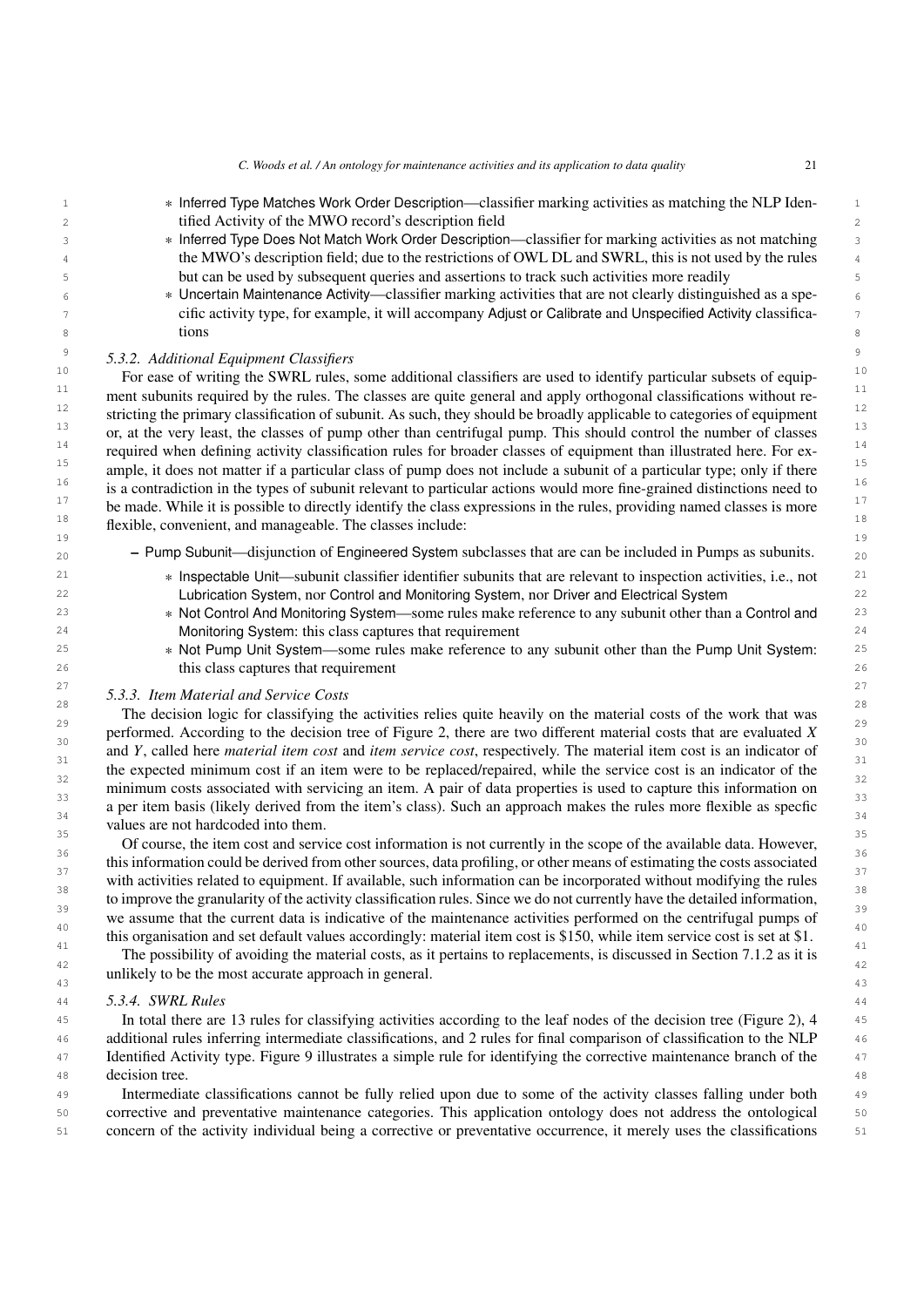

MWO record.

<sup>33</sup> as indicators. Therefore, the actual maintenance type of the associated MWO record is relied upon to ensure the <sup>34</sup> final classifications on the correct path of the tree where activity classes that may be of either category are involved.<sup>34</sup> <sup>35</sup> 35 Capturing it in a rule also makes it easier to reuse the pattern in other, more complex, rules.

 $32$ 

<sup>36</sup> 36 The rule for the final cross-check for matching the activity classification is shown in Figure [11.](#page-22-0)  $\sim$  37  $\sim$  37

 38 *Querying the classifications with SPARQL* Using the inferred information the inferred activity classifications can 39 be queried including but, not limited to, all inferred activity classifications, activity classifications matching the 39 40 NLP Identified Activity information, uncertain activity classifications, and non-matching activity classifications. Of 41 particular interest are the non-matching, including uncertain, activity classifications. Due to the constraints of OWL 42 DL and SWRL, retrieving the non-matching activity classifications leverages the Inferred Type Matches Work Order 43 Description class and SPARQL negation to match the non-existence of the pattern in which it occurs. An example **query is shown in Figure [12.](#page-22-1)** All the state of the state of the state of the state of the state of the state of the state of the state of the state of the state of the state of the state of the state of the state of th 45 The query identifies all the activity individuals that have an inferred activity classification, a Maintenance Activity

 46 class, that does not match that class indicated by the NLP Identified Activity. As output, it includes the classifications <sup>47</sup> of the activity individual as well as the activity class associated with the MWO record (via the NLP Identified <sup>47</sup> 48 Activity property). The latter part of the query is optional so as to include results where the activity class associated 49 with the MWO record is missing, in case there is an error in the process. Such a query allows an engineer to review 50 the non-matching, including uncertain, classifications against what was written in the MWO record; they can then 51 take action to rectify errors to improve the data quality.

<span id="page-21-0"></span>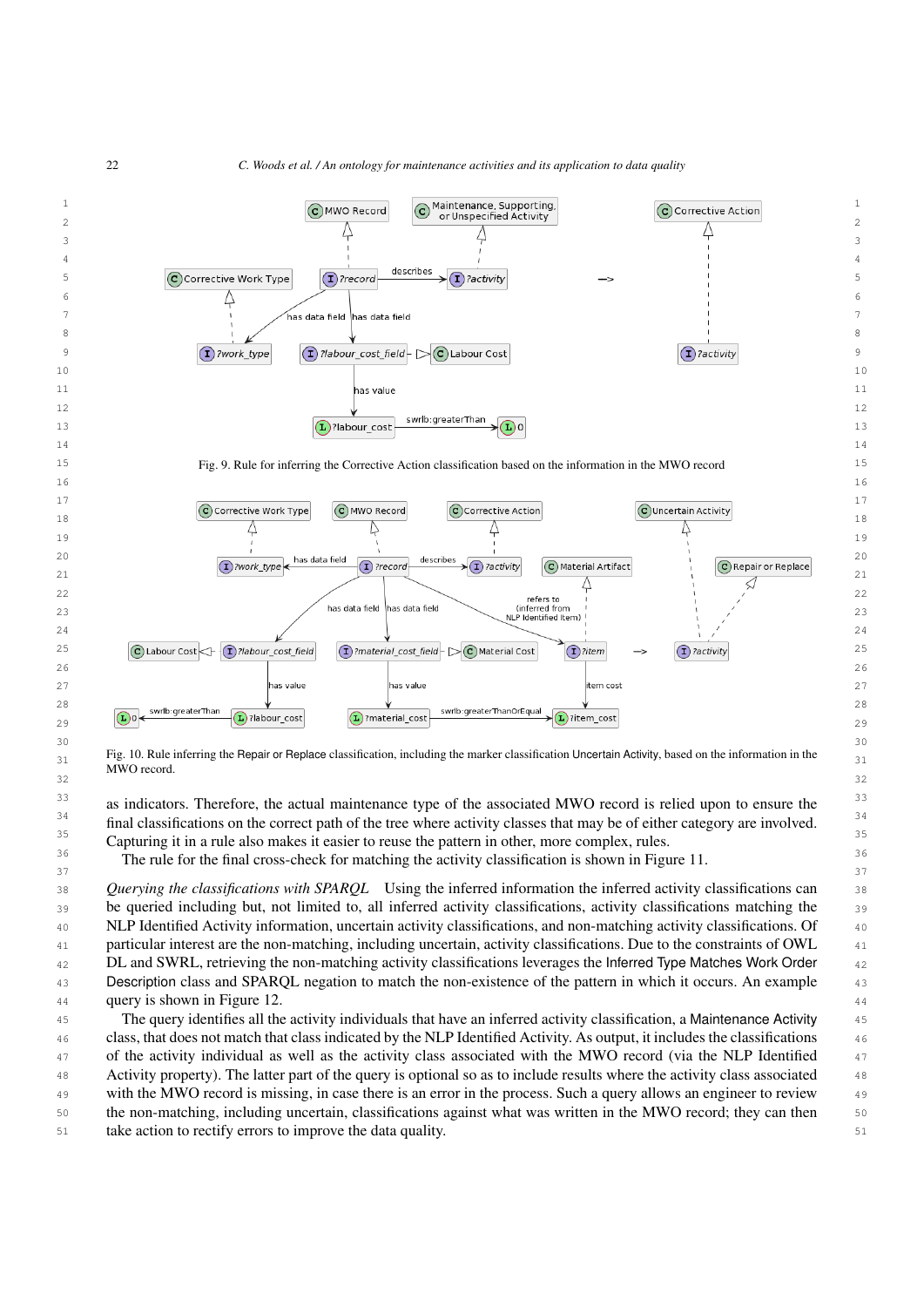<span id="page-22-1"></span><span id="page-22-0"></span>

<span id="page-22-2"></span>51 are inconsistent with only a calibration being performed (according to the logic given in Figure [2\)](#page-14-0). We suggest that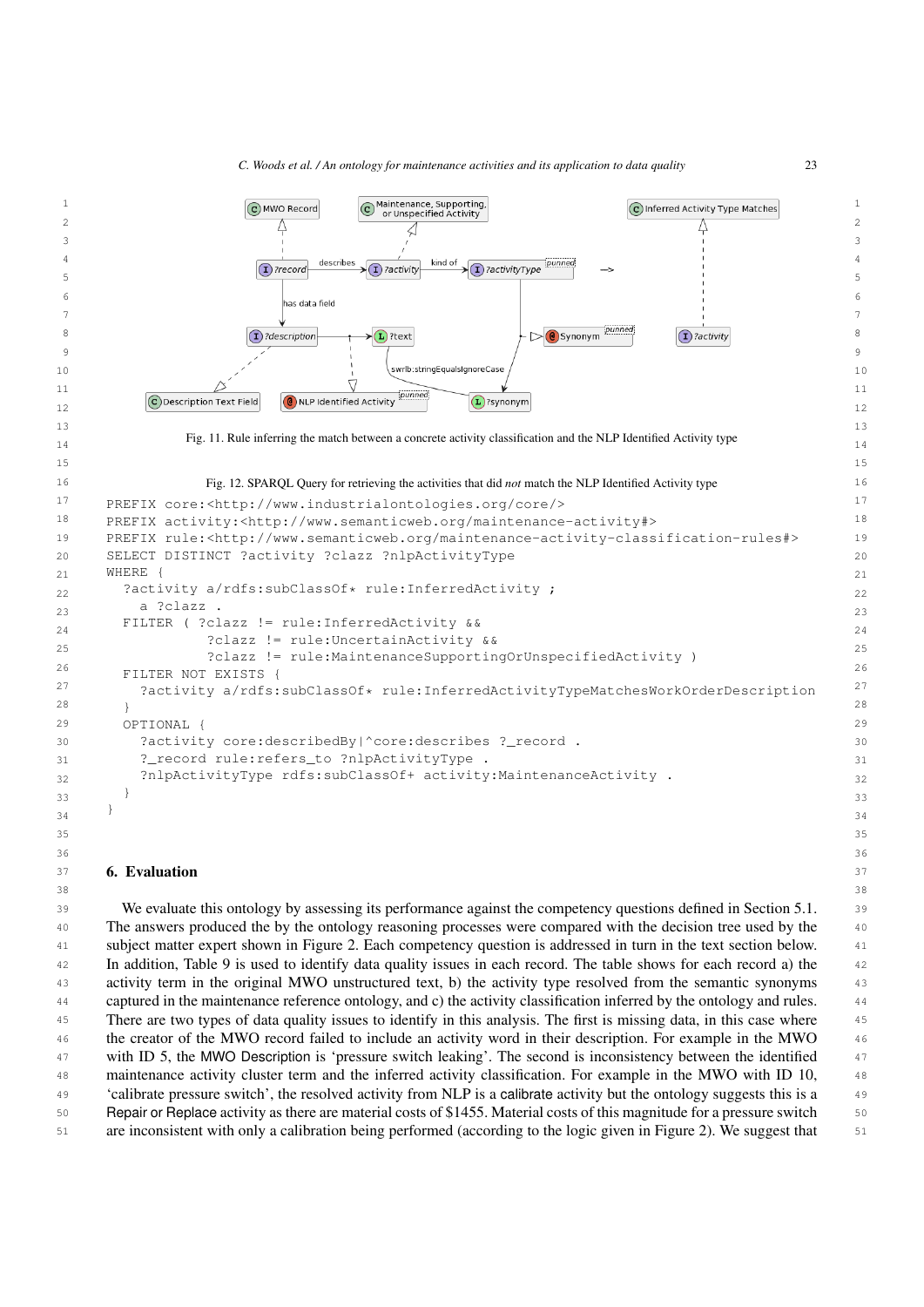<span id="page-23-0"></span>

| ID             | Activity Term from the original record | Clustered Activity Type (from NLP Identified Activity) | <b>Activity Classification</b> |
|----------------|----------------------------------------|--------------------------------------------------------|--------------------------------|
| $\mathbf{1}$   | none                                   |                                                        | Repair or Replace              |
| $\overline{2}$ | remove                                 | replace                                                | Repair or Replace              |
| 3              | calibrate                              | calibrate                                              | Adjust or Calibrate            |
| $\overline{4}$ | none                                   |                                                        | diagnose                       |
| 5              | none                                   |                                                        | Repair or Replace              |
| 6              | calibrate                              | calibrate                                              | Work Not Actioned              |
| 7              | service                                | calibrate                                              | calibrate                      |
| 8              | calibrate                              | calibrate                                              | <b>Adjust or Calibrate</b>     |
| 9              | calibrate                              | calibrate                                              | Adjust or Calibrate            |
| 10             | calibrate                              | calibrate                                              | Repair or Replace              |
| 11             | replace                                | replace                                                | Repair or Replace              |
| 12             | investigate                            | diagnose                                               | Work Not Actioned              |
| 13             | none                                   |                                                        | Repair or Replace              |
| 14             | none                                   |                                                        | Repair or Replace              |
| 15             | check                                  | diagnose                                               | Adjust or Calibrate            |
| 16             | none                                   |                                                        | diagnose                       |
| 17             | install                                | replace                                                | Adjust or Calibrate            |
| 18             | service                                | service                                                | service                        |
| 19             | service                                | service                                                | Work Not Actioned              |
| 20             | none                                   |                                                        | Adjust or Calibrate            |
| 21             | replace                                | replace                                                | Repair or Replace              |
| 22             | none                                   |                                                        | <b>Adjust or Calibrate</b>     |
| 23             | repair                                 | repair                                                 | <b>Adjust or Calibrate</b>     |
| 24             | service                                | service                                                | service                        |
| 25             | service                                | service                                                | service                        |
| 26             | service                                | service                                                | service                        |
| 27             | replace                                | replace                                                | Repair or Replace              |
| 28             | service                                | service                                                | service                        |
| 29             | change                                 | replace                                                | Adjust or Calibrate            |
| 30             | none                                   |                                                        | replace                        |
| 31             | none                                   |                                                        | Adjust or Calibrate            |
| 32             | service                                | service                                                | service                        |
| 33             | none                                   |                                                        | <b>Adjust or Calibrate</b>     |
| 34             | repair                                 | repair                                                 | Repair or Replace              |
| 35             | none                                   |                                                        | Adjust or Calibrate            |
| 36             | replace                                | replace                                                | Repair or Replace              |
|                |                                        |                                                        |                                |

 $44$  checks.  $44$ 

checks.

45 45  $\mathcal{Q}$ uestion 1: Check classification of records with the activity replace.

47 **Answer using decision tree:** Answer using decision tree:  $47$ 

49 49 – MWOs with IDs 2, 11, 21, 27 and 36 contain the replace, or a semantic synonym (e.g remove), in their 50 50 unstructured text. Examples include ID 2 'remove pressure switch' and ID 11 'valve needs replaced'. All are 51 51 corrective actions with material costs, so should be classified as Repair or Replace.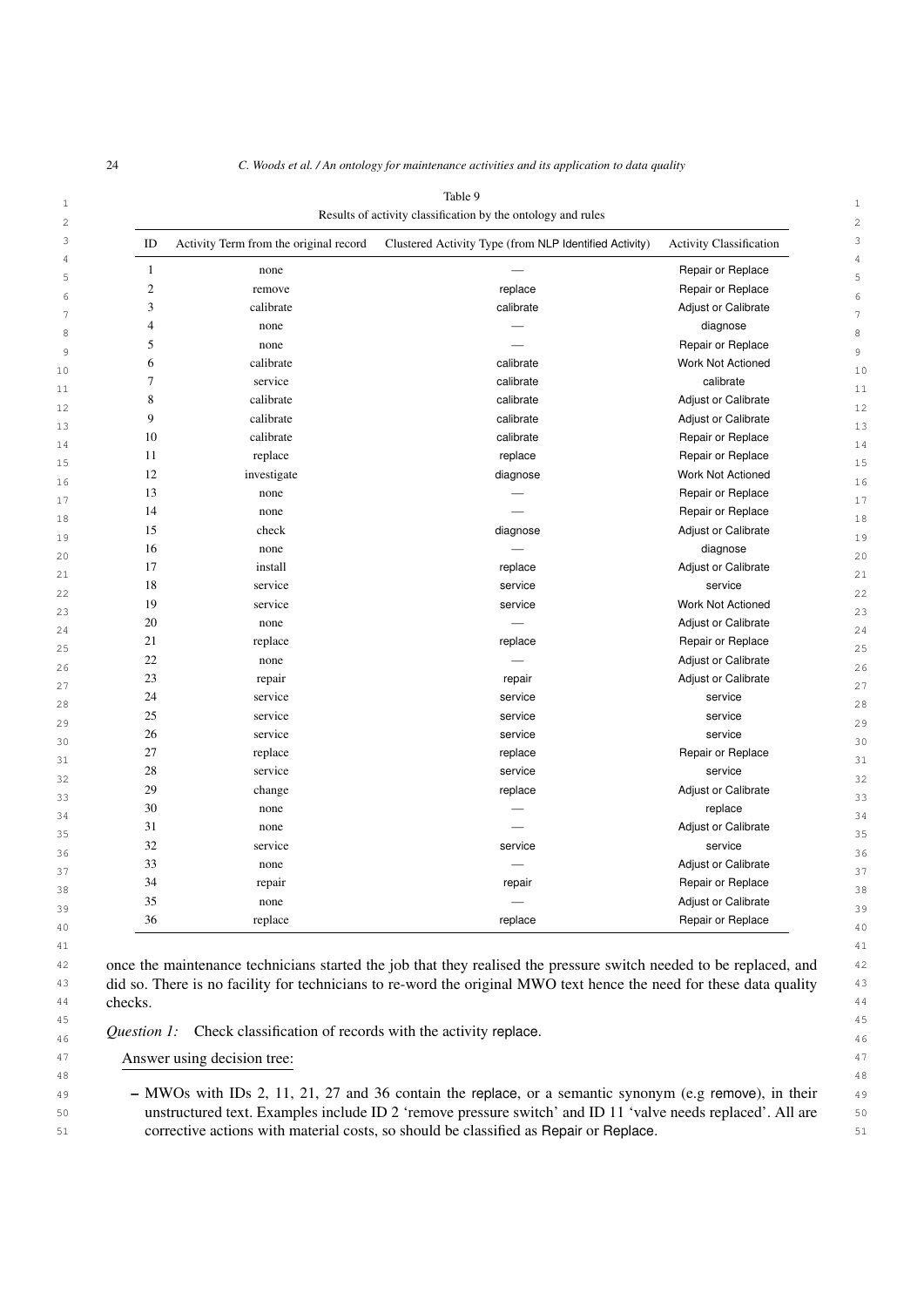1 1 – MWO with ID 29 is a corrective action involving a change of oil. There is no material cost, hence, it is likely 2 2 that the oil was not actually changed and was instead an adjust or calibrate activity that was performed.  $3$ 

# 4 4 4 4 Answer using ontology:

- $5 100$  MWOs with IDs 2, 11, 21, 27 and 36 have all been classified as Repair or Replace. All NLP Identified Activities  $\frac{6}{10}$  have been resolved as the activity replace. Therefore, there are no data quality issues identified by the ontology  $\frac{7}{7}$  for these records  $\frac{7}{7}$ for these records.
- $8$  MWO with ID 29 has been classified as Adjust or Calibrate. The NLP Identified Activity has been resolved as  $8$ <sup>9</sup> replace. Due to a mismatch between the classified activity and the resolved activity, a data quality issue has <sup>10</sup> been identified by the ontology. This record should be reviewed by an engineer.<sup>10</sup>  $\sim$  11  $\sim$  11  $\sim$  11  $\sim$  11  $\sim$  11  $\sim$  11  $\sim$  11  $\sim$  11  $\sim$  11  $\sim$  11  $\sim$  11  $\sim$  11  $\sim$  11  $\sim$  11  $\sim$  11 $\sim$  11 $\sim$  11 $\sim$  11 $\sim$  11 $\sim$  11 $\sim$  11 $\sim$  11 $\sim$  11 $\sim$  11 $\sim$  11 $\sim$  11 $\sim$  11 $\sim$  11 $\sim$  11 $\sim$
- 12 **Question 2:** Check classification of records with the activity calibrate.
- $\Lambda$  associated decision to  $\Lambda$ 14 14 Answer using decision tree:
- $15$  MWOs with IDs 3, 8 and 9 have the activity calibrate in the unstructured text. These are corrective actions  $15$ <sup>16</sup> with no material costs. The *item* (pressure switch) is at the maintainable item level so the logic classifies these <sup>16</sup> <sup>17</sup> MWOs as Adjust or Calibrate.
- <sup>18</sup> MWO with ID 6 has the activity calibrate in its unstructured text but zero labour cost, hence the classification <sup>18</sup> 19 19 should be Work Not Actioned.
- <sup>20</sup> MWO with ID 10 has the activity calibrate in its unstructured text. It is a corrective action with a material cost  $^{20}$  $21$  of \$700. The logic classification for this is a Replace or Repair.  $21$ 22  $\sim$  22

23 23 Answer using ontology:

- $24$  $-$  MWOs with IDs 3, 8 and 9 have all been classified as Adjust or Calibrate. All NLP Identified Activities have been resolved as the activity type calibrate. Therefore, there are no data quality issues identified by the ontol- $\frac{27}{27}$  27 ogy for these records.
- $_{28}$  MWO with ID 6 has been classified as Work Not Actioned. The NLP Identified Activity has been resolved as  $_{28}$ calibrate. Due to a mismatch between the classified activity and the resolved activity, a data quality issue has  $\frac{30}{30}$  been identified by the ontology.
- $_{31}$  MWO with ID 10 has been classified as Repair or Replace. The activity type has been resolved as calibrate.  $32$  Due to a mismatch between the classified activity and the resolved activity, a data quality issue has been  $32$  $33 \text{$ 13}  $33 \text{}$   $33 \text{}$ identified by the ontology.
- <sup>34</sup> *Question 3:* Check classification of records with the activity investigate. <sup>34</sup>
- 35 35 36 36 Answer using decision tree:
- $\frac{37}{2}$  and  $\frac{37}{2}$  and  $\frac{37}{2}$  $\frac{38}{38}$  – MWO with ID 12 contains the activity investigate in its unstructured text. However, as this contains no labour  $\frac{39}{39}$  cost the logic classifies this as 'work not actioned'.

 $\frac{1}{41}$  41

- 40 **Answer using ontology Answer using ontology**
- $42$  MWO with ID 12 has been classified as Work Not Actioned. The NLP Identified Activity has been resolved as  $42$ <sup>43</sup> the activity type diagnose. Due to a mismatch between the classified activity and the resolved activity, a data <sup>44</sup> quality issue has been identified by the ontology.
- 46 46 *Question 4:* Check classification of records with the activity service.
- Answer using decision tree: 48 **48** 48
- 49 49 MWOs with IDs 18, 26, 28 and 32 are preventative actions involving a 78W (every 78 weeks) electrical motor 50 50 service. They all have zero material cost consistent with an electrical service. The motor is part of the Driver 51 51 and Electrical subunit and so the logic classifies these activities as service.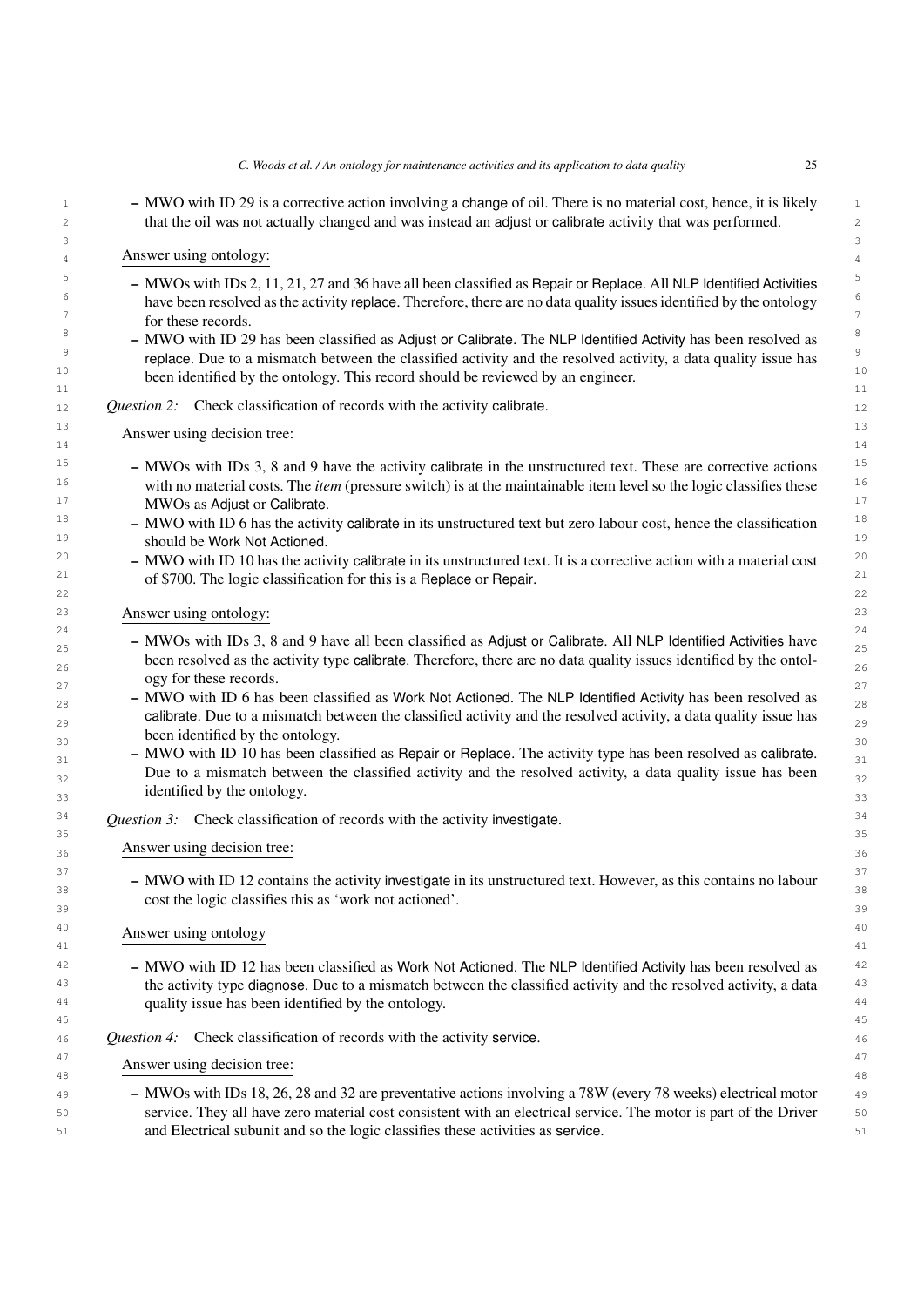|                          |                                                                                                                               | танне то                                             |                                                              |  |  |  |
|--------------------------|-------------------------------------------------------------------------------------------------------------------------------|------------------------------------------------------|--------------------------------------------------------------|--|--|--|
| Data quality performance |                                                                                                                               |                                                      |                                                              |  |  |  |
| <b>MWO</b> records       | Records with missing activity<br>term in the unstructured text but<br>an inferred activity term pro-<br>vided by the ontology | Records with inconsistencies in<br>the activity term | Records with no data quality is-<br>sues                     |  |  |  |
| IDs                      | 1, 4, 5, 13, 14, 16, 20, 22, 30, 31,   6, 10, 12, 15, 17, 19, 23, 29<br>33.35                                                 |                                                      | 2, 3, 7, 8, 9, 11, 18, 21, 24, 25, 26,<br>27, 28, 32, 34, 36 |  |  |  |
| Number $(n)$             | $n = 12$                                                                                                                      | $n = 8$                                              | $n = 16$                                                     |  |  |  |

<span id="page-25-0"></span>Table 10

 $^{10}$  – MWOs with IDs 24 and 25 are preventative actions involving 24W mechanical service pump. Each has an  $^{10}$ <sup>11</sup> associated material cost of less than \$150. These are therefore classified in the logic as the activity service. 12  $\sim$  12

#### 13 **Answer using ontology:** the contract of the contract of the contract of the contract of the contract of the contract of the contract of the contract of the contract of the contract of the contract of the contract of th

 $^{14}$  – MWOs with IDs 18, 24, 25, 26, 28 and 32 have all been classified as a service activity. All NLP Identified  $^{14}$ <sup>15</sup> 15 **Activities** have been resolved as the activity type service. Therefore, there are no data data quality issues  $\frac{16}{16}$  identified by the ontology for these records.  $\frac{17}{17}$ 

#### $\overline{19}$   $\overline{19}$   $\overline{19}$  $20$ 7. Discussion

 $\frac{21}{22}$  In this paper, we construct a reference ontology for maintenance activities based on activity terms used in real- $\frac{22}{22}$  world MWO data. We make use of this reference ontology in an application-level ontology to assess the data quality  $23$  of MWO records. The use of real-world data impacts the choices made in the construction of this ontology. It is  $\frac{24}{25}$  through this lens that the ontology's performance is assessed. 25 25

#### 26 26 *7.1. How did the ontology perform for on the use case?* 27 27 28  $(2)$

<sup>28</sup> In Section [6,](#page-22-2) we demonstrate that the application-level ontology is successful in replicating SME knowledge for <sup>29</sup> every competency question. We use the ontology to compare the activity term appearing in the MWO unstructured  $\frac{30}{20}$   $\frac{1}{100}$   $\frac{1}{100}$   $\frac{1}{100}$   $\frac{1}{100}$   $\frac{1}{100}$   $\frac{1}{100}$   $\frac{1}{100}$   $\frac{1}{100}$   $\frac{1}{100}$   $\frac{1}{100}$   $\frac{1}{100}$   $\frac{1}{100}$   $\frac{1}{100}$   $\frac{1}{100}$   $\frac{1}{100}$   $\frac{1}{100}$   $\frac{1}{100}$   $\frac{1$ text to the logic used by SMEs to assess what work was completed in a work order. In this section, we demonstrate  $32$   $1 \cdot 4$   $1 \cdot 5$   $64$   $1 \cdot 1$   $1 \cdot 1$   $1 \cdot 1$   $1 \cdot 1$   $1 \cdot 1$   $1 \cdot 1$   $1 \cdot 1$   $1 \cdot 1$   $1 \cdot 1$   $1 \cdot 1$   $1 \cdot 1$   $1 \cdot 1$   $1 \cdot 1$  $\frac{33}{33}$  made in the construction of this ontology, and possible improvements to limit the impacts of these assumptions in  $34$   $34$ the sucess of the ontology in surfacing data quality issues in the MWOs. We also discuss the assumptions that we future work.

#### 35 35 *7.1.1. What worked well?*

 36 A summary of the data quality issues identified by the ontology is shown in Table [10.](#page-25-0) For the 36 records in 37 this pump MWO data set from 2012-2020 there were 20 records (55%) with data quality issues. The two type of  $\frac{37}{2}$  38 data quality issues identified are a) missing data, and 2) inconsistent data. The missing data occurs when there is 39 no maintenance activity term in the MWO unstructured text field. The ontology is able to infer what this missing 40 term might be. As described in Table [11](#page-22-0) the ontology is also able to identify inconsistencies between the identified 41 maintenance activity cluster term and the inferred activity classification and route these to an engineer for resolution.

 42 There was 100% agreement between the ontology and the subject matter classifications for maintenance terms. 43 This is because the ontology has been built to replicate the logic shown in Figure [2.](#page-14-0) The results in Section [6](#page-22-2) 44 demonstrates that the ontology and rules can successfully capture the SME knowledge. Note, that both the SME 45 and the ontology used the same assumed values for item and service costs. For other equipment classes (outside of 46 centrifugal pumps) the same assumed values may not be applicable. This is a subject of future work as noted in the 47 following regarding the distinction between repair and replace.

 48 The ability of the ontology to automatically identify data quality issues in these records has the potential to 49 significantly improvement to both measuring data quality through quantifying the number of records with issues, 50 improving data quality by routing affected records to an engineer and/or incorporating these data quality checks 51 when data is entered. 51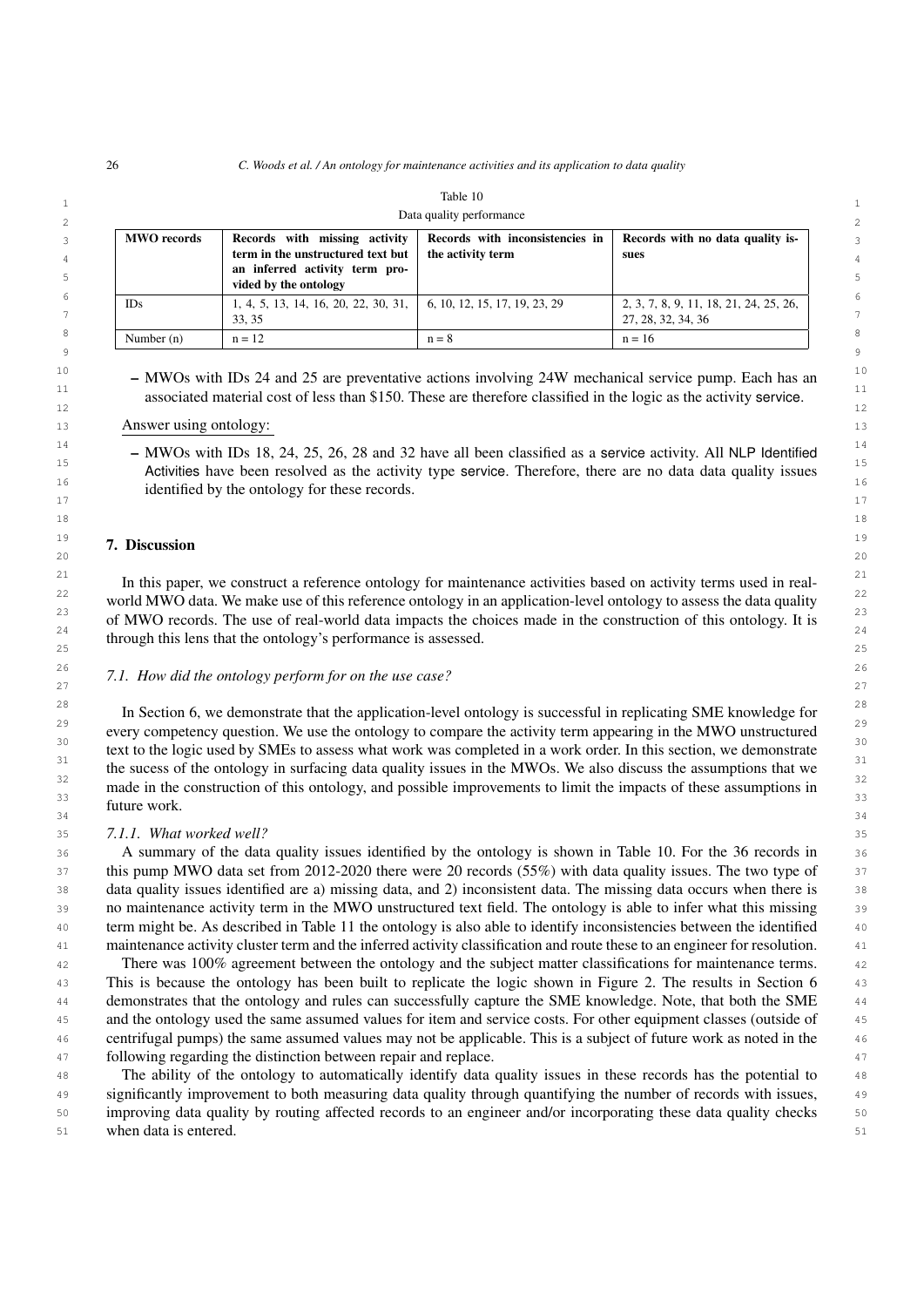### <span id="page-26-0"></span>1 1 *7.1.2. What could be improved?*

 $\frac{2}{3}$  Distinguishing between repair and replace for corrective actions: For many of the work order classifications, <sup>3</sup><br>there is insufficient evidence to distinguish between two of the activities (i.e. Repair or Replace and Adjust or <sup>4</sup><br>Calibrate) without more asset and site specific information. It would be possible to include additional reasoning <sup>5</sup><br>between repair and replace based on the material cost. If the material cost is equal to the cost of a new unit then the  $\frac{6}{3}$  activity would be replace, if not, then it would be a repair. Other options would involve considering the parts assigned  $\frac{7}{2}$  to the maintenance work order to see if these parts included, say, a pressure switch (as a replaced component) or not. <sup>8</sup> This would require adding new classes capturing the parts used in the activity. If the parts included a pressure switch <sup>9</sup><br>then we could reason that a replace activity had occurred. If not, then the activity would be considered a repair. The <sup>10</sup> parts list associated for each MWO number is captured in a separate table in the database. While these improvements 11  $\frac{1}{1}$  11  $\frac{1}{1}$  11  $\frac{1}{1}$  11  $\frac{1}{1}$  11  $\frac{1}{1}$  11  $\frac{1}{1}$  11  $\frac{1}{1}$  11  $\frac{1}{1}$  11  $\frac{1}{1}$  11  $\frac{1}{1}$  11  $\frac{1}{1}$  11  $\frac{1}{1}$  11  $\frac{1}{1}$  11  $\frac{1}{1}$  11  $\frac{1}{1}$  11  $\frac{1}{1}$  11  $\frac{1}{1}$  could potentially procedure a more generalised approach, this data was not available for the construction of our  $\frac{12}{12}$  $\frac{13}{13}$  13 application-level ontology.

 $14 \quad$  What to do when no activity is identified: In the case of the MWOs with IDs 1, 4, 5, 13, 14, 16, 20, 22, 30, 31,  $14 \quad 14$  15 33 and 35 there is no activity word in the unstructured text field. Instead the problem is described in the text. For 16 example, the MWO with ID 30 says 'oil leak from housing seal'. Note there are significant labour and maintenance 17 costs incurred (\$8632 and \$8369). In all cases where there is no activity identified, the work is corrective. An 18 engineer would reason that these activities involve either a repair or replacement. In the application-level ontology, 19 this classification is also made based on the logic in Figure [2.](#page-14-0) However, since there is no identified activity, we can 20 flag this record for futher examination by an engineer.

 $\frac{21}{21}$  Disambiguation of equipment subunits for complex equipment examples (i.e. complex pumps): In this pa- $22$  per we have worked with a use case on a centrifugal pump. In the process industries there are a number of equip- $\frac{23}{2}$  ment classes that have well defined taxonomies of functional subunits and maintainable items. For example, heat  $\frac{23}{2}$  $24$  exchangers, compressors, pumps, turbines. CMMS systems in different organisations are set up to use these hier- $25$  archies when they have to share data for reference data sets [\[43\]](#page-29-19). While the equipment subdivision in Table [5](#page-8-0) is  $\frac{26}{100}$  fit-for-purpose for standard centrifugal pumps, some specialist pumps might also include a separate pressurized lube  $\frac{27}{20}$  oil pump system. Records of maintenance work on these can be difficult for an engineer to disambiguate as there  $\frac{28}{28}$  are two pumps in the system and a number of seals, some on the main pump and others on the lube pump. Our  $\frac{28}{8}$  $\frac{29}{28}$  focus in this work is on the data quality of the standardised equipment classes which make up the majority of assets  $\frac{29}{28}$ <sup>30</sup> in process plants and not on the specialised (and often may be expensive one-of-a-kind) assets. For the latter we  $\frac{31}{2}$   $\frac{11}{2}$   $\frac{11}{2}$   $\frac{11}{2}$   $\frac{11}{2}$   $\frac{11}{2}$   $\frac{11}{2}$   $\frac{11}{2}$   $\frac{11}{2}$   $\frac{11}{2}$   $\frac{11}{2}$   $\frac{11}{2}$   $\frac{11}{2}$   $\frac{11}{2}$   $\frac{11}{2}$   $\frac{11}{2}$   $\frac{11}{2}$   $\frac{11}{2}$   $\frac{11}{2}$   $\frac{11}{2}$   $\frac{32}{32}$  recommend that specialist engineers continue to manually review the MWOs.

**Disambiguation of Semantic Synonyms for Activities:** In this work we have mapped each of the semantic 33 34 synonyms to one activity class, as shown in Table [6.](#page-9-0) While this allows us to move forward with supporting data 35 quality work right now we recognise there could be additional information incorporated into this mapping activity 36 and this will be the subject of future collaborative work in both the NLP and ontology communities. For example, 37 we have mapped install to the replace activity cluster. We do not know if it is a like-for-like replacement from the 38 information we have in this case study. We have accounted for future work in this area in the elucidation for the term 39 replace shown in Table [7.](#page-10-0) This would allow reasoning to be developed for information about the parts that were 40 replaced and the parts installed, when this information is available.

41 41

# 42 42 *7.2. What insights did we get into maintenance activity classification*

 44 One insight gained in this work is the value of determining if maintenance activities are corrective or preventative. 45 This information is contained in the *work order type* field in Table [4.](#page-7-0) When writing elucidations for the terms 46 in our reference ontology, we found that SME definitions for some activities (derived from descriptions given in 47 international standards), diverge only through the word "periodic". For example, a service activity is a periodic 48 adjust activity. This means that service activities are aligned to a preventative maintenance strategy, and adjust 49 activities are not. This insight informed a key part of the reasoning in the application-level ontology. This insight 50 is consistent with the need for reliability engineers to know if preventative work is being done or not as a check of 51 compliance with maintenance strategy.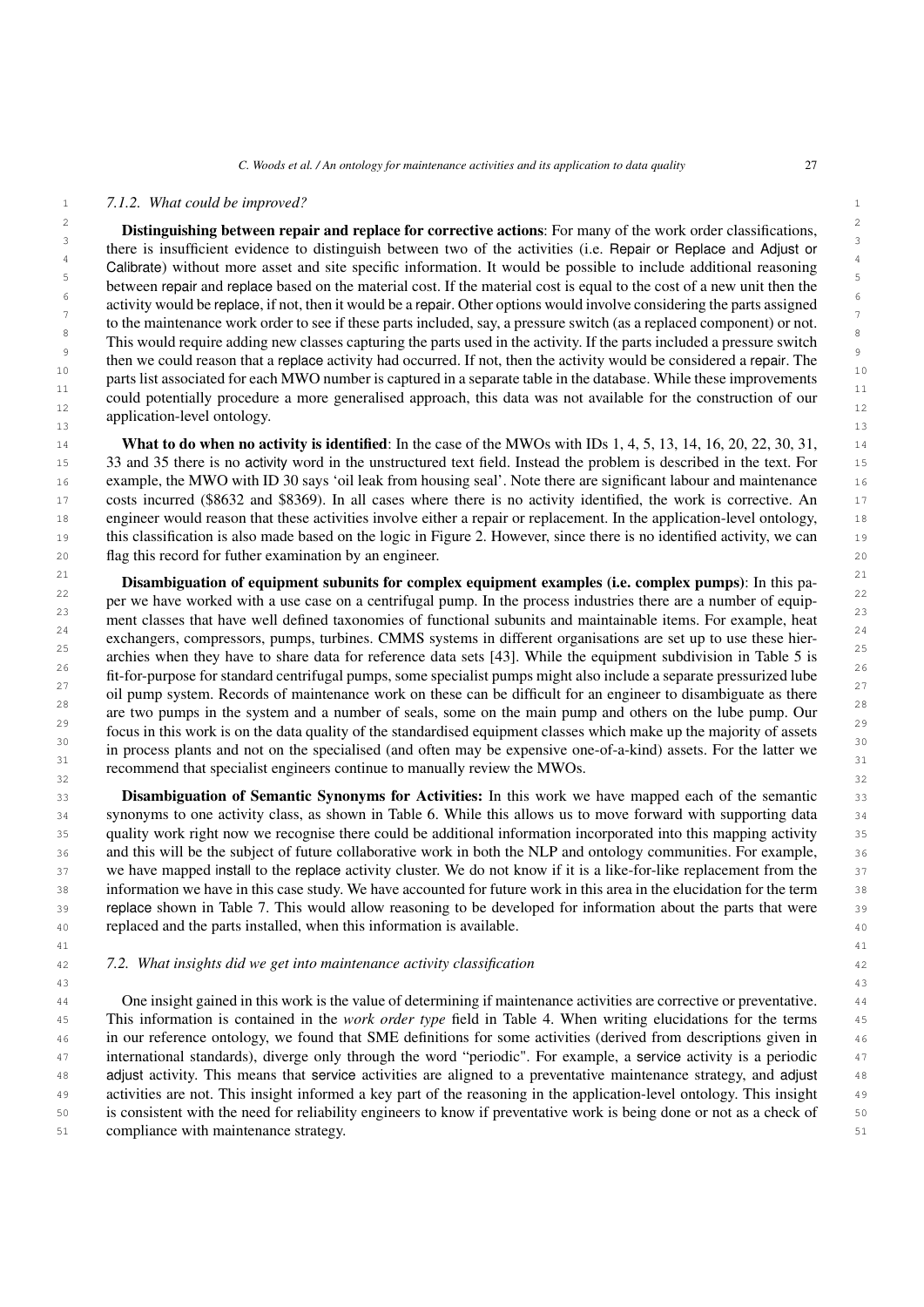1 Another insight is the importance of an item's state in distinguishing between activity types. To realise this, we 2 link our elucidations to our previous work on Maintenance State [\[53\]](#page-29-29). For example, we determined that before a 3 replace activity, an item is in a Degraded State or a Failed State, meaning that the item's "ability to perform its 4 required function" (as per the semi-formal definition) is impaired. After the replace activity, the item is in a Op- 5 erating State as its required function has been "restored". However, the state of an item is not materially changed 6 throughout an adjust activity. We have used this to distinguish between a repair and adjust activity from an ontolog- 7 ical perspective. However, in practice, there is a grey zone between what some would call an adjustment and others 8 a repair. This is worth considering in future work.

 9 In our use case and this application-level ontology, we do not have an item's state information available to us (as 10 condition and performance data is captured in a different data base, not generally in a MWO record). However with 11 the increased emphasis on condition monitoring on assets and process instrumentation of systems this information 12 could be available but would need data from data bases beyond the CMMS. Future work should look at how to use 13 this process and condition data to assist with the decisions being made in this application-level ontology. Digital 14 twins will have to be able to incorporate changes in state resulting from maintenance activities in their models.

15

17

#### 16 *7.3. Choice of upper ontology*

 18 In Section [4.2](#page-11-0) we discussed the limitation we encountered with using BFO for the notion of *functional object* 19 and its associated hierarchies. The concept of an asset having both a functional and a physical hierarchy is central 20 to engineering design and systems engineering. In early design, operation and reliability engineers pay significant 21 attention to the functional perspective, identifying what desired and secondary functions are required and how these 22 functions are fulfilled. Functions are usually associated with desired levels of performance. As the design life cycle 23 proceeds towards manufacturing then physical and structural consideration get increasing attention. Design for 24 maintenance also considers the physical structure of the system, subunits and maintainable items. For ontologies to 25 be applied to industry data, the models and reasoning must be able to accommodate both functional and physical **perspectives.** 26

 27 The authors of this paper are part of IOF Maintenance working group and this relationship was the primary reason 28 for selecting BFO as the upper ontology. Our interest is in understanding performance of this upper ontology on a 29 range of use cases requiring reference and application ontologies and the use of real industry data, and using these 30 experiences to encourage further development of BFO. We are also interested in how other ontologies perform and 31 are active also in using the emerging ISO/CD TR 15926-14 ontology for maintenance data [\[32\]](#page-29-9).

 32 33

35

# **8. Conclusion** 34 **34**

 36 There is significant opportunity to use ontologies as an integral part of the data cleaning process for maintenance 37 work order records. This paper focuses specifically on data quality checks on what maintenance activity was per- 38 formed based on information contained in the MWO. Understanding these maintenance actions on a specific piece 39 of equipment is analogous to a doctor being able to determine all the procedures and prescriptions a patient has had 40 from historical medical records. In doing so, we cannot afford to rely only on the words used by the data generator 41 to describe the *activity*. There are too many different people involved over the years in generating these records 42 and they come from a wide range of backgrounds. As a result, to confirm the activity that was actually performed, 43 engineers have to check if these *activity* words are consistent with data in the other fields of the MWO record. The 44 ontology in this paper performs this check. The results are promising with the reasoning is able to identify several 45 data quality issues in the MWOs. The challenges for the ontology in making a final distinction between classes 46 such as replace or repair and adjust or calibrate for corrective work order types are the same as for the engineers. In 47 both cases additional information is required. The elucidations for each of the seven maintenance activity terms also 48 reveal shortcomings, from an ontology perspective, with the descriptions for some of these *activity* terms in both the 49 ISO 14224 and ISO 15926-4 standards.

 50 The generation of instance data for the reasoning in the application-level ontology is dependent on having a 51 suitable NLP pipeline. Work in NLP for MWOs is an active area of research. While the pipeline used here is state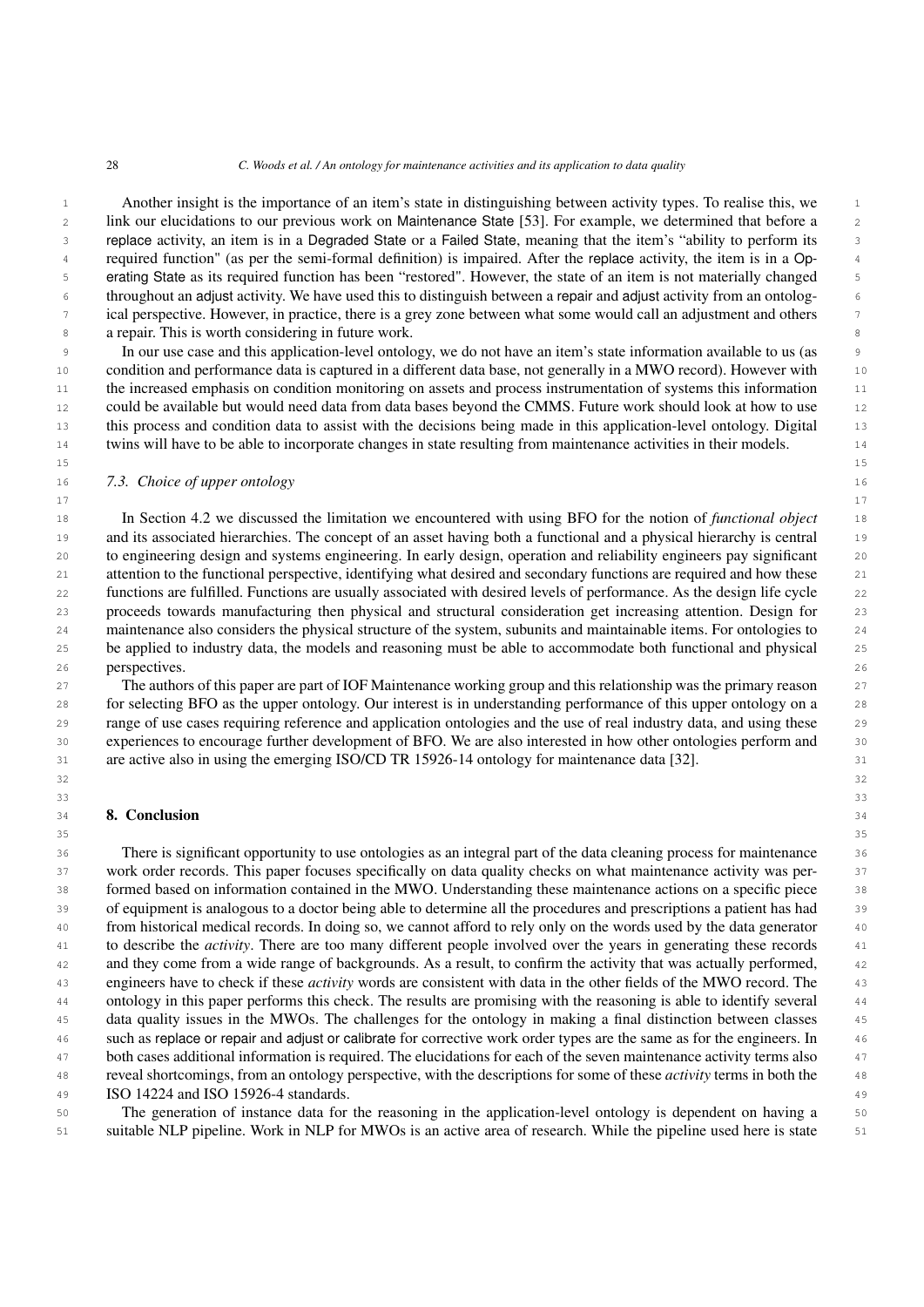1 of the art for extracting *activity* and *item* information, we expect additional instance data and relational data to be 2 available soon. This will assist with refining the reasoning of the application-level ontology presented in this paper. 3 The combination of both NLP and ontologies for an industrial use case is an additional contribution to the literature 4 for this paper.

 5 The ontology community has a tendency to regard processes as failures if they perform in a less than perfect way. <sup>6</sup> In the case of improvements in data quality of MWOs the task is so huge and laborious and the consequences of 7 poor data quality so difficult to quantify and yet significant that any automation and standardisation is a worthwhile <sup>8</sup> improvement. This work is a stepping stone to the use of ontologies for cleaning and processing maintenance work 9 orders in industry. A necessary step in the digitisation journey modern industry players are now on.

 10 

#### References and  $12$ References

- <span id="page-28-0"></span> 13 14 [1] S. Stern, S. Farioli, E. Eisenschmidt, S. Morachioli, C. Kienzler, D. Jeske and N. Schaal, The future of maintenance for distributed assets, 15 *McKinsey White Paper* (2020).
- <span id="page-28-1"></span> 16 [2] H. Brink, A. Krych, O.R. Cardenas and S. Tiwari, Establishing the right analytics-based maintenance strategy, *McKinsey White Paper* (2021).
- <sup>17</sup> [3] M. Bertolini, D. Mezzogori, M. Neroni and F. Zammori, Machine Learning for industrial applications: a comprehensive literature review, 18 *Expert Systems with Applications* 175 (2021), 114820.
- <span id="page-28-2"></span> 19 [4] B.A. Weiss, M.P. Brundage, Y. Tamm, T. Makila, J. Pellegrino et al., Summary Report on the Industry Forum for Monitoring, Diagnostics, 20 and Prognostics for Manufacturing Operations, *NIST Advanced Manufacturing Series 100-23* (2019).
- <span id="page-28-3"></span>[5] N. Chilamkurti, T. Torabi and R. Elhdad, Ontology-based framework for maintenance activity analysis and support: A case study for  $_{21}$ petroleum plant, *International Journal of System Assurance Engineering and Management* 5(1) (2014), 84–98.
- <span id="page-28-4"></span> 22 [6] J. Sikorska, M. Hodkiewicz and L. Ma, Prognostic modelling options for remaining useful life estimation by industry, *Mechanical Systems* 23 *and Signal Processing* 25(5) (2011), 1803–1836.
- <span id="page-28-5"></span> 24 [7] M.P. Brundage, T. Sexton, M. Hodkiewicz, A. Dima and S. Lukens, Technical language processing: Unlocking maintenance knowledge, 25 *Manufacturing Letters* 27 (2021), 42–46.
- <span id="page-28-6"></span> 26 [8] A. Dima, S. Lukens, M. Hodkiewicz, T. Sexton and M.P. Brundage, Adapting natural language processing for technical text, *Applied AI Letters* 2(3) (2021), e33.
- <span id="page-28-7"></span> 27 [9] K. Unsworth, E. Adriasola, A. Johnston-Billings, A. Dmitrieva and M. Hodkiewicz, Goal hierarchy: Improving asset data quality by 28 improving motivation, *Reliability Engineering & System Safety* 96(11) (2011), 1474–1481.
- <sup>29</sup> [10] R. Molina, K. Unsworth, M. Hodkiewicz and E. Adriasola, Are managerial pressure, technological control and intrinsic motivation effective <sup>29</sup> 30 in improving data quality?, *Reliability Engineering & System Safety* 119 (2013), 26–34.
- <span id="page-28-8"></span> 31 [11] G.D. Murphy, Improving the quality of manually acquired data: Applying the theory of planned behaviour to data quality, *Reliability*  $\frac{32}{32}$   $\frac{32}{32}$   $\frac{32}{32}$   $\frac{32}{32}$   $\frac{32}{32}$   $\frac{32}{32}$   $\frac{32}{32}$   $\frac{32}{32}$   $\frac{32}{32}$   $\frac{32}{32}$   $\frac{32}{32}$   $\frac{32}{32}$   $\frac{32}{32}$   $\frac{32}{32}$   $\frac{32}{32}$   $\frac{32}{32}$   $\frac{32}{32}$   $\frac{32}{32}$   $\frac{3$ *Engineering & System Safety* 94(12) (2009), 1881–1886.
- <span id="page-28-9"></span> 33 [12] M. Madhikermi, S. Kubler, J. Robert, A. Buda and K. Främling, Data quality assessment of maintenance reporting procedures, *Expert Systems with Applications* 63 (2016), 145–164.
- [13] D. Rajpathak, H. Siva Subramania and P. Bandyopadhyay, Ontology-driven data collection and validation framework for the diagnosis of  $34$ 35 vehicle health management, *International Journal of Computer Integrated Manufacturing* 25(9) (2012), 774–789.
- <span id="page-28-10"></span> [14] M. Hodkiewicz and N. Montgomery, Data fitness for purpose: assessing the quality of industrial data for use in mathematical models,  $36$  37 in: *8th International Conference on Modelling in Industrial Maintenance and Reliability, Institute of Mathematics and its Applications, Oxford*, 2014, pp. 125–130.
- <span id="page-28-11"></span> 38 [15] M. Hodkiewicz and M.T.-W. Ho, Cleaning historical maintenance work order data for reliability analysis, *Journal of Quality in Maintenance* 39 *Engineering* 22 (2016), 146–463.
- <span id="page-28-12"></span> 40 [16] T. Sexton, M. Hodkiewicz, M.P. Brundage and T. Smoker, Benchmarking for keyword extraction methodologies in maintenance work 41 orders, in: *Annual Conference of the Prognostics and Health Management Society*, Vol. 10, 2018.
- <span id="page-28-13"></span> $_{42}$  [17] A. Conte, C. Bolland, L. Phan, M. Brundage and T. Sexton, The Impact of Data Quality on Maintenance Work Order Analysis: A Case  $_{42}$ Study in Historical HVAC Maintenance Work Orders, in: *PHM Society European Conference*, Vol. 6, 2021, pp. 11–11.
- <span id="page-28-14"></span> 43 [18] T. Bikaun and M. Hodkiewicz, Semi-automated Estimation of Reliability Measures from MaintenanceWork Order Records, in: *PHM* 44 *Society European Conference*, Vol. 6, 2021, pp. 9–9.
- <span id="page-28-15"></span>45 [19] M.V. Ottermo, S. Håbrekke, S. Hauge and L. Bodsberg, Technical Language Processing for Efficient Classification of Failure Events for 45 46 Safety Critical Equipment, in: *PHM Society European Conference*, Vol. 6, 2021, pp. 9–9.
- <span id="page-28-18"></span> $_{47}$  [20] D. Rajpathak and R. Chougule, A generic ontology development framework for data integration and decision support in a distributed  $_{47}$ environment, *International Journal of Computer Integrated Manufacturing* 24(2) (2011), 154–170.
- <span id="page-28-16"></span>48 148 Environment, *International Journal of Computer Integrated Managactaring* 24(2) (2011), 154–170.<br>[21] M. Navinchandran, M.E. Sharp, M.P. Brundage and T.B. Sexton, Discovering critical KPI factors from natural langua 49 work orders, *Journal of Intelligent Manufacturing* (2021), 1–19.
- <span id="page-28-17"></span><sup>50</sup> [22] IEC, Dependability management – Maintenance and maintenance support, Standard, AS IEC 60300.3.14, International Electrotechnical<sup>50</sup> 51 Commission, Geneva, Switzerland, 2016.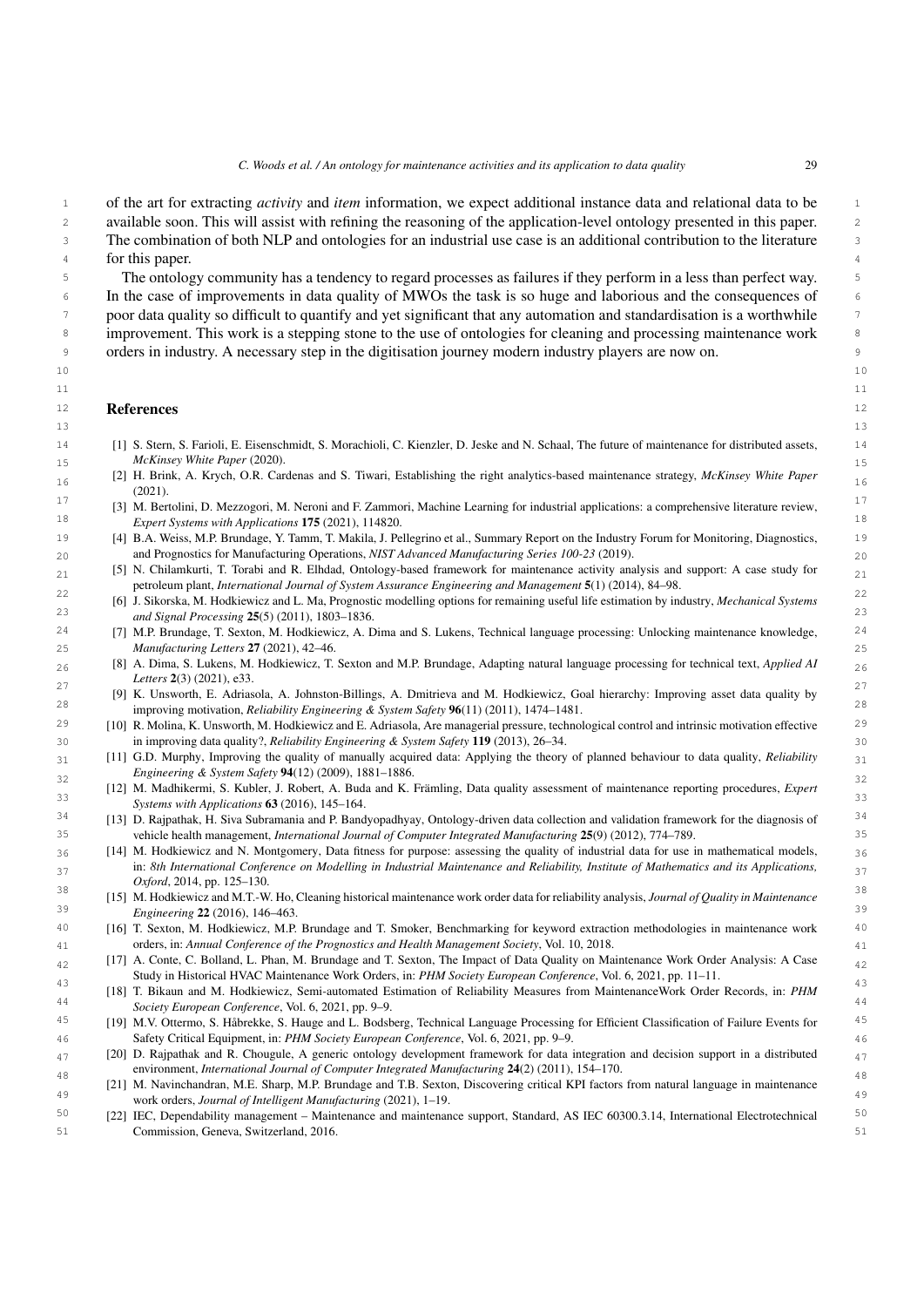- 1 [23] IEC, IEC 60812 Failure modes and effects analysis (FMEA and FMECA), Technical Report, IEC, Geneva, Switzerland, 2018.
- <span id="page-29-1"></span>[24] SAE International, A Guide to the Reliability-Centered Maintenance (RCM) Standard, Standard, SAE JA1012, SAE International, 2018.
- <span id="page-29-2"></span> 3 [25] M. Hodkiewicz, S. Lukens, M.P. Brundage and T. Sexton, Rethinking maintenance terminology for an Industry 4.0 future, *International Journal of Prognostics and Health Management* 12(1) (2021).
- <span id="page-29-3"></span> 4 [26] ISO/IEC, ISO/IEC 21838-2:2021 Information technology — Top-level ontologies (TLO) - Part 1: Requirements, Technical Report, 5 ISO/IEC, Geneva, Switzerland, 2021.
- <span id="page-29-4"></span> 6 [27] ISO/IEC, ISO/IEC 21838-2:2021 Information technology — Top-level ontologies (TLO) — Part 2: Basic Formal Ontology (BFO), Tech- $\tau_7$  nical Report, ISO/IEC, Geneva, Switzerland, 2021.
- <span id="page-29-5"></span>[28] B. Smith, F. Ameri, H. Cheong, D. Kiritsis, D. Sormaz, C. Will and J.N. Otte, A First-Order Logic Formalization of the Industrial Ontology 9 Foundry Signature Using Basic Formal Ontology, in: *10th International Workshop of Formal Ontology Meets Industry (FOMI)*, Graz, Austria, 2019.
- <span id="page-29-6"></span> 10 [29] A. Matsokis, H.M. Karray, B. Chebel-Morello and D. Kiritsis, An ontology-based model for providing semantic maintenance, *IFAC Pro-*11 *ceedings Volumes* 43(3) (2010), 12–17.
- <span id="page-29-7"></span> $_{12}$  [30] M.H. Karray, F. Ameri, M. Hodkiewicz and T. Louge, ROMAIN: Towards a BFO compliant reference ontology for industrial maintenance,  $_{12}$ *Applied Ontology* 14(2) (2019), 155–177.
- <span id="page-29-8"></span> 13 [31] M. Hodkiewicz, C. Woods, E. Low and F. Ameri, Towards a Reference Ontology for Maintenance Work Management, in: *Workshop* 14 *Proceedings of the Conference on Enterprise Interoperability and Applications – Interoperability in the era of Artificial Intelligence (I-ESA*  $\frac{15}{20201}$  2020) 2020 *2020)*, 2020.
- <span id="page-29-9"></span> 16 [32] M. Hodkiewicz, J.W. Klüwer, C. Woods, T. Smoker and T. French, An ontology for reasoning over engineering textual data stored in FMEA 17 spreadsheet tables, *Computers in Industry* 131 (2021).
- <span id="page-29-10"></span>[33] D. Rajpathak, Y. Xu and I. Gibbs, An integrated framework for automatic ontology learning from unstructured repair text data for effective fault detection and isolation in automotive domain, *Computers in Industry* 123 (2020), 103338.
- <span id="page-29-11"></span><sup>19</sup> [34] D.G. Rajpathak, An ontology based text mining system for knowledge discovery from the diagnosis data in the automotive domain, *Com*-<sup>19</sup> 20 *puters in Industry* 64(5) (2013), 565–580.
- <span id="page-29-12"></span> 21 [35] J.I. Single, J. Schmidt and J. Denecke, Knowledge acquisition from chemical accident databases using an ontology-based method and 22 natural language processing, *Safety Science* 129 (2020), 104747.
- <span id="page-29-13"></span>[36] D.P. Lupp, M. Hodkiewicz and M.G. Skjæveland, Template libraries for industrial asset maintenance: A methodology for scalable and  $_{23}$ maintainable ontologies, in: *CEUR Workshop Proceedings*, Vol. 2757, Technical University of Aachen, 2020, pp. 49–64.
- <span id="page-29-14"></span> [37] L. Nagy, T. Ruppert and J. Abonyi, Ontology-based analysis of manufacturing processes: lessons learned from the case study of wire  $24$ 25 harness production, *Complexity* 2021 (2021).
- <span id="page-29-15"></span> 26 [38] Y. Gao, C. Woods, W. Liu, T. French and M. Hodkiewicz, Pipeline for machine reading of unstructured maintenance work order records, in: 27 *Proceedings of the 30th European Safety and Reliability Conference and 15th Probabilistic Safety Assessment and Management Conference*, 28 2020.
- 29 [39] T.B. Sexton, M.P. Brundage et al., Nestor: A tool for natural language annotation of short texts, *Journal of Research of the National Institute of Standards and Technology* 124 (2019).
- <span id="page-29-16"></span> 30 [40] M. Stewart, W. Liu and R. Cardell-Oliver, Redcoat: a collaborative annotation tool for hierarchical entity typing, in: *Proceedings of the* 31 *2019 Conference on empirical methods in natural language processing and the 9th international joint conference on natural language* 32 *processing (EMNLP-IJCNLP): System Demonstrations*, 2019, pp. 193–198.
- <span id="page-29-17"></span> 33 [41] T. Sexton, M. Hodkiewicz, M.P. Brundage et al., Categorization errors for data entry in maintenance work-orders, in: *Annual Conference of the Prognostics and Health Management Society*, Vol. 11, 2019.
- <span id="page-29-18"></span> 34 [42] A.T. James, O. Gandhi and S. Deshmukh, Knowledge management of automobile system failures through development of failure knowledge 35 ontology from maintenance experience, *Journal of Advances in Management Research* (2017).
- <span id="page-29-19"></span> 36 [43] ISO, ISO 14224: Petroleum, petrochemical and natural gas industries – Collection and exchange of reliability and maintenance data for equipment, Standard, ISO14224:2016, International Organization for Standardization, Geneva, Switzerland, 2016.
- <span id="page-29-22"></span><sup>38</sup> [44] ISO, ISO 15926-4:2019 Industrial automation systems and integration—Integration of life-cycle data for process plants including oil and <sup>38</sup> gas production facilities - Part 4: Initial reference data, Technical Report, ISO, Geneva, Switzerland, 2019.
- <span id="page-29-20"></span>39 [45] SINTEF, Offshore Reliability Data Handbook, Technical Report, Høvik: Det Norske Veritas, 2015.
- <span id="page-29-21"></span>40 [46] M. Rausand and K. Øien, The basic concepts of failure analysis, *Reliability Engineering & System Safety* 53(1) (1996), 73–83.
- <span id="page-29-23"></span> 41 [47] M. Stewart, W. Liu, R. Cardell-Oliver and R. Wang, Short-Text Lexical Normalisation on Industrial Log Data, in: *2018 IEEE International* 42 *Conference on Big Knowledge (ICBK)*, 2018, pp. 113–122. doi:10.1109/ICBK.2018.00023.
- 43 [48] M.H. Karray, B. Chebel-Morello and N. Zerhouni, A formal ontology for industrial maintenance, *Applied Ontology* 7(3) (2012), 269–310.
- <span id="page-29-26"></span><span id="page-29-25"></span><span id="page-29-24"></span>[49] UWA NLP-TLP Group, The University of Western Australia: Natural & Technical Language Processing Group, 2021. [https://nlp-tlp.org/.](https://nlp-tlp.org/)
- 44 [50] T. Bikaun, T. French, M. Hodkiewicz, M. Stewart and W. Liu, LexiClean: An annotation tool for rapid multi-task lexical normalisation, in: 45 *Proceedings of the 2021 Conference on Empirical Methods in Natural Language Processing: System Demonstrations*, 2021, pp. 212–219.
- <span id="page-29-27"></span>46 [51] SAE, Evaluation Criteria for Reliability-Centered Maintenance (RCM) Processes, Standard, JA1011-2009, SAE International, 2009.
- <span id="page-29-28"></span> [52] International Organization for Standardization, ISO 15926-14: Industrial automation systems and integration – Integration of life-cycle  $47$ data for process plants including oil and gas production facilities – Part 14: Data model adopted for OWL 2 Direct Semantics, Community 48 Draft, 2019.
- <span id="page-29-29"></span> 49 [53] C. Woods, M. Selway, M. Hodkiewicz, F. Ameri, M. Stumptner and W. Sobel, On the Notion of Maintenance State for Industrial Assets, 50 in: *CEUR Workshop Proceedings*, Vol. 2969, Rheinisch-Westfaelische Technische Hochschule Aachen\* Lehrstuhl Informatik V, 2021.
- <span id="page-29-30"></span>51 [54] H. Deutsch and P. Garbacz, Relative identity (2002).

<span id="page-29-0"></span>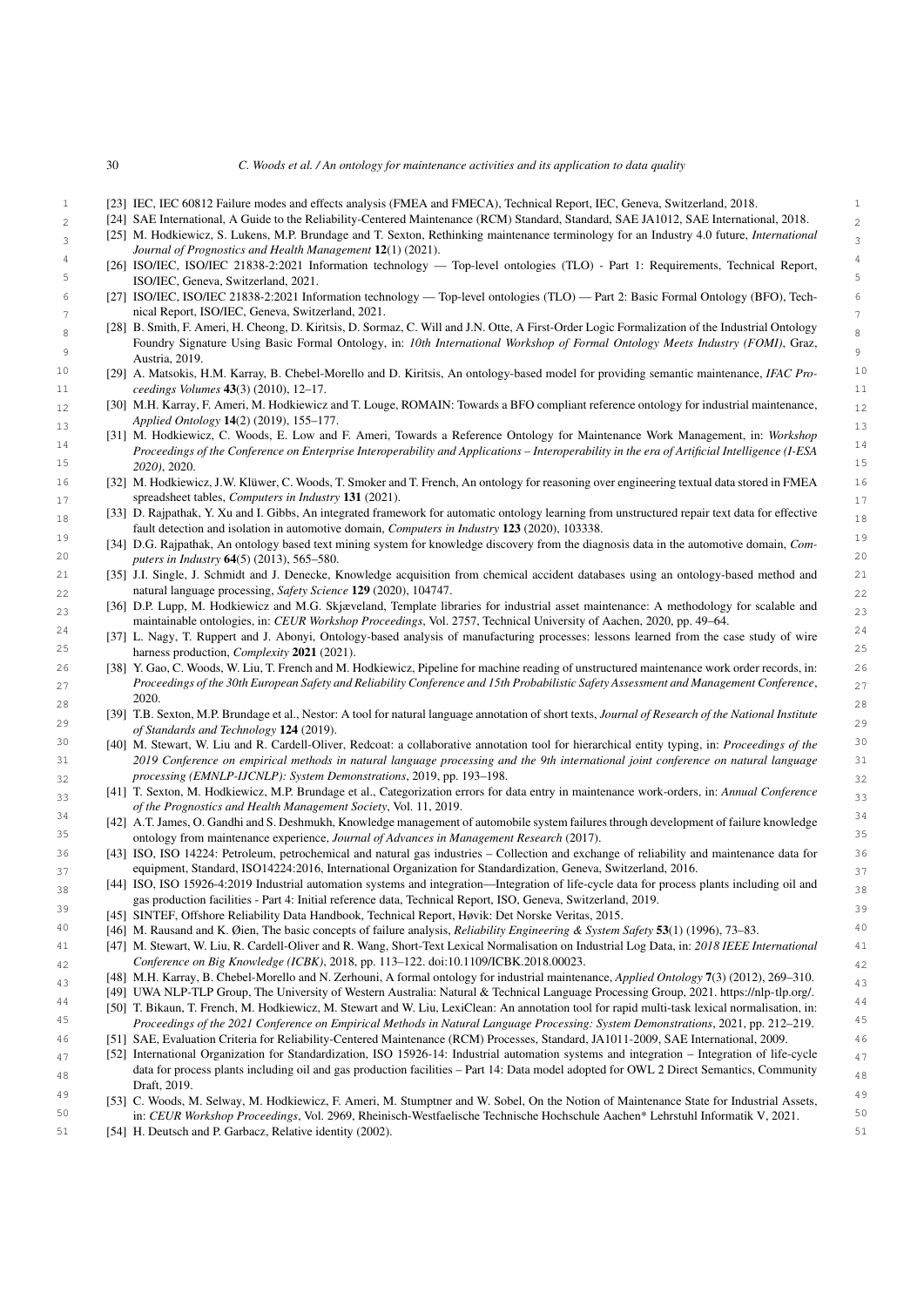<span id="page-30-0"></span>

|                  | C. Woods et al. / An ontology for maintenance activities and its application to data quality                       | $31\,$                    |
|------------------|--------------------------------------------------------------------------------------------------------------------|---------------------------|
| $\mathbf{1}$     | [55] C. Will, Industrial Ontology Foundry (IOF) Core, 2021. https://github.com/NCOR-US/IOF-BFO/tree/IOF-Core-2020. | $\mathbf{1}$              |
| $\sqrt{2}$       |                                                                                                                    | $\sqrt{2}$                |
| 3                |                                                                                                                    | $\ensuremath{\mathsf{3}}$ |
| $\sqrt{4}$       |                                                                                                                    | $\sqrt{4}$                |
| 5                |                                                                                                                    | $\mathsf S$               |
| 6                |                                                                                                                    | $\epsilon$                |
| $\boldsymbol{7}$ |                                                                                                                    | $\boldsymbol{7}$          |
| 8                |                                                                                                                    | $\,$ 8 $\,$               |
| $\mathsf 9$      |                                                                                                                    | $\,9$                     |
| $1\,0$           |                                                                                                                    | $10$                      |
| $1\,1$<br>$1\,2$ |                                                                                                                    | $11$<br>12                |
| 13               |                                                                                                                    | 13                        |
| $1\,4$           |                                                                                                                    | $14$                      |
| $15\,$           |                                                                                                                    | $15$                      |
| $16$             |                                                                                                                    | 16                        |
| $17\,$           |                                                                                                                    | $17$                      |
| $1\,8$           |                                                                                                                    | $1\,8$                    |
| 19               |                                                                                                                    | $1\,$                     |
| $20$             |                                                                                                                    | 20                        |
| $2\sqrt{1}$      |                                                                                                                    | 21                        |
| 22               |                                                                                                                    | 22                        |
| 23               |                                                                                                                    | 23                        |
| 24               |                                                                                                                    | 24                        |
| 25               |                                                                                                                    | 25                        |
| 26               |                                                                                                                    | 26                        |
| 27               |                                                                                                                    | 27                        |
| 28               |                                                                                                                    | 28                        |
| 29               |                                                                                                                    | 2 <sup>o</sup>            |
| 30               |                                                                                                                    | 30                        |
| 31<br>32         |                                                                                                                    | 31<br>32                  |
| 33               |                                                                                                                    | 33                        |
| $34$             |                                                                                                                    | 34                        |
| 35               |                                                                                                                    | 35                        |
| 36               |                                                                                                                    | 36                        |
| 37               |                                                                                                                    | 37                        |
| 38               |                                                                                                                    | 38                        |
| 39               |                                                                                                                    | 3S                        |
| 40               |                                                                                                                    | 40                        |
| 41               |                                                                                                                    | 41                        |
| 42               |                                                                                                                    | 42                        |
| 43               |                                                                                                                    | 43                        |
| 44               |                                                                                                                    | 44                        |
| 45               |                                                                                                                    | 45                        |
| 46               |                                                                                                                    | 46                        |
| 47               |                                                                                                                    | 47                        |
| 48               |                                                                                                                    | 48                        |
| 49               |                                                                                                                    | 4S                        |
| 50<br>$5\,1$     |                                                                                                                    | 50<br>51                  |
|                  |                                                                                                                    |                           |